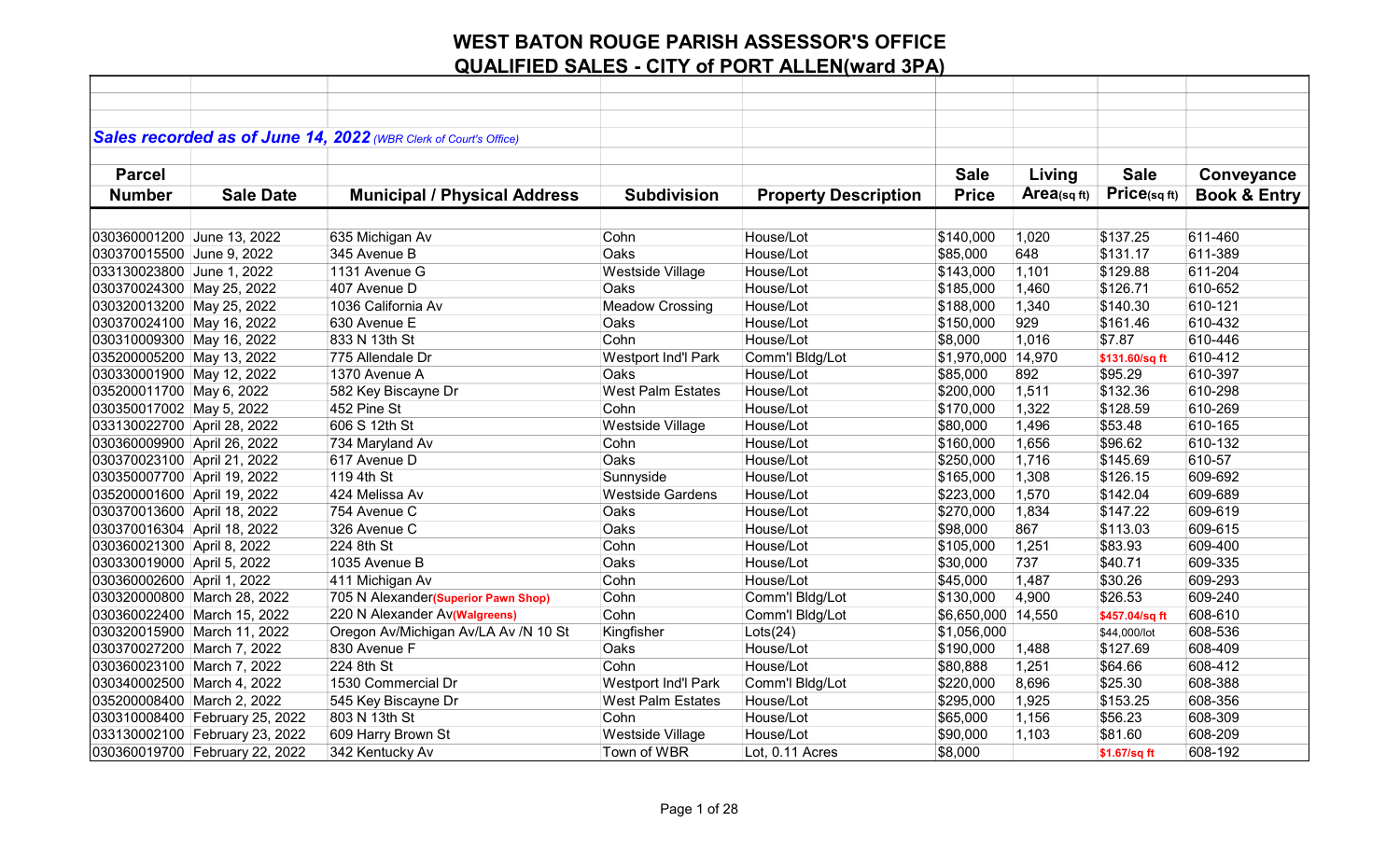|               |                                | Sales recorded as of June 14, 2022 (WBR Clerk of Court's Office) |                          |                             |              |            |                |                         |
|---------------|--------------------------------|------------------------------------------------------------------|--------------------------|-----------------------------|--------------|------------|----------------|-------------------------|
|               |                                |                                                                  |                          |                             |              |            |                |                         |
| <b>Parcel</b> |                                |                                                                  |                          |                             | <b>Sale</b>  | Living     | <b>Sale</b>    | Conveyance              |
| <b>Number</b> | <b>Sale Date</b>               | <b>Municipal / Physical Address</b>                              | <b>Subdivision</b>       | <b>Property Description</b> | <b>Price</b> | Area(sqft) | Price(sq ft)   | <b>Book &amp; Entry</b> |
|               |                                |                                                                  |                          |                             |              |            |                |                         |
|               | 030370022500 February 22, 2022 | 756 Avenue E                                                     | Oaks                     | House/Lot                   | \$212,000    | 1,446      | \$146.61       | 608-178                 |
|               | 030360020000 February 22, 2022 | 358 Kentucky Av                                                  | Town of WBR              | House/Lot                   | \$30,000     | 1,273      | \$23.57        | 608-175                 |
|               | 030310006700 February 18, 2022 | 950 N 12th St                                                    | Glober                   | House/Lot                   | \$205,000    | 2,990      | \$68.56        | 608-161                 |
|               | 030370022600 February 18, 2022 | 768 Avenue E                                                     | Oaks                     | House/Lot                   | \$185,000    | 1,778      | \$104.05       | 608-126                 |
|               | 035200007600 February 15, 2022 | 1660 Sands Av                                                    | <b>West Palm Estates</b> | House/Lot                   | \$270,000    | 1,860      | \$145.16       | 608-75                  |
|               | 035200011600 February 15, 2022 | 566 Key Biscayne Dr                                              | <b>West Palm Estates</b> | House/Lot                   | \$215,000    | 1,544      | \$139.25       | 608-91                  |
|               | 030370006900 February 14, 2022 | 717 Avenue A                                                     | Oaks                     | House/Lot                   | \$160,000    | 1,484      | \$107.82       | 608-40                  |
|               | 030370010200 January 24, 2022  | 367 Avenue A                                                     | Oaks                     | House/Lot                   | \$130,000    | 1,038      | \$125.24       | 607-456                 |
|               | 030370015600 January 10, 2022  | 327 Avenue B                                                     | Oaks                     | House/Lot                   | \$220,000    | 1,664      | \$132.21       | 607-178                 |
|               | 030370020600 January 7, 2022   | 332 Avenue D                                                     | Oaks                     | House/Lot                   | \$105,000    | 952        | \$110.29       | 607-157                 |
|               | 030310016600 January 4, 2022   | 932 Franklin St                                                  | <b>Reginald Place</b>    | House/Lot                   | \$155,000    | 1,238      | \$125.20       | 607-7                   |
|               | 030360017500 December 22, 2021 | 439 N Jefferson Av                                               | Cohn                     | House/Lot                   | \$164,000    | 1,316      | \$124.62       | 606-460                 |
|               | 030330002000 December 21, 2021 | 1366 Avenue A                                                    | Oaks                     | House/Lot                   | \$55,000     | 1,182      | \$46.53        | 606-448                 |
|               | 030350017000 December 21, 2021 | 348 Michigan Av                                                  | Cohn                     | House/Lot                   | \$160,000    | 1,304      | \$122.70       | 606-431                 |
|               | 030319011701 December 20, 2021 | 1125 Louisiana Av                                                | Cohn                     | Comm'l Bldg/Lot             | \$225,000    |            | n/a            | 606-409                 |
|               | 030370017600 December 7, 2021  | 445 Whitehead Blvd                                               | Oaks                     | House/Lot                   | \$239,200    | 1,893      | \$126.36       | 606-143                 |
|               | 030360022400 December 6, 2021  | 220 N Alexander Av(Walgreens)                                    | Cohn                     | Comm'l Bldg/Lot             | \$5,589,439  | 14,550     | \$384.15/sq ft | 606-69                  |
|               | 030350011900 November 24, 2021 | 717 Burbridge St                                                 | Sunnyside                | House/Lot                   | \$50,000     | 2,636      | \$18.97        | 605-528                 |
|               | 030360035600 November 23, 2021 | 152 Atchafalaya St                                               | Town of WBR              | Lot, 0.193 Acres            | \$40,000     |            | \$4.76/sq ft   | 605-500                 |
|               | 033130016900 November 16, 2021 | 517 Eucalyptus St                                                | Westside Village         | House/Lot                   | \$180,000    | 1,440      | \$125.00       | 605-408                 |
|               | 033130002900 November 9, 2021  | 741 Harry Brown St                                               | Westside Village         | House/Lot                   | \$126,500    | 1,408      | \$89.84        | 605-310                 |
|               | 035200013600 November 5, 2021  | 265 Key Largo Dr                                                 | <b>West Palm Estates</b> | House/Lot                   | \$205,000    | 1,434      | \$142.96       | 605-246                 |
|               | 030360015400 October 29, 2021  | 469 7th St                                                       | Cohn                     | House/Lot                   | \$180,000    | 1,830      | \$98.36        | 605-116                 |
|               | 030360001500 October 29, 2021  | 769 6th St                                                       | Cohn                     | House/Lot                   | \$163,000    | 1,174      | \$138.84       | 605-130                 |
|               | 030370008200 October 27, 2021  | 609 Avenue A                                                     | Oaks                     | House/Lot                   | \$180,000    | 1,879      | \$95.80        | 605-79                  |
|               | 030350013600 October 25, 2021  | 970 N Alexander Av                                               | Sunnyside                | Comm'l Bldg/Lot             | \$124,000    | 2,030      | \$61.08        | 605-51                  |
|               | 030350013601 October 20, 2021  | 952 N Alexander Av                                               | Sunnyside                | Lot, 0.16 Acres             | \$35,000     |            | n/a            | 604-667                 |
|               | 030370018900 October 20, 2021  | 415 S Jefferson Av                                               | Oaks                     | House/Lot                   | \$238,000    | 3,784      | \$62.90        | 604-670                 |
|               | 030360013600 October 14, 2021  | 345 Georgia Av                                                   | Cohn                     | House/Lot                   | \$153,000    | 1,533      | \$99.80        | 604-593                 |
|               | 030310012900 October 13, 2021  | 885 N 11th St                                                    | Cohn                     | Lot, 0.21 Acres             | \$15,000     |            | \$1.67/sq ft   | 604-498                 |
|               | 033130024500 October 12, 2021  | 1013 Avenue G                                                    | Westside Village         | House/Lot                   | \$150,000    | 1,232      | \$121.75       | 604-488                 |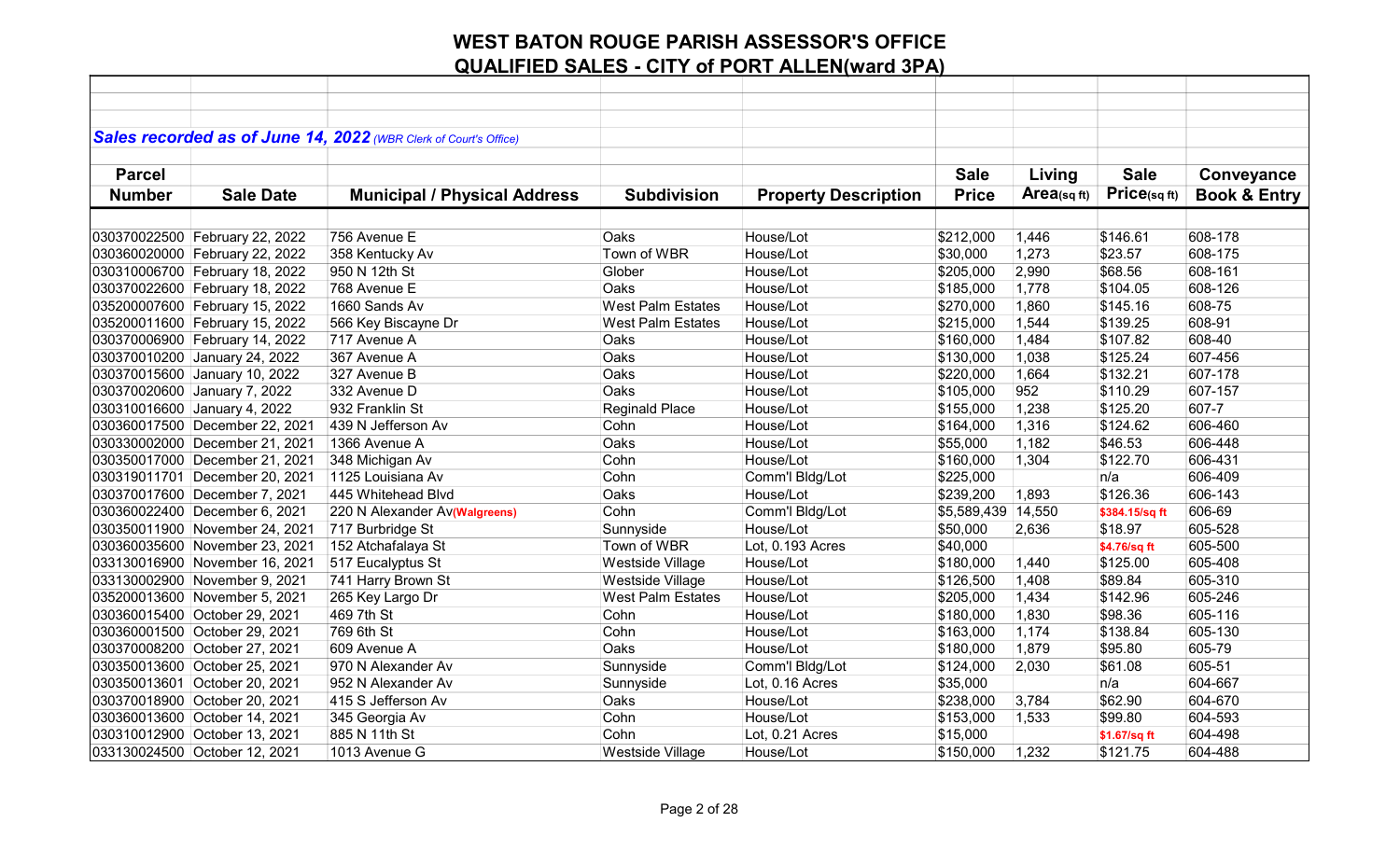|                              |                                 | Sales recorded as of June 14, 2022 (WBR Clerk of Court's Office) |                            |                             |                   |            |                |                         |
|------------------------------|---------------------------------|------------------------------------------------------------------|----------------------------|-----------------------------|-------------------|------------|----------------|-------------------------|
|                              |                                 |                                                                  |                            |                             |                   |            |                |                         |
| <b>Parcel</b>                |                                 |                                                                  |                            |                             | <b>Sale</b>       | Living     | <b>Sale</b>    | Conveyance              |
| <b>Number</b>                | <b>Sale Date</b>                | <b>Municipal / Physical Address</b>                              | <b>Subdivision</b>         | <b>Property Description</b> | <b>Price</b>      | Area(sqft) | Price(sqft)    | <b>Book &amp; Entry</b> |
|                              |                                 |                                                                  |                            |                             |                   |            |                |                         |
| 033130028600 October 5, 2021 |                                 | 719 Bluebell St                                                  | Westside Village           | House/Lot                   | \$80,000          | 947        | \$84.48        | 604-364                 |
|                              | 030360024000 October 1, 2021    | 250 7th St                                                       | Cohn                       | House/Lot                   | \$257,000         | 2,694      | \$95.40        | 604-301                 |
|                              | 030360004800 September 29, 2021 | 733 Oregon Av                                                    | Cohn                       | House/Lot                   | \$171,000         | 1,669      | \$102.46       | 604-230                 |
|                              | 030360027900 September 29, 2021 | 124 7th St                                                       | Cohn                       | House/Lot                   | \$123,000         | 948        | \$129.75       | 604-227                 |
|                              | 030320004201 September 28, 2021 | California Av(Due N of Meadow Crossing subd)                     |                            | Lots(2), 2.32 Acres         | \$20,000          |            | \$17,286/acre  | 604-209                 |
|                              | 030350014900 September 22, 2021 | 414 Courthouse St                                                | La Central                 | House/Lot                   | \$128,000         | 1,086      | \$117.86       | 604-83                  |
|                              | 035200011000 September 16, 2021 | 428 Key Biscayne Dr                                              | <b>West Palm Estates</b>   | House/Lot                   | \$220,000         | 1,639      | \$134.23       | 604-15                  |
|                              | 030350016500 September 16, 2021 | 427 / 429 Palm Av                                                | Cohn                       | Houses(2)/Lots(2)           | \$125,000         | 1,820      | \$68.68        | 604-11                  |
|                              | 035200000300 September 14, 2021 | Louisiana Av(Due W of William & Lee Park)                        | ---------------            | Lot, 5.5 Acres              | \$60,000          |            | \$0.25/sq ft   | 603-669                 |
|                              | 030370014500 September 14, 2021 | 519 Avenue B                                                     | Oaks                       | House/Lot                   | \$70,000          | 1,479      | \$47.33        | 603-674                 |
|                              | 030370021300 September 10, 2021 | 520 S Alexander Av(O'Reilly's, Pizza Hut & Phar Oaks             |                            | Comm'l Bldg/Lot             | \$1,325,000 9,037 |            | \$146.62/sq ft | 603-595                 |
|                              | 030340001000 September 7, 2021  | 1146 Commercial Dr                                               | Westport Ind'l Park        | Comm'l Bldg/Lot             | \$469,000         | 7,619      | \$61.56        | 603-549                 |
|                              | 035300019100 August 26, 2021    | 3259 Hwy 1 S(former Hardee's location)                           | ---------------            | Comm'l Bldg/Lot             | \$1,900,000 2,997 |            | \$633.97/sq ft | 603-411                 |
|                              | 030370034400 August 26, 2021    | 771 Avenue G                                                     | Oaks                       | House/Lot                   | \$190,000         | 1,335      | \$142.32       | 603-407                 |
|                              | 030370018400 August 23, 2021    | 619 Avenue C                                                     | Oaks                       | House/Lot                   | \$250,000         | 2,325      | \$107.53       | 603-349                 |
|                              | 030370026300 August 17, 2021    | 745 Avene E                                                      | Oaks                       | House/Lot                   | \$221,000         | 1,646      | \$134.26       | 603-209                 |
|                              | 030310004000 August 11, 2021    | 985 Rosedale Rd                                                  | .                          | House/Lot                   | \$164,900         | 1,247      | \$132.24       | 603-119                 |
| 030310004800 August 9, 2021  |                                 | N Alexander Av                                                   | ---------------            | Lot, 0.07 Acres             | \$4,000           |            | \$1.31/sq ft   | 603-98                  |
| 035250000200 August 5, 2021  |                                 | 1780 Commercial Dr                                               | Westport Ind'l Park        | Comm'l Bldg/Lot             | \$825,000         | 12,000     | \$68.75        | 603-39                  |
| 035240001300 July 28, 2021   |                                 | 221 Allendale Dr                                                 | <b>Westport Ind'l Park</b> | Comm'l Bldg/Lot             | \$395,000         | 7,100      | \$55.63        | 602-612                 |
| 030350005700 July 28, 2021   |                                 | 332 Burbridge St                                                 | Sunnyside                  | House/Lot                   | \$133,500         | 1,348      | \$99.04        | 602-662                 |
| 030330020200 July 22, 2021   |                                 | 1150 Avenue C                                                    | Oaks                       | House/Lot                   | \$23,000          | 842        | \$27.32        | 602-524                 |
| 035200011100 July 20, 2021   |                                 | 462 Key Biscayne Dr                                              | <b>West Palm Estates</b>   | House/Lot                   | \$205,000         | 1,451      | \$141.28       | 602-490                 |
| 030310016600 July 15, 2021   |                                 | 932 Franklin St                                                  | Reginald Place             | House/Lot                   | \$63,000          | 1,238      | \$50.89        | 602-426                 |
| 030360014700 July 14, 2021   |                                 | 120 Palm St                                                      | Cohn                       | House/Lot                   | \$141,000         | 1,312      | \$107.47       | 602-388                 |
| 030370032100 July 14, 2021   |                                 | 735 S Jefferson Av                                               | Oaks                       | House/Lot                   | \$215,000         | 2,044      | \$105.19       | 602-394                 |
| 030330007100 July 7, 2021    |                                 | 1126 Avenue A                                                    | Oaks                       | Lot, 0.07 Acres             | \$6,000           |            | \$2.00/sq ft   | 602-274                 |
| 030370039500 July 2, 2021    |                                 | 725 Oaks Av                                                      | Oaks                       | House/Lot                   | \$261,000         | 2,568      | \$101.64       | 602-184                 |
| 030350004100 July 1, 2021    |                                 | 457 Rosedale Rd                                                  | Sunnyside                  | House/Lot                   | \$175,000         | 1,600      | \$109.38       | 602-150                 |
| 030360023200 June 24, 2021   |                                 | 230 8th St                                                       | Cohn                       | House/Lot                   | \$105,000         | 1,868      | \$56.21        | 601-695                 |
| 030370014600 June 24, 2021   |                                 | 507 Avenue B                                                     | Oaks                       | House/Lot                   | \$175,000         | 1,721      | \$101.69       | 602-1                   |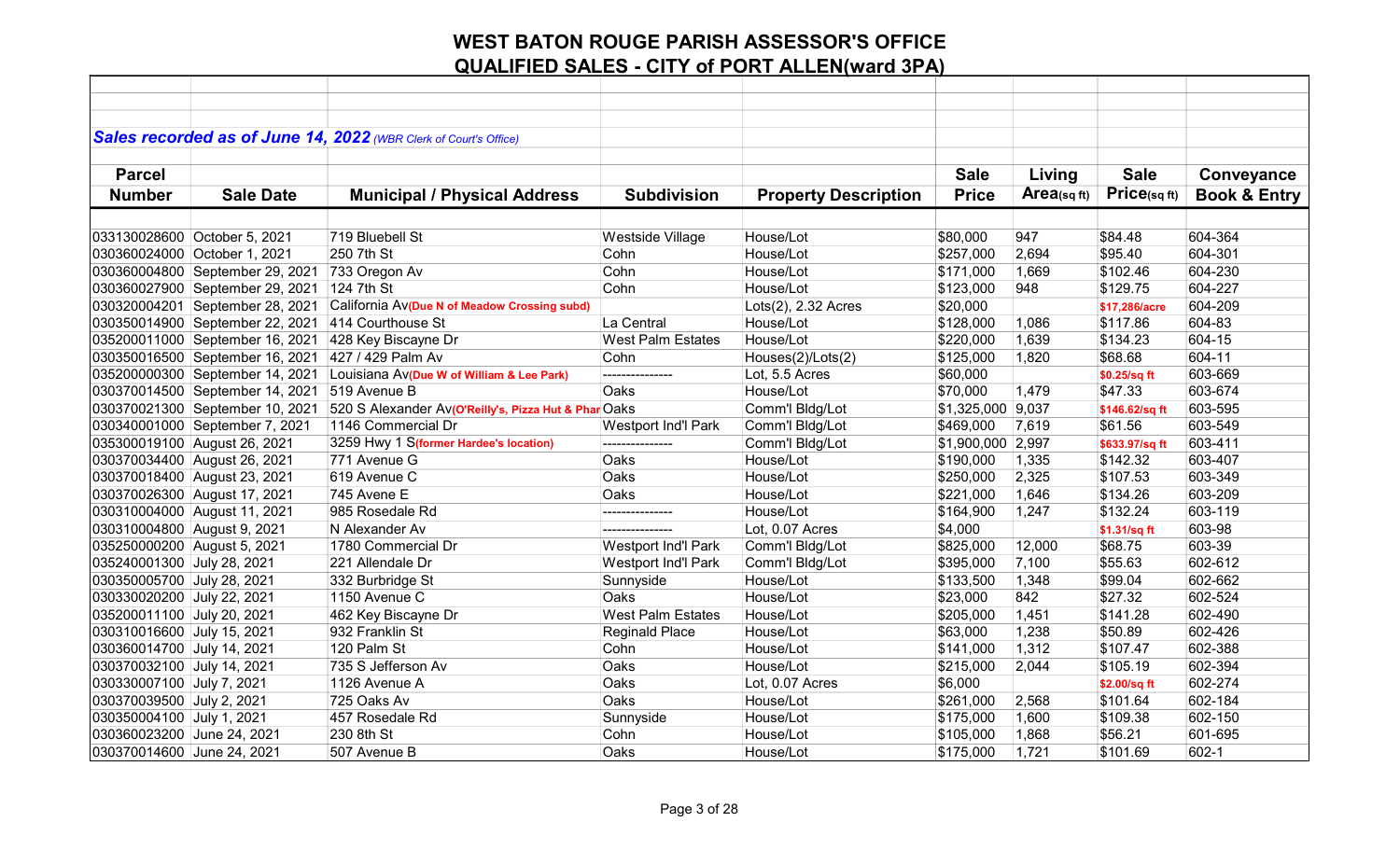|                             |                             | Sales recorded as of June 14, 2022 (WBR Clerk of Court's Office) |                          |                             |              |                |              |                         |
|-----------------------------|-----------------------------|------------------------------------------------------------------|--------------------------|-----------------------------|--------------|----------------|--------------|-------------------------|
|                             |                             |                                                                  |                          |                             |              |                |              |                         |
| <b>Parcel</b>               |                             |                                                                  |                          |                             | <b>Sale</b>  | Living         | <b>Sale</b>  | Conveyance              |
| <b>Number</b>               | <b>Sale Date</b>            | <b>Municipal / Physical Address</b>                              | <b>Subdivision</b>       | <b>Property Description</b> | <b>Price</b> | $Area$ (sq ft) | Price(sqft)  | <b>Book &amp; Entry</b> |
|                             |                             |                                                                  |                          |                             |              |                |              |                         |
| 035200012500 June 24, 2021  |                             | 527 Key Largo Dr                                                 | <b>West Palms</b>        | House/Lot                   | \$207,000    | 1,474          | \$140.43     | 602-39                  |
| 033130026700 June 23, 2021  |                             | 508 Calendula St                                                 | Westside Village         | House/Lot                   | \$157,000    | 1,778          | \$88.30      | 601-686                 |
| 030320005400 June 16, 2021  |                             | 1240 Court St                                                    | Cohn                     | House/Lot                   | \$154,500    | 2,074          | \$74.49      | 601-601                 |
| 030320000313 June 15, 2021  |                             | 711 N 12th St                                                    | Carolina Place           | House/Lot                   | \$170,000    | 1,750          | \$97.14      | 601-553                 |
| 030370017600 June 9, 2021   |                             | 445 Whitehead Blvd                                               | Oaks                     | House/Lot                   | \$233,000    | 1,893          | \$123.09     | 601-449                 |
| 030330022000 June 8, 2021   |                             | 920 Avenue C                                                     | Oaks                     | House/Lot                   | \$146,000    | 1,154          | \$126.52     | 601-419                 |
| 030350006600 June 3, 2021   |                             | 361 Burbridge St                                                 | Sunnyside                | House/Lot                   | \$167,200    | 1,633          | \$102.39     | 601-315                 |
| 030370013000 June 1, 2021   |                             | 715 Avenue B                                                     | Oaks                     | House/Lot                   | \$140,000    | 892            | \$156.95     | 601-282                 |
| 030360001400 May 28, 2021   |                             | 615 Michigan Av                                                  | Cohn                     | House/Lot                   | \$140,000    | 1,565          | \$89.46      | 601-191                 |
| 030350006300 May 28, 2021   |                             | 130 3rd St                                                       | Sunnyside                | House/Lot                   | \$115,000    | 1,226          | \$93.80      | 601-194                 |
| 030370012300 May 26, 2021   |                             | 827 Avenue B                                                     | Oaks                     | House/Lot                   | \$159,000    | 1,903          | \$83.55      | 601-16                  |
| 033130013800 May 21, 2021   |                             | 1403 Avenue G                                                    | Westside Village         | House/Lot                   | \$140,000    | 1,270          | \$110.24     | 600-684                 |
| 030320006800 May 17, 2021   |                             | 1050 Court St                                                    | Cohn                     | House/Lot                   | \$131,500    | 2,020          | \$65.10      | 600-533                 |
| 035200013300 May 6, 2021    |                             | 333 Key Largo Dr                                                 | <b>West Palm Estates</b> | House/Lot                   | \$205,000    | 1,416          | \$144.77     | 600-377                 |
| 030320002504 April 30, 2021 |                             | 1133 Maryland Av                                                 | Carolina Place           | House/Lot                   | \$220,000    | 2,571          | \$85.57      | 600-278                 |
| 030320001300 April 30, 2021 |                             | Cohn Subdivision Squares 56, 57 & p/o 58                         | Cohn                     | 4.46 Acres                  | \$180,000    |                | \$0.90/sq ft | 600-256                 |
| 030370043500 April 30, 2021 |                             | 230 S River Rd                                                   | <b>River Oaks</b>        | House/Lot                   | \$80,000     | 1,870          | \$42.78      | 600-243                 |
| 030370023000 April 30, 2021 |                             | 510 Whitehead Blvd                                               | Oaks                     | House/Lot                   | \$201,000    | 2,115          | \$95.04      | 600-222                 |
| 033130028200 April 30, 2021 |                             | 619 Bluebell St                                                  | <b>Westside Village</b>  | House/Lot                   | \$87,000     | 1,247          | \$69.77      | 600-218                 |
| 035200011300 April 26, 2021 |                             | 510 Key Biscayne Dr                                              | <b>West Palm Estates</b> | House/Lot                   | \$205,000    | 1,430          | \$143.36     | 600-150                 |
| 030350003300 April 22, 2021 |                             | 1043 6th St                                                      | Sunnyside                | House/Lot                   | \$75,000     | 1,901          | \$39.45      | 600-72                  |
| 030310015300 April 15, 2021 |                             | Louisiana Av & N 10 St                                           | Cohn                     | Lot, 1.38 acres             | \$55,000     |                | \$0.90/sq ft | 599-617                 |
| 030360036300 April 15, 2021 |                             | 121 Roosevelt St                                                 | Town of WBR              | House/Lot                   | \$43,000     | 700            | \$61.43      | 599-645                 |
| 030370035800 April 13, 2021 |                             | 815 Avenue D                                                     | Oaks                     | House/Lot                   | \$103,000    | 1,006          | \$102.39     | 599-553                 |
| 030370028800 April 12, 2021 |                             | 423 Avenue E                                                     | Oaks                     | House/Lot                   | \$245,000    | 2,120          | \$115.57     | 599-509                 |
| 030370012100 April 5, 2021  |                             | 831 Avenue B                                                     | Oaks                     | House/Lot                   | \$154,000    | 1,090          | \$141.28     | 599-371                 |
| 030360023200 March 31, 2021 |                             | 230 8th St                                                       | Cohn                     | House/Lot                   | \$68,474     | 1,868          | \$36.66      | 599-300                 |
| 030360013900 March 31, 2021 |                             | 314 Maryland Av                                                  | Cohn                     | House/Lot                   | \$166,000    | 1,649          | \$100.67     | 599-283                 |
|                             | 030370041900 March 26, 2021 | 532 S River Rd                                                   | <b>River Oaks</b>        | House/Lot                   | \$196,000    | 2,080          | \$94.23      | 599-189                 |
|                             | 030360012300 March 23, 2021 | 550 Maryland Av                                                  | Cohn                     | House/Lot                   | \$210,000    | 2,219          | \$94.64      | 599-48                  |
| 035200010900 March 5, 2021  |                             | 406 Key Biscayne Dr                                              | West Palm Estates        | House/Lot                   | \$205,000    | 1,558          | \$131.58     | 598-440                 |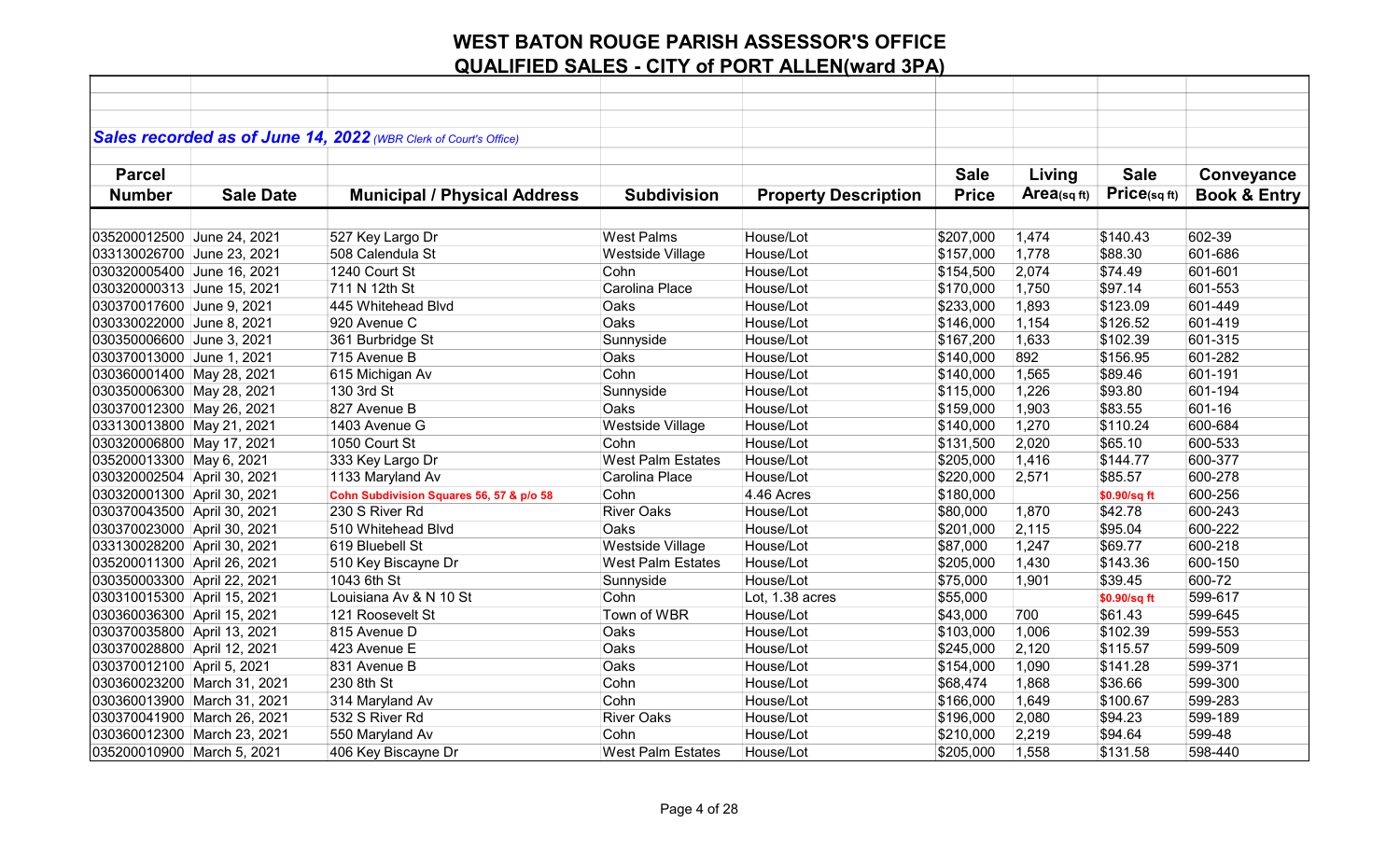|                            |                                                    | Sales recorded as of June 14, 2022 (WBR Clerk of Court's Office) |                             |                             |                    |            |              |                         |
|----------------------------|----------------------------------------------------|------------------------------------------------------------------|-----------------------------|-----------------------------|--------------------|------------|--------------|-------------------------|
|                            |                                                    |                                                                  |                             |                             |                    |            |              |                         |
| <b>Parcel</b>              |                                                    |                                                                  |                             |                             | <b>Sale</b>        | Living     | <b>Sale</b>  | Conveyance              |
| <b>Number</b>              | <b>Sale Date</b>                                   | <b>Municipal / Physical Address</b>                              | <b>Subdivision</b>          | <b>Property Description</b> | <b>Price</b>       | Area(sqft) | Price(sq ft) | <b>Book &amp; Entry</b> |
|                            |                                                    |                                                                  |                             |                             |                    |            |              |                         |
| 033130015000 March 2, 2021 |                                                    | 614 S 14th St                                                    | Westside Village            | House/Lot                   | \$119,000          | 1,165      | \$102.15     | 598-405                 |
|                            | 030310015500 February 26, 2021                     | 875 N Alexander Av                                               | ---------------             | Comm'l Bldg/Lot             | \$65,000           | 2,542      | \$25.57      | 598-265                 |
|                            | 035200009100 February 26, 2021                     | 407 Key Biscayne Dr                                              | <b>West Palm Estates</b>    | House/Lot                   | \$190,000          | 1,580      | \$120.25     | 598-269                 |
|                            | 030320004800 February 19, 2021                     | Court St                                                         | Cohn                        | Lots(5), 0.50 Acres         | \$65,000           |            | \$2.97/sq ft | 598-194                 |
|                            | 030370009400 February 12, 2021                     | 560 Avenue B                                                     | Oaks                        | House/Lot                   | \$158,000          | 1,398      | \$113.02     | 598-86                  |
|                            | 035200013500 February 5, 2021                      | 287 Key Largo Dr                                                 | West Palm Est               | House/Lot                   | \$203,000          | 1,570      | \$129.30     | 597-607                 |
|                            | 030360008100 January 29, 2021                      | 335 Oregon Av                                                    | Cohn                        | House/Lot                   | \$200,000          | 1,551      | \$128.95     | 597-476                 |
|                            | 030360014900 January 14, 2021                      | 208 Maryland Av                                                  | Cohn                        | House/Lot                   | \$145,000          | 1,175      | \$123.40     | 597-322                 |
|                            | 033130024200 December 21, 2020                     | 1045 Avenue G                                                    | Westside Village            | House/Lot                   | \$129,500          | 1,079      | \$120.02     | 597-13                  |
|                            | 030360026100 December 21, 2020                     | 120 N Alexander Av                                               | Cohn                        | Comm'l Bldg/Lot             | \$195,000          | 4,354      | \$44.79      | 597-1                   |
|                            | 030340005400 December 18, 2020                     | 1100 Leblanc Rd(McJunkin Redman)                                 | ---------------             | Comm'l Bldg/Lot             | \$6,070,500 68,750 |            | \$88.30      | 596-643                 |
|                            | 030340005400 December 18, 2020                     | 1100 Leblanc Rd(McJunkin Redman)                                 | ---------------             | Comm'l Bldg/Lot             | \$7,830,400        | 68,750     | \$113.90     | 596-652                 |
|                            | 030370022200 December 17, 2020                     | 509 Whitehead Blvd                                               | Oaks                        | House/Lot                   | \$192,000          | 1,857      | \$103.39     | 596-388                 |
|                            | 033130028700 December 14, 2020                     | 730 Calendula St                                                 | Westside Village            | House/Lot                   | \$161,250          | 1,613      | \$99.97      | 596-361                 |
|                            | 030370040800 December 9, 2020                      | 511 Oaks Av                                                      | Oaks                        | House/Lot                   | \$285,000          | 2,443      | \$116.66     | 596-301                 |
|                            | 030320014000 December 3, 2020                      | 1170 California Av                                               | <b>Meadow Crossing</b>      | House/Lot                   | \$160,000          | 1,336      | \$119.76     | 596-250                 |
|                            | 030320012800 December 2, 2020                      | 199 N 14th St                                                    | <b>Capital View Estates</b> | House/Lot                   | \$146,000          | 1,335      | \$109.36     | 596-239                 |
|                            | 033130029000 November 16, 2020                     | 510 Bluebell St                                                  | Westside Village            | House/Lot                   | \$125,000          | 1,335      | \$93.63      | 595-686                 |
|                            | 033130017100 November 2, 2020                      | 533 Eucalyptus St                                                | Westside Village            | House/Lot                   | \$110,000          | 1,029      | \$106.90     | 595-418                 |
|                            | 033130031400 November 2, 2020                      | 512 Azalea St                                                    | Westside Village            | House/Lot                   | \$50,000           | 973        | \$51.39      | 595-402                 |
|                            | 030360029100 October 29, 2020                      | 150 N Jefferson Av                                               | Cohn                        | $Lots(4)$ , 0.75 Acres      | \$225,000          |            | \$6.95/sq ft | 595-296                 |
|                            | 033130019300 October 23, 2020                      | 532 Eucalyptus St                                                | Westside Village            | House/Lot                   | \$89,900           | 780        | \$115.26     | 595-157                 |
|                            | 030320008000 October 21, 2020                      | 1508 Court St(B&M Self Storage)                                  | ---------------             | Comm'l Bldg/Lot             | \$220,000          |            | n/a          | 595-112                 |
|                            | 030370028900 October 19, 2020                      | 411 Avenue E                                                     | Oaks                        | House/Lot                   | \$196,000          | 2,694      | \$72.75      | 595-25                  |
|                            | 030360022500 October 15, 2020                      | 765 / 775 Florida Av                                             | Cohn                        | House(2)/Lots               | \$177,000          | 1,840      | \$96.20      | 594-700                 |
|                            | 035200012800 October 14, 2020                      | 461 Key Largo Dr                                                 | <b>West Palm Estates</b>    | House/Lot                   | \$175,000          | 1,516      | \$115.44     | 594-697                 |
| 035200012900               | September 29, 2020 427 Key Largo Dr                |                                                                  | <b>West Palm Estates</b>    | House/Lot                   | \$189,500          | 1,448      | \$130.87     | 594-471                 |
| 030350005300               | September 25, 2020 309 Rosedale Rd                 |                                                                  | Sunnyside                   | House/Lot                   | \$290,000          | 2,270      | \$127.75     | 594-411                 |
| 030370009200               | September 25, 2020 542 Avenue B                    |                                                                  | Oaks                        | House/Lot                   | \$193,000          | 1,515      | \$127.39     | 594-400                 |
| 033130028700               | September 22, 2020 730 Calendula St                |                                                                  | Westside Village            | House/Lot                   | \$75,000           | 1,613      | \$46.50      | 594-311                 |
|                            | 030350002100   September 22, 2020 786 Burbridge St |                                                                  | Sunnyside                   | House/Lot                   | \$80,000           | 3,280      | \$24.39      | 594-315                 |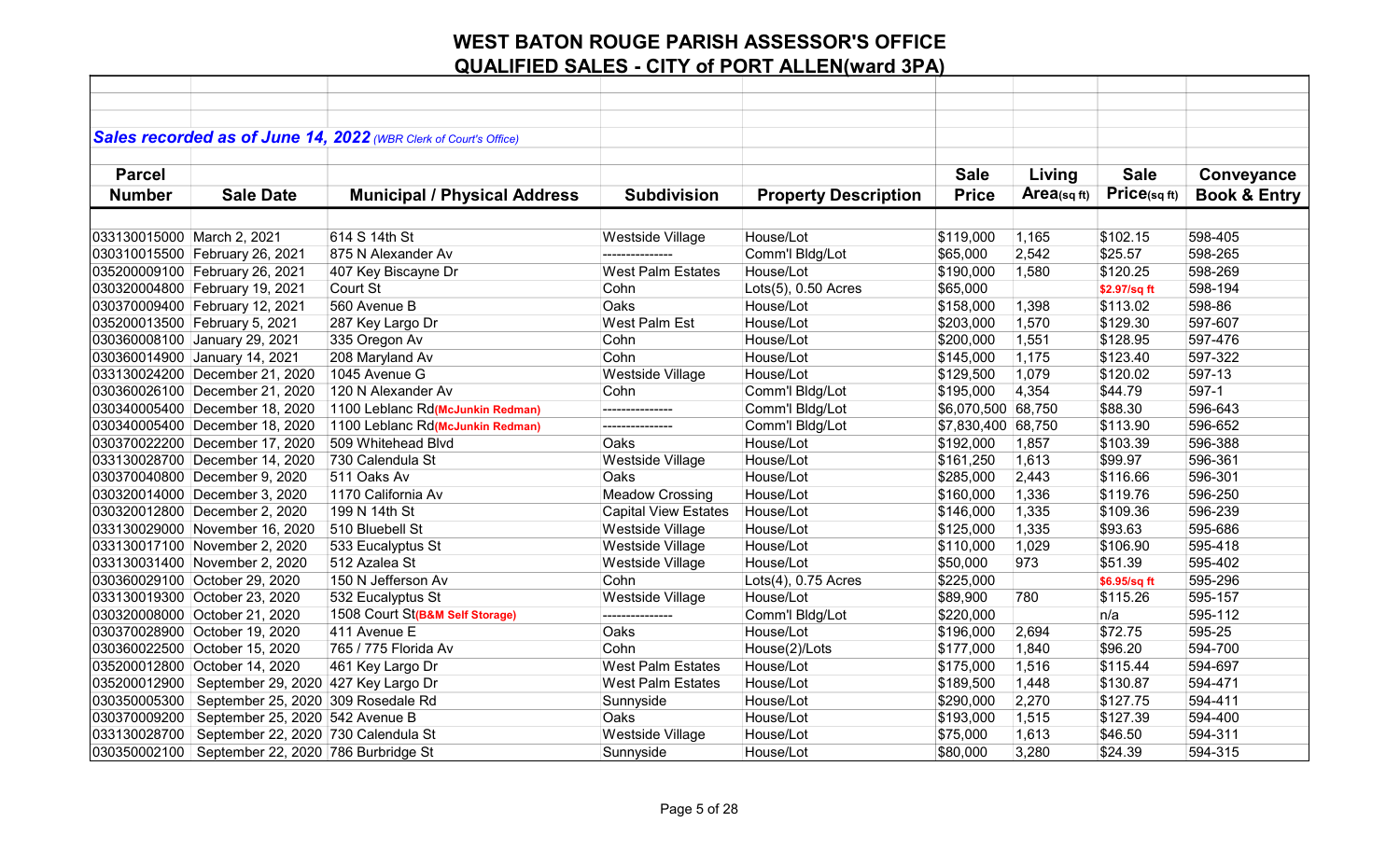|                             |                                    | Sales recorded as of June 14, 2022 (WBR Clerk of Court's Office) |                          |                             |              |            |              |                         |
|-----------------------------|------------------------------------|------------------------------------------------------------------|--------------------------|-----------------------------|--------------|------------|--------------|-------------------------|
|                             |                                    |                                                                  |                          |                             |              |            |              |                         |
| <b>Parcel</b>               |                                    |                                                                  |                          |                             | <b>Sale</b>  | Living     | <b>Sale</b>  | Conveyance              |
| <b>Number</b>               | <b>Sale Date</b>                   | <b>Municipal / Physical Address</b>                              | <b>Subdivision</b>       | <b>Property Description</b> | <b>Price</b> | Area(sqft) | Price(sqft)  | <b>Book &amp; Entry</b> |
|                             |                                    |                                                                  |                          |                             |              |            |              |                         |
| 030370022000                | September 16, 2020 759 Avenue D    |                                                                  | Oaks                     | House/Lot                   | \$75,000     | 864        | \$86.81      | 594-219                 |
| 030360005000                | September 16, 2020 655 7th St      |                                                                  | Cohn                     | House/Lot                   | \$150,000    | 1,481      | \$101.28     | 594-216                 |
| 030360018600                | September 15, 2020 379 Maryland Av |                                                                  | Cohn                     | House/Lot                   | \$156,000    | 1,915      | \$81.46      | 594-175                 |
|                             | 030360003200 August 18, 2020       | 375 Michigan Av                                                  | Cohn                     | House/Lot                   | \$152,500    | 1,308      | \$116.59     | 593-470                 |
|                             | 030330001600 August 16, 2020       | 1215 / 219 Court St                                              | Cohn                     | House/Lot                   | \$40,000     | 1,227      | \$32.60      | 593-476                 |
| 033130027400 August 4, 2020 |                                    | 632 Calendula St                                                 | Westside Village         | House/Lot                   | \$118,000    | 1,060      | \$111.32     | 593-232                 |
| 030310013400 July 23, 2020  |                                    | 1021 Louisiana Av                                                | Cohn                     | Lot, 0.16 Acres             | \$12,000     |            | \$1.82/sq ft | 592-598                 |
| 030360026600 July 22, 2020  |                                    | 163 7th Street                                                   | Cohn                     | House/Lot                   | \$76,000     | 1,409      | \$53.94      | 592-554                 |
| 030360024300 July 2, 2020   |                                    | 541 Florida Av                                                   | Cohn                     | House/Lot                   | \$155,000    | 1,812      | \$85.54      | 592-164                 |
| 033130005700 July 1, 2020   |                                    | 722 Harry Brown St                                               | Westside Village         | House/Lot                   | \$135,000    | 1,162      | \$116.18     | 592-161                 |
| 033130023500 July 1, 2020   |                                    | 730 S 14th St                                                    | Westside Village         | House/Lot                   | \$76,500     | 1,121      | \$68.24      | 592-154                 |
| 030360010200 June 29, 2020  |                                    | 530 8th Street                                                   | Cohn                     | House/Lot                   | \$158,000    | 1,507      | \$104.84     | 592-138                 |
| 030320007700 June 24, 2020  |                                    | 1512 Court St                                                    | ---------------          | Comm'l Bldg/Lot             | \$225,000    | 2,800      | \$80.36      | 592-90                  |
| 030350005000 June 24, 2020  |                                    | 1052 N Jefferson Av                                              | Sunnyside                | House/Lot                   | \$278,000    | 2,282      | \$121.82     | 592-77                  |
| 035200007900 June 22, 2020  |                                    | 1714 Sands Av                                                    | <b>West Palm Estates</b> | House/Lot                   | \$194,000    | 1,727      | \$112.33     | 592-31                  |
| 030370011000 June 5, 2020   |                                    | 338 Avenue B                                                     | Oaks                     | House/Lot                   | \$185,000    | 1,382      | \$133.86     | 591-540                 |
| 030360011000 June 1, 2020   |                                    | 632 Maryland Av                                                  | Cohn                     | House/Lot                   | \$165,000    | 1,584      | \$104.17     | 591-437                 |
| 030350015200 May 15, 2020   |                                    | 378 Courthouse St                                                | La Central               | House/Lot                   | \$175,000    | 1,706      | \$102.58     | 591-203                 |
| 033130030700 May 12, 2020   |                                    | 633 Azalea St                                                    | Westside Village         | House/Lot                   | \$110,000    | 1,047      | \$105.06     | 591-150                 |
| 035200009000 May 8, 2020    |                                    | 429 Key Biscayne Dr                                              | <b>West Palm Estates</b> | House/Lot                   | \$170,000    | 1,786      | \$95.18      | 591-116                 |
| 033130028400 May 4, 2020    |                                    | 635 Bluebell St                                                  | Westside Village         | House/Lot                   | \$104,500    | 1,045      | \$100.00     | 590-673                 |
| 030360023400 May 1, 2020    |                                    | 645 Florida Av                                                   | Cohn                     | House/Lot                   | \$176,600    | 1,749      | \$100.97     | 590-653                 |
| 030370041600 April 16, 2020 |                                    | 602 S River Rd                                                   | <b>River Oaks</b>        | Lot, 0.15 Acres             | \$45,000     |            | \$7.26/sq ft | 590-508                 |
| 030360016900 April 15, 2020 |                                    | 577 Maryland Av                                                  | Cohn                     | House/Lot                   | \$166,000    | 1,395      | \$119.00     | 590-490                 |
| 030330014200 April 9, 2020  |                                    | 1136 Avenue B                                                    | Oaks                     | House/Lot                   | \$80,000     | 1,103      | \$72.53      | 590-446                 |
| 030359012300 April 7, 2020  |                                    | 736 / 744 Louisiana Av                                           | Sunnyside                | Lot, 0.29 Acres             | \$40,000     |            | \$3.22/sq ft | 590-420                 |
| 033130023300 April 1, 2020  |                                    | 714 S 12th St                                                    | Westside Village         | House/Lot                   | \$104,000    | 1,032      | \$100.78     | 590-357                 |
| 030370012400 March 26, 2020 |                                    | 817 Avenue B                                                     | Oaks                     | House/Lot                   | \$197,500    | 1,627      | \$121.39     | 590-296                 |
| 030370038500 March 23, 2020 |                                    | 843 Oaks Av(Russo Auto Parts / The Belt Center) Oaks             |                          | Comm'l Bldg/Lots(4)         | \$230,000    | 3,750      | \$61.33      | 590-242                 |
| 033130005700 March 17, 2020 |                                    | 722 Harry Brown St                                               | Westside Village         | House/Lot                   | \$60,000     | 1,162      | \$51.64      | 590-175                 |
| 030360001000 March 4, 2020  |                                    | 742 8th St                                                       | Cohn                     | House/Lot                   | \$185,000    | 1,824      | \$101.43     | 589-681                 |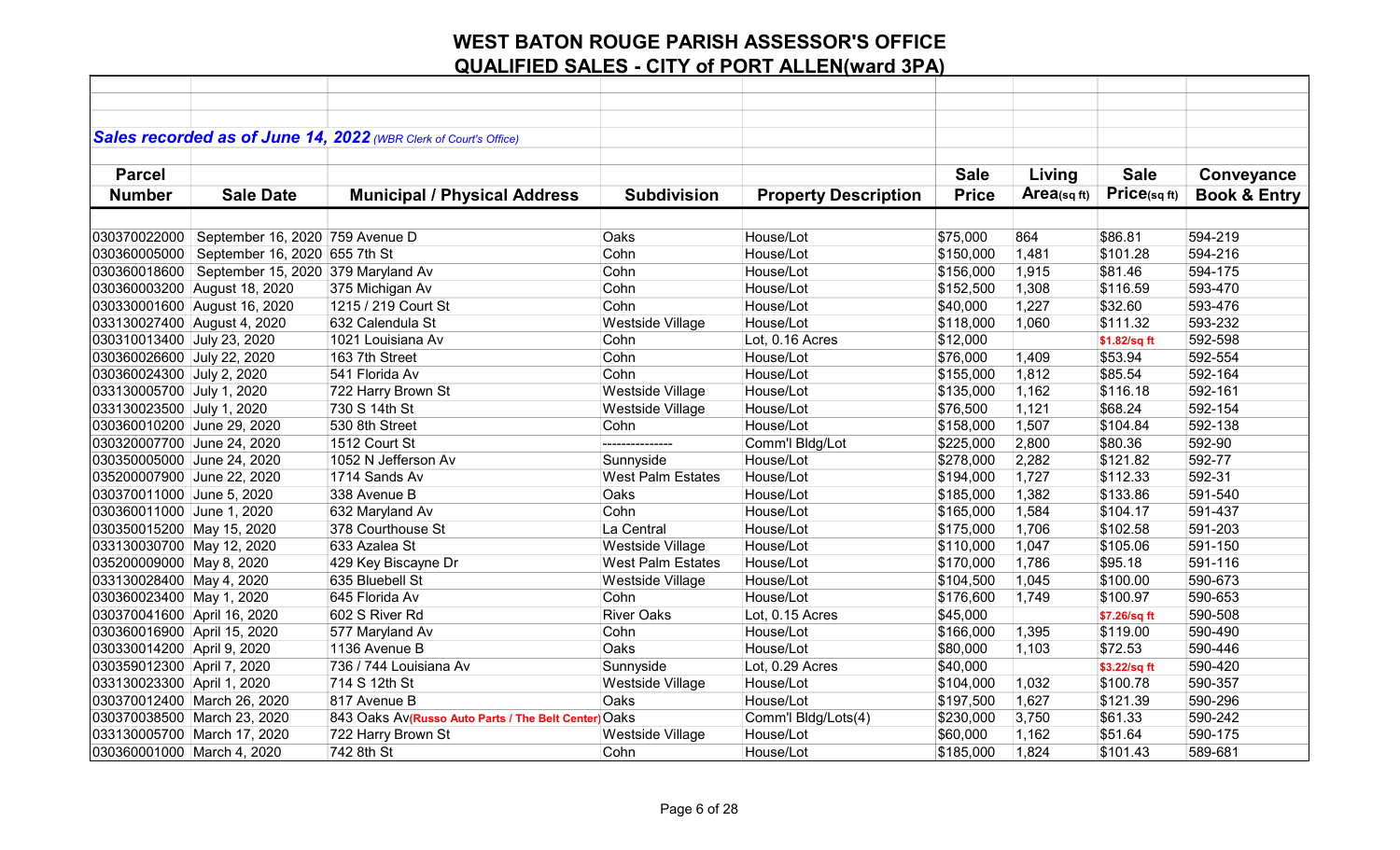|               |                                 | Sales recorded as of June 14, 2022 (WBR Clerk of Court's Office) |                            |                             |                     |            |              |                         |
|---------------|---------------------------------|------------------------------------------------------------------|----------------------------|-----------------------------|---------------------|------------|--------------|-------------------------|
|               |                                 |                                                                  |                            |                             |                     |            |              |                         |
| <b>Parcel</b> |                                 |                                                                  |                            |                             | <b>Sale</b>         | Living     | <b>Sale</b>  | Conveyance              |
| <b>Number</b> | <b>Sale Date</b>                | <b>Municipal / Physical Address</b>                              | <b>Subdivision</b>         | <b>Property Description</b> | <b>Price</b>        | Area(sqft) | Price(sq ft) | <b>Book &amp; Entry</b> |
|               |                                 |                                                                  |                            |                             |                     |            |              |                         |
|               | 035200011600 February 28, 2020  | 566 Key Biscayne Dr                                              | <b>West Palm Estates</b>   | House/Lot                   | \$175,000           | 1,544      | \$113.34     | 589-629                 |
|               | 030370040500 February 28, 2020  | 774 S River Rd                                                   | Oaks                       | House/Lot                   | \$226,350           | 1,829      | \$123.76     | 589-594                 |
|               | 030370040500 February 28, 2020  | 774 S River Rd                                                   |                            | House/Lot                   | \$226,350           | 1,829      | \$123.76     | 589-594                 |
|               | 035200011600 February 28, 2020  | 566 Key Biscayne Dr                                              | <b>West Palm Estates</b>   | House/Lot                   | \$175,000           | 1,544      | \$113.34     | 589-629                 |
|               | 030350017000 February 18, 2020  | 348 Michigan Av                                                  | Cohn                       | House/Lot                   | \$130,000           | 1,304      | \$99.69      | 589-519                 |
|               | 030370028100 February 11, 2020  | 548 Avenue F                                                     | Oaks                       | House/Lot                   | \$232,000           | 1,626      | \$142.68     | 589-299                 |
|               | 030350007600 February 10, 2020  | 137 4th St                                                       | Sunnyside                  | House/Lot                   | \$170,000           | 1,526      | \$111.40     | 589-282                 |
|               | 033130019400 February 3, 2020   | 540 Eucalyptus St                                                | Westside Village           | House/Lot                   | \$45,000            | 780        | \$57.69      | 589-219                 |
|               | 035200000100 January 31, 2020   | 1590 Court St(91 space MHP)                                      | ---------------            | Mobile Home Park            | \$750,000           |            |              | 589-172                 |
|               | 030370026800 January 13, 2020   | 760 Avenue F                                                     | Oaks                       | House/Lot                   | \$185,000           | 2,420      | \$76.45      | 588-568                 |
|               | 030360020900 January 9, 2020    | 345 7th St                                                       | Cohn                       | House/Lot                   | \$205,300           | 2,306      | \$89.03      | 588-532                 |
|               | 030360025300 January 2, 2020    | 552 California Av                                                | Cohn                       | House/Lot                   | \$240,000           | 2,475      | \$96.97      | 588-439                 |
|               | 030320000311 December 31, 2019  | 1258 Oregon Av                                                   | Carolina Place             | House/Lot                   | \$130,000           | 1,320      | \$98.48      | 588-483                 |
|               | 035200006800 December 20, 2019  | 508 Key Largo Dr                                                 | <b>West Palm Estates</b>   | House/Lot                   | \$170,000           | 1,459      | \$116.52     | 588-71                  |
|               | 030370039600 December 19, 2019  | 611 Oaks Av                                                      | Oaks                       | House/Lot                   | \$150,000           | 1,672      | \$89.71      | 587-690                 |
|               | 030310011700 December 19, 2019  | 1151 Louisiana Av(Grants Funeral Home)                           | Cohn                       | Comm'l Bldg/Lots            | \$507,500           | 10,790     | \$47.03      | 588-17                  |
|               | 035200006900 December 19, 2019  | 526 Key Largo Dr                                                 | <b>West Palm Estates</b>   | House/Lot                   | \$170,000           | 1,414      | \$120.23     | 588-23                  |
|               | 030340001200 December 17, 2019  | 1274 Commercial Dr(Iron Mountain)                                | <b>Westport Ind'l Park</b> | Comm'l Bldg/Lots            | \$4,781,736 106,830 |            | \$44.76      | 587-648                 |
|               | 030360016200 December 16, 2019  | 455 6th St                                                       | Cohn                       | House/Lot                   | \$165,000           | 1,825      | \$90.41      | 587-600                 |
|               | 030350015300 December 2, 2019   | 356 Courthouse St                                                | La Central                 | House/Lot                   | \$185,000           | 1,477      | \$125.25     | 587-464                 |
|               | 030360010200 November 27, 2019  | 530 8th Street                                                   | Cohn                       | House/Lot                   | \$71,000            | 1,507      | \$47.11      | 587-461                 |
|               | 030360017600 November 19, 2019  | 427 N Jefferson Av                                               | Cohn                       | House/Lot                   | \$70,000            | 1,419      | \$49.33      | 587-238                 |
|               | 033130003700 November 18, 2019  | 1456 Avenue B                                                    | Westside Village           | House/Lot                   | \$85,000            | 2,095      | \$40.57      | 587-231                 |
|               | 030320000311 October 29, 2019   | 1258 Oregon Av                                                   | Carolina Place             | House/Lot                   | \$63,650            | 1320       | \$48.22      | 587-12                  |
|               | 035200010100 October 28, 2019   | 222 Key Biscayne Dr                                              | <b>West Palm Estates</b>   | House/Lot                   | \$169,000           | 1,456      | \$116.07     | 586-700                 |
|               | 030320013400 October 23, 2019   | 1056 California Av                                               | <b>Meadow Crossing</b>     | House/Lot                   | \$160,000           | 1,340      | \$119.40     | 586-654                 |
|               | 030370008800 October 15, 2019   | 211 S Jefferson Av                                               | Oaks                       | Lot, 0.103 Acres            | \$22,500            |            | \$5.00/sq ft | 586-576                 |
|               | 030370035600 October 1, 2019    | 810 Oaks Av                                                      | Oaks                       | House/Lot                   | \$105,000           | 889        | \$118.11     | 586-275                 |
|               | 033130005000 September 20, 2019 | 562 Harry Brown St                                               | Westside Village           | House/Lot                   | \$172,000           | 3,269      | \$52.62      | 586-125                 |
|               | 030360007500 August 30, 2019    | 446 Georgia Av                                                   | Cohn                       | House/Lot                   | \$115,000           | 1,096      | \$104.93     | 585-506                 |
|               | 033130016800 August 26, 2019    | 509 Eucalyptus St                                                | Westside Village           | House/Lot                   | \$144,900           | 1,545      | \$93.79      | 585-373                 |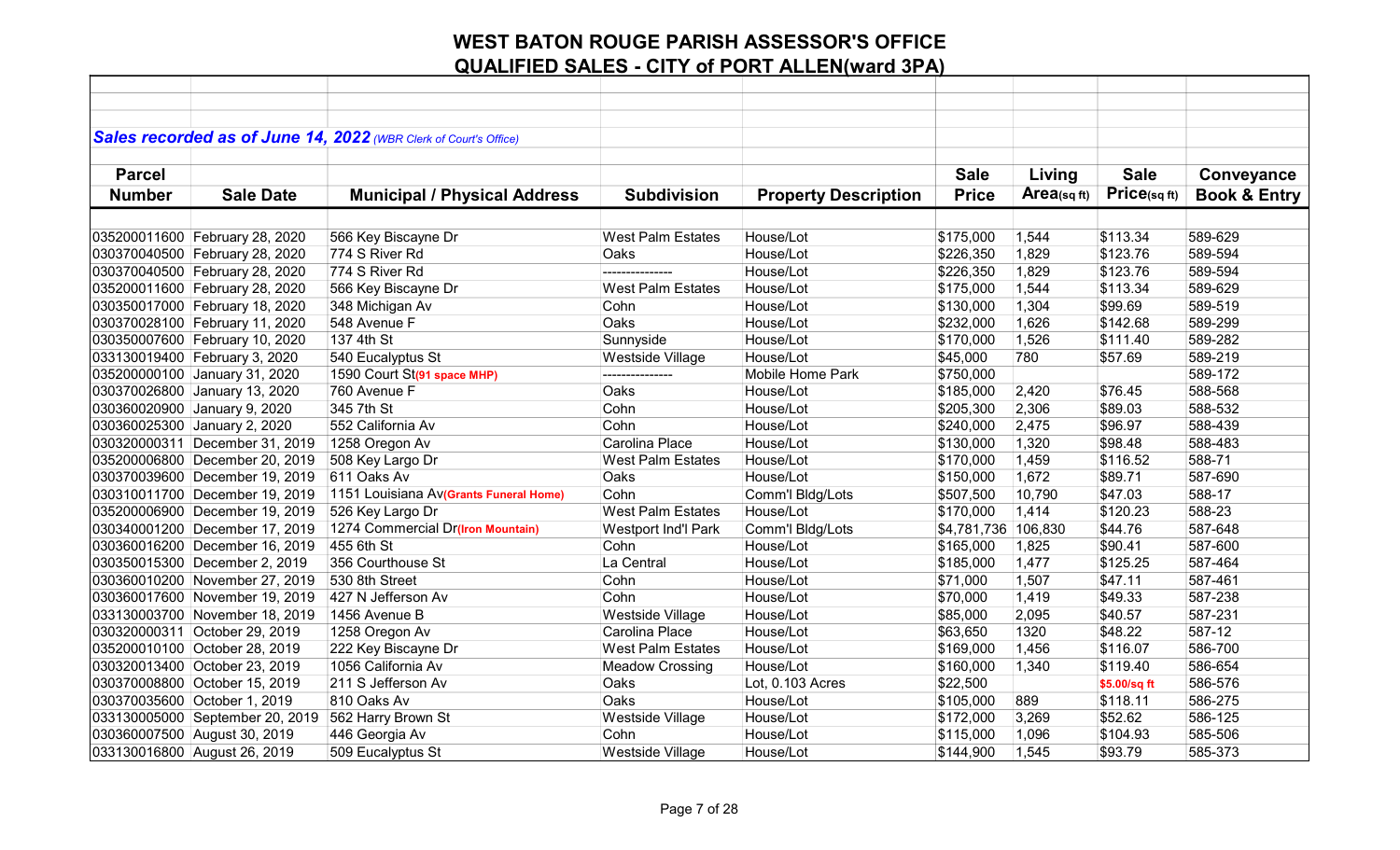|                             |                               | Sales recorded as of June 14, 2022 (WBR Clerk of Court's Office) |                          |                             |              |                |              |                         |
|-----------------------------|-------------------------------|------------------------------------------------------------------|--------------------------|-----------------------------|--------------|----------------|--------------|-------------------------|
|                             |                               |                                                                  |                          |                             |              |                |              |                         |
| <b>Parcel</b>               |                               |                                                                  |                          |                             | <b>Sale</b>  | Living         | <b>Sale</b>  | Conveyance              |
| <b>Number</b>               | <b>Sale Date</b>              | <b>Municipal / Physical Address</b>                              | <b>Subdivision</b>       | <b>Property Description</b> | <b>Price</b> | Area(sq $ft$ ) | Price(sq ft) | <b>Book &amp; Entry</b> |
|                             |                               |                                                                  |                          |                             |              |                |              |                         |
|                             | 030360017400 August 22, 2019  | 451 N Jefferson Av                                               | Cohn                     | House/Lot                   | \$100,000    | 1,219          | \$82.03      | 585-326                 |
|                             | 030360036100 August 14, 2019  | 327 Magnolia St                                                  | Town of WBR              | House/Lot                   | \$125,000    | 1,624          | \$76.97      | 585-198                 |
|                             | 030360036201 August 14, 2019  | 147 Roosevelt St                                                 | Town of WBR              | House/Lot                   | \$30,000     | 1,012          | \$29.64      | 585-201                 |
| 035200007000 August 8, 2019 |                               | 542 Key Largo Dr                                                 | <b>West Palm Estates</b> | House/Lot                   | \$165,000    | 1,362          | \$121.15     | 585-115                 |
| 030370008401 August 6, 2019 |                               | Avenue A                                                         | Oaks                     | Lot, 0.138 Acres            | \$35,000     |                | \$5.83/sq ft | 585-78                  |
| 030360015301 August 5, 2019 |                               | 743 Maryland Av                                                  | Cohn                     | House/Lot                   | \$208,000    | 1,651          | \$125.98     | 585-41                  |
| 030370026900 July 19, 2019  |                               | 802 Avenue F                                                     | Oaks                     | House/Lot                   | \$145,000    | 1,302          | \$111.37     | 584-539                 |
| 030330014900 July 15, 2019  |                               | 320 S 14th Street                                                | Oaks                     | Lot, 0.14 Acres             | \$9,500      |                | 1.58/sq ft   | 584-464                 |
| 030360029300 June 27, 2019  |                               | 110 N Jefferson Av(D'Agostino Bldg)                              | Cohn                     | Comm'l Bldg/Lot             | \$175,000    |                | n/a          | 584-300                 |
| 030320004800 June 19, 2019  |                               | N 14th Street                                                    | Cohn                     | Lot, 0.51 Acres             | \$32,500     |                | 1.46/sq ft   | 583-496                 |
| 030370028800 June 10, 2019  |                               | 423 Avenue E                                                     | Oaks                     | House/Lot                   | \$85,000     | 2,120          | \$40.09      | 583-305                 |
| 030360028201 June 7, 2019   |                               | 170 6th Street(Best Lil Po-Boy House)                            | Cohn                     | Comm'l Bldg/Lot             | \$200,000    |                | n/a          | 583-238                 |
| 030350006200 June 5, 2019   |                               | 210 3rd Street                                                   | Sunnyside                | House/Lot                   | \$175,000    | 2,068          | \$84.62      | 583-161                 |
| 033130017800 June 3, 2019   |                               | 705 Eucalyptus St                                                | Westside Village         | House/Lot                   | \$87,500     | 1,370          | \$63.87      | 583-126                 |
| 030370017400 May 30, 2019   |                               | 407 Whitehead Blvd                                               | Oaks                     | House/Lot                   | \$198,000    | 2,230          | \$88.79      | 583-81                  |
| 035200001500 May 29, 2019   |                               | 402 Melissa Av                                                   | <b>West Side Gardens</b> | House/Lot                   | \$173,000    | 1,456          | \$118.82     | 582-593                 |
| 035200005600 May 21, 2019   |                               | 224 Key Largo Dr                                                 | <b>West Palm Estates</b> | House/Lot                   | \$167,100    | 1,462          | \$114.30     | 582-487                 |
| 033130024000 May 15, 2019   |                               | 1115 Avenue G                                                    | Westside Village         | House/Lot                   | \$35,200     | 1,104          | \$31.88      | 582-415                 |
| 033130019500 May 10, 2019   |                               | 604 Eucalyptus St                                                | Westside Village         | House/Lot                   | \$115,000    | 1,525          | \$75.41      | 582-354                 |
| 035200001600 April 30, 2019 |                               | 424 Melissa Av                                                   | <b>West Side Gardens</b> | House/Lot                   | \$175,000    | 1,570          | \$111.46     | 582-199                 |
| 035200009100 April 16, 2019 |                               | 407 Key Biscayne Dr                                              | <b>West Palm Estates</b> | House/Lot                   | \$178,000    | 1,580          | \$112.66     | 581-593                 |
| 030370022500 April 15, 2019 |                               | 756 Avenue E                                                     | Oaks                     | House/Lot                   | \$157,500    | 1,446          | \$108.92     | 581-534                 |
| 030350004200 April 12, 2019 |                               | 435 Rosedale Rd                                                  | Sunnyside                | House/Lot                   | \$128,000    | 1,080          | \$118.52     | 581-520                 |
| 035200008600 April 11, 2019 |                               | 511 Key Biscayne Dr                                              | <b>West Palm Estates</b> | House/Lot                   | \$169,000    | 1,526          | \$110.75     | 581-496                 |
| 030360012400 April 11, 2019 |                               | 576 Maryland Av                                                  | Cohn                     | House/Lot                   | \$220,000    | 1,939          | \$113.46     | 581-501                 |
| 030310017000 April 4, 2019  |                               | 1008 Franklin St                                                 | <b>Reginald Place</b>    | House/Lot                   | \$108,000    | 1,178          | \$91.68      | 581-421                 |
|                             | 030320000212 March 18, 2019   | 1041 Michigan Av                                                 | Cohn                     | House/Lot                   | \$78,500     | 1,856          | \$42.30      | 581-107                 |
| 035250000300 March 7, 2019  |                               | 1550 Commercial Dr                                               | Westport Ind'l Park      | Comm'l Bldg/Lot             | \$895,000    |                | n/a          | 580-581                 |
|                             | 030360036202 January 31, 2019 | 317 Magnolia St                                                  | Town of WBR              | House/Lot                   | \$25,000     | 734            | \$34.06      | 580-81                  |
|                             | 030370027200 January 22, 2019 | 830 Avenue F                                                     | Oaks                     | House/Lot                   | \$72,000     | 1,488          | \$48.39      | 579-534                 |
|                             | 035200002400 January 11, 2019 | 608 Melissa Av                                                   | West Side Gardens        | House/Lot                   | \$163,000    | 1,424          | \$114.47     | 579-409                 |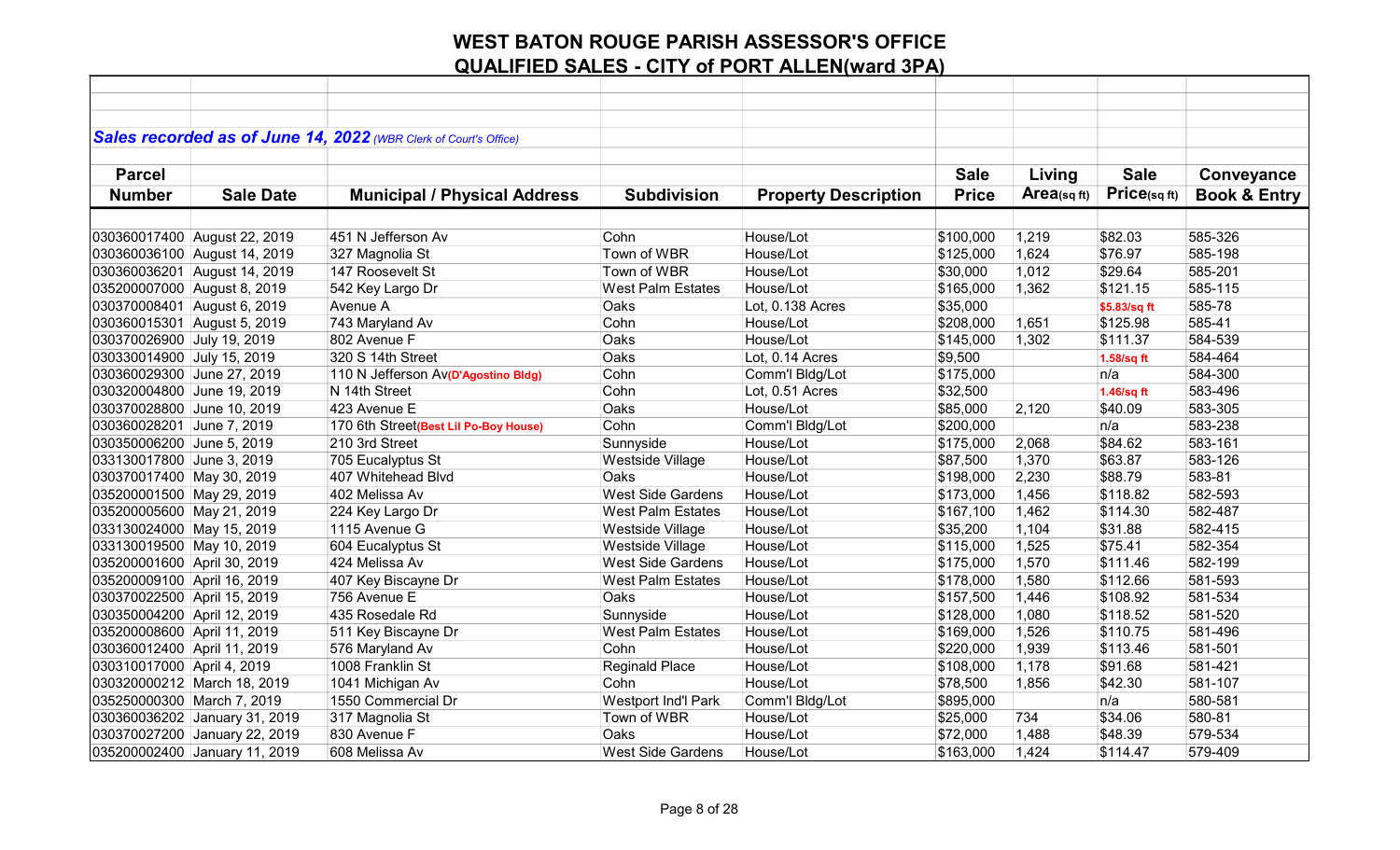|                             |                                                     | Sales recorded as of June 14, 2022 (WBR Clerk of Court's Office) |                          |                             |              |            |             |                         |
|-----------------------------|-----------------------------------------------------|------------------------------------------------------------------|--------------------------|-----------------------------|--------------|------------|-------------|-------------------------|
|                             |                                                     |                                                                  |                          |                             |              |            |             |                         |
| <b>Parcel</b>               |                                                     |                                                                  |                          |                             | <b>Sale</b>  | Living     | <b>Sale</b> | Conveyance              |
|                             |                                                     |                                                                  |                          |                             |              | Area(sqft) | Price(sqft) |                         |
| <b>Number</b>               | <b>Sale Date</b>                                    | <b>Municipal / Physical Address</b>                              | <b>Subdivision</b>       | <b>Property Description</b> | <b>Price</b> |            |             | <b>Book &amp; Entry</b> |
|                             |                                                     |                                                                  |                          |                             |              |            |             |                         |
|                             | 030370004300 January 2, 2019                        | 120 S Alexander Av                                               | Oaks                     | Comm'l Bldg/Lot             | \$180,000    | 2,053      | \$87.68     | 579-312                 |
|                             | 030360033201 December 21, 2018                      | 345 Roosevelt St                                                 | Town of WBR              | House/Lot                   | \$25,000     | 806        | \$31.02     | 579-190                 |
|                             | 033130027900 December 19, 2018                      | 527 Bluebell St                                                  | Westside Village         | House/Lot                   | \$135,000    | 1,474      | \$91.59     | 579-92                  |
|                             | 030330001200 December 5, 2018                       | 1241 / 1243 / 1265 / 1285 / 1343 / 1345 Cou Cohn                 |                          | Houses/Lots(6)              | \$400,000    | 5,634      | \$71.00     | 578-651                 |
|                             | 033130025400 December 3, 2018                       | 1104 Avenue D                                                    | Westside Village         | House/Lot                   | \$67,500     | 970        | \$69.59     | 578-559                 |
|                             | 035200003800 November 29, 2018                      | 403 Melissa Av                                                   | West Side Garden         | House/Lot                   | \$187,000    | 1,905      | \$98.16     | 578-543                 |
|                             | 033130022500 November 26, 2018                      | 534 S 12th St                                                    | Westside Village         | House/Lot                   | \$80,000     | 1,025      | \$78.05     | 578-484                 |
|                             | 030370041400 October 31, 2018                       | 652 S River Rd                                                   | <b>River Oaks</b>        | House/Lot                   | \$248,000    | 1,983      | \$125.06    | 578-216                 |
|                             | 030360036200 October 25, 2018                       | 315 Magnolia St                                                  | Town of WBR              | Comm'l Bldg/Lot             | \$45,000     |            | n/a         | 578-167                 |
|                             | 030360015300 October 19, 2018                       | 737 Maryland Av                                                  | Cohn                     | House/Lot                   | \$145,000    | 1,319      | \$109.93    | 578-84                  |
|                             | 030370001300   September 28, 2018 655 Court St      |                                                                  | Cohn                     | House/Lot                   | \$55,000     | 1,522      | \$36.14     | 577-467                 |
| 030370039200                | September 28, 2018 741 Oaks Av                      |                                                                  | Oaks                     | House/Lot                   | \$126,000    | 908        | \$138.77    | 577-474                 |
|                             | 030360012600   September 28, 2018   514 Maryland Av |                                                                  | Cohn                     | House/Lot                   | \$198,500    | 1,728      | \$114.87    | 577-477                 |
|                             | 030370036200 September 10, 2018 810 Whitehead Blvd  |                                                                  | Oaks                     | House/Lot                   | \$205,000    | 1,725      | \$118.84    | 577-173                 |
|                             | 030350005501 September 6, 2018                      | 225 3rd St                                                       | Sunnyside                | House/lot                   | \$150,000    | 1,268      | \$118.30    | 577-141                 |
|                             | 030370035700 September 5, 2018                      | 816 Oaks Av                                                      | Oaks                     | House/Lot                   | \$105,000    | 875        | \$120.00    | 577-132                 |
|                             | 033130026700 August 30, 2018                        | 508 Calendula St                                                 | Westside Village         | House/Lot                   | \$137,500    | 1,778      | \$77.33     | 577-33                  |
|                             | 030320014000 August 29, 2018                        | 1170 California Av                                               | <b>Meadow Crossing</b>   | House/Lot                   | \$157,000    | 1,336      | \$117.51    | 577-12                  |
|                             | 030350016100 August 21, 2018                        | 306 Courthouse St                                                | La Central               | House/Lot                   | \$60,000     | 856        | \$70.09     | 576-447                 |
| 030370037800 August 3, 2018 |                                                     | 835 Whitehead Blvd                                               | Oaks                     | House/Lot                   | \$164,000    | 1,674      | \$97.97     | 576-185                 |
| 030370012300 August 1, 2018 |                                                     | 827 Avenue B                                                     | Oaks                     | House/Lot                   | \$133,000    | 1,903      | \$69.89     | 576-101                 |
| 030360022400 July 26, 2018  |                                                     | 220 N Alexander Av(Walgreens)                                    | Cohn                     | Comm'l Bldg/Land            | \$5,430,000  | 14,550     | \$373.20    | 576-17                  |
| 030360024100 July 23, 2018  |                                                     | 262 7th St                                                       | Cohn                     | House/Lot                   | \$25,000     | 1,111      | \$22.50     | 575-620                 |
| 030370035600 July 17, 2018  |                                                     | 810 Oaks Av                                                      | Oaks                     | House/Lot                   | \$87,900     | 889        | \$98.88     | 575-544                 |
| 033130005000 July 12, 2018  |                                                     | 562 Harry Brown St                                               | Westside Village         | House/Lot                   | \$30,000     | 3,269      | \$9.18      | 575-459                 |
| 030370029100 July 6, 2018   |                                                     | 310 Avenue F                                                     | Oaks                     | House/Lot                   | \$220,000    | 1,960      | \$112.24    | 575-408                 |
| 030360003800 June 29, 2018  |                                                     | 325 Palm St                                                      | Cohn                     | House/Lot                   | \$30,000     | 779        | \$38.51     | 575-222                 |
| 030350008300 June 28, 2018  |                                                     | 472 Louisiana Av                                                 | Sunnyside                | House/Lot                   | \$100,000    | 1,252      | \$79.87     | 575-195                 |
| 030360009901 June 27, 2018  |                                                     | 744 Maryland Av                                                  | Cohn                     | House/lot                   | \$189,000    | 1,554      | \$121.62    | 575-182                 |
| 035200009400 June 25, 2018  |                                                     | 335 Key Biscayne Dr                                              | <b>West Palm Estates</b> | House/Lot                   | \$169,900    | 1,562      | \$108.77    | 575-134                 |
| 030350013500 June 19, 2018  |                                                     | 920 N Alexander Av(convenience store)                            | Sunnsyside               | Comm'l Bldg & Lot           | \$150,000    |            | n/a         | 575-34                  |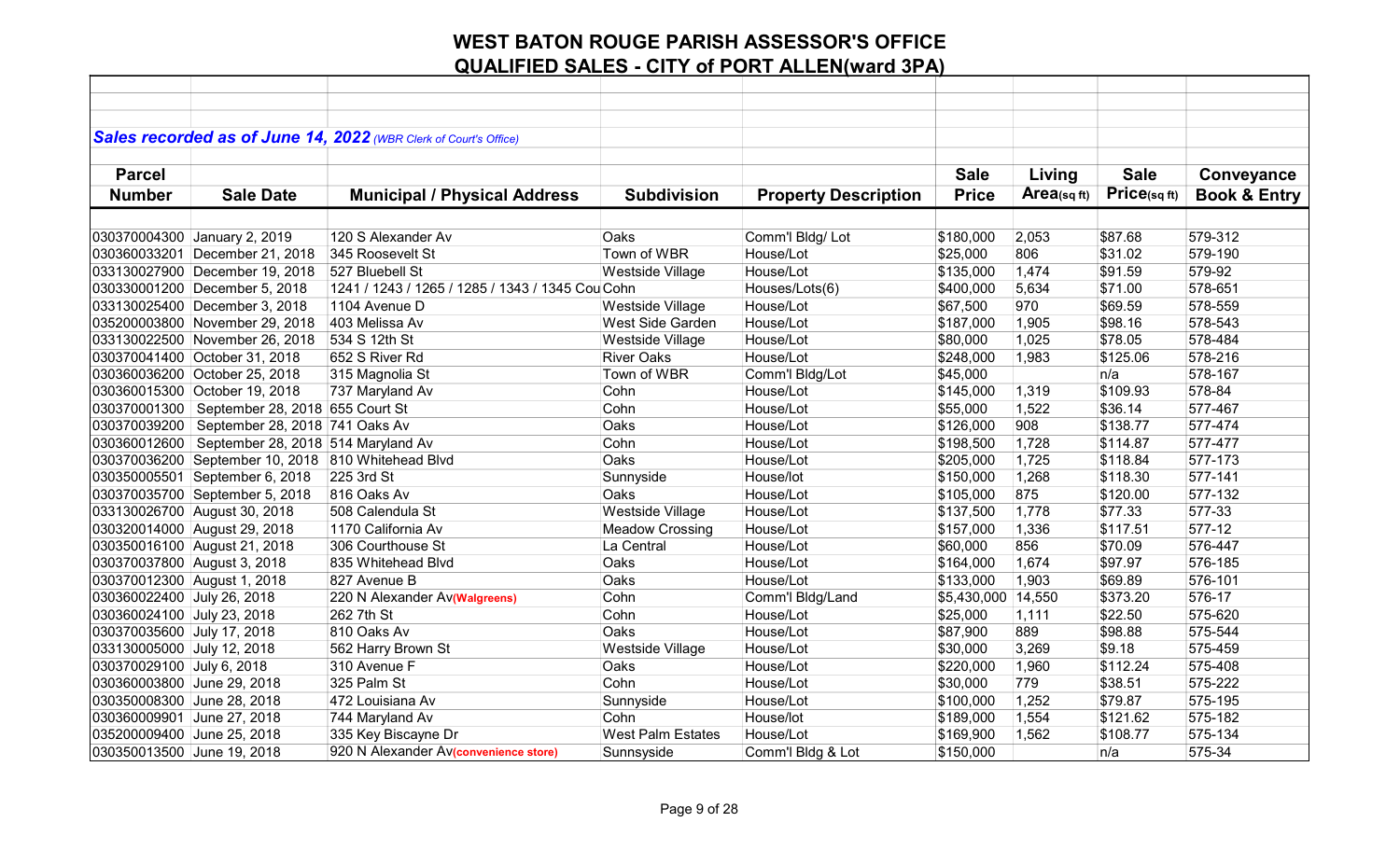|                                                        |                                | Sales recorded as of June 14, 2022 (WBR Clerk of Court's Office) |                             |                             |              |            |             |                         |
|--------------------------------------------------------|--------------------------------|------------------------------------------------------------------|-----------------------------|-----------------------------|--------------|------------|-------------|-------------------------|
|                                                        |                                |                                                                  |                             |                             |              |            |             |                         |
| <b>Parcel</b>                                          |                                |                                                                  |                             |                             | <b>Sale</b>  | Living     | <b>Sale</b> | Conveyance              |
| <b>Number</b>                                          | <b>Sale Date</b>               | <b>Municipal / Physical Address</b>                              | <b>Subdivision</b>          | <b>Property Description</b> | <b>Price</b> | Area(sqft) | Price(sqft) | <b>Book &amp; Entry</b> |
|                                                        |                                |                                                                  |                             |                             |              |            |             |                         |
| 035200012900 June 18, 2018                             |                                | 427 Key Largo Dr                                                 | <b>West Palm Estates</b>    | House/Lot                   | \$169,000    | 1,448      | \$116.71    | 574-672                 |
| 030370019900 June 18, 2018                             |                                | 343 / 345 Avenue C                                               | Oaks                        | Duplex/Lot                  | \$175,000    | 1,465      | \$119.45    | 575-1                   |
| 030360003900 June 15, 2018                             |                                | 316 Oregon Av                                                    | Cohn                        | House/Lot                   | \$140,000    | 1,112      | \$125.90    | 574-639                 |
| 030370034200 June 5, 2018                              |                                | 815 Avenue G                                                     | Oaks                        | House/Lot                   | \$169,900    | 2,027      | \$83.82     | 574-419                 |
| 030320014100 June 4, 2018                              |                                | 1180 California Av                                               | <b>Meadow Crossing</b>      | House/Lot                   | \$157,000    | 1,335      | \$117.60    | 574-379                 |
|                                                        |                                |                                                                  | West Palm Estates           | House/Lot                   | \$165,000    | 1,571      | \$105.03    | 574-120                 |
| 035200005800 May 29, 2018<br>030320013900 May 18, 2018 |                                | 268 Key Largo Dr<br>1160 California Av                           | <b>Meadow Crossing</b>      | House/Lot                   | \$157,000    | 1,343      | \$116.90    | 573-661                 |
| 030350016600 May 18, 2018                              |                                | 425 Palm St                                                      | Cohn                        | House/Lot                   | \$125,000    | 1,274      | \$98.12     | 573-665                 |
|                                                        |                                | 274 N 15th St                                                    | <b>Capital View Estates</b> | House/Lot                   |              | 1,194      | \$116.42    | 573-668                 |
| 030320012200 May 18, 2018                              |                                |                                                                  |                             | House/Lot                   | \$139,000    |            |             | 573-536                 |
| 030350010600 May 15, 2018                              |                                | 967 6th St                                                       | Sunnyside                   |                             | \$137,000    | 1,375      | \$99.64     |                         |
| 030350017400 May 9, 2018                               |                                | 341 Courthouse St                                                | Cohn                        | House/Lot                   | \$105,000    | 1,103      | \$95.19     | 573-463                 |
| 030350009600 May 3, 2018                               |                                | 584 Louisiana Av                                                 | Sunnyside                   | House/Lot                   | \$105,000    | 1,205      | \$87.14     | 573-357                 |
| 033130024500 May 3, 2018                               |                                | 1013 Avenue G                                                    | Westside Village            | House/Lot                   | \$120,000    | 1,232      | \$97.40     | 573-367                 |
| 030330025500 May 2, 2018                               |                                | 951 Avenue C                                                     | Oaks                        | House/Lot                   | \$35,000     | 1,538      | \$22.76     | 573-340                 |
| 033130025000 May 1, 2018                               |                                | 944 Avenue D                                                     | Westside Village            | House/Lot                   | \$43,550     | 1,206      | \$36.11     | 573-298                 |
| 030340002600 April 30, 2018                            |                                | 1585 Commercial Dr(former Martin Brower whs Westport Ind'l Park  |                             | Comm'l Bldg/Lot             | \$2,075,000  | 50,737     | \$40.90     | 573-237                 |
| 033130018200 April 23, 2018                            |                                | 1313 Avenue G                                                    | <b>Westside Village</b>     | House/Lot                   | \$101,600    | 787        | \$129.10    | 573-105                 |
| 030310006600 April 23, 2018                            |                                | 926 N 12th St                                                    | Glober                      | House/Lot                   | \$80,000     | 1,619      | \$49.41     | 573-123                 |
| 030320001214 April 18, 2018                            |                                | 1056 Georgia Av                                                  | Carolina Place              | House/Lot                   | \$109,000    | 1,001      | \$108.89    | 573-10                  |
| 030360014900 April 5, 2018                             |                                | 208 Maryland Av                                                  | Cohn                        | House/Lot                   | \$57,000     | 1,227      | \$46.45     | 572-508                 |
| 030310014900 April 4, 2018                             |                                | 845 N 10th St                                                    | Cohn                        | House/Lot                   | \$30,000     |            | n/a         | 572-488                 |
| 030320013800 March 29, 2018                            |                                | 1150 California Av                                               | <b>Meadow Crossing</b>      | House/Lot                   | \$157,000    | 1,336      | \$117.51    | 572-433                 |
| 030320001218 March 29, 2018                            |                                | 1088 Georgia Av                                                  | Carolina Place              | House/Lot                   | \$50,000     | 1,112      | \$44.96     | 572-437                 |
| 030350003000 March 29, 2018                            |                                | 635 Rosedale Rd                                                  | Sunnyside                   | House/Lot                   | \$85,000     | 1,390      | \$61.15     | 572-454                 |
| 030360017600 March 26, 2018                            |                                | 427 N Jefferson Av                                               | Cohn                        | House/Lot                   | \$55,103     | 1,419      | \$38.83     | 572-338                 |
| 030370025400 March 14, 2018                            |                                | 410 Avenue E                                                     | Oaks                        | House/Lot                   | \$190,000    | 1,994      | \$95.29     | 572-110                 |
| 030350017400 March 14, 2018                            |                                | 341 Courthouse St                                                | Cohn                        | House/Lot                   | \$100,405    | 1,103      | \$91.03     | 572-105                 |
| 033130011300 March 6, 2018                             |                                | 634 Gladiolus St                                                 | Westside Village            | House/Lot                   | \$50,000     | 948        | \$52.74     | 572-26                  |
| 030370017600 March 2, 2018                             |                                | 445 Whitehead Blvd                                               | Oaks                        | House/Lot                   | \$187,000    | 1,664      | \$112.38    | 571-689                 |
| 033130030700 March 1, 2018                             |                                | 633 Azalea St                                                    | Westside Village            | House/Lot                   | \$110,000    | 1,047      | \$105.06    | 571-626                 |
|                                                        | 030370014300 February 20, 2018 | 551 Avenue B                                                     | Oaks                        | House/Lot                   | \$187,000    | 1,697      | \$110.19    | 571-532                 |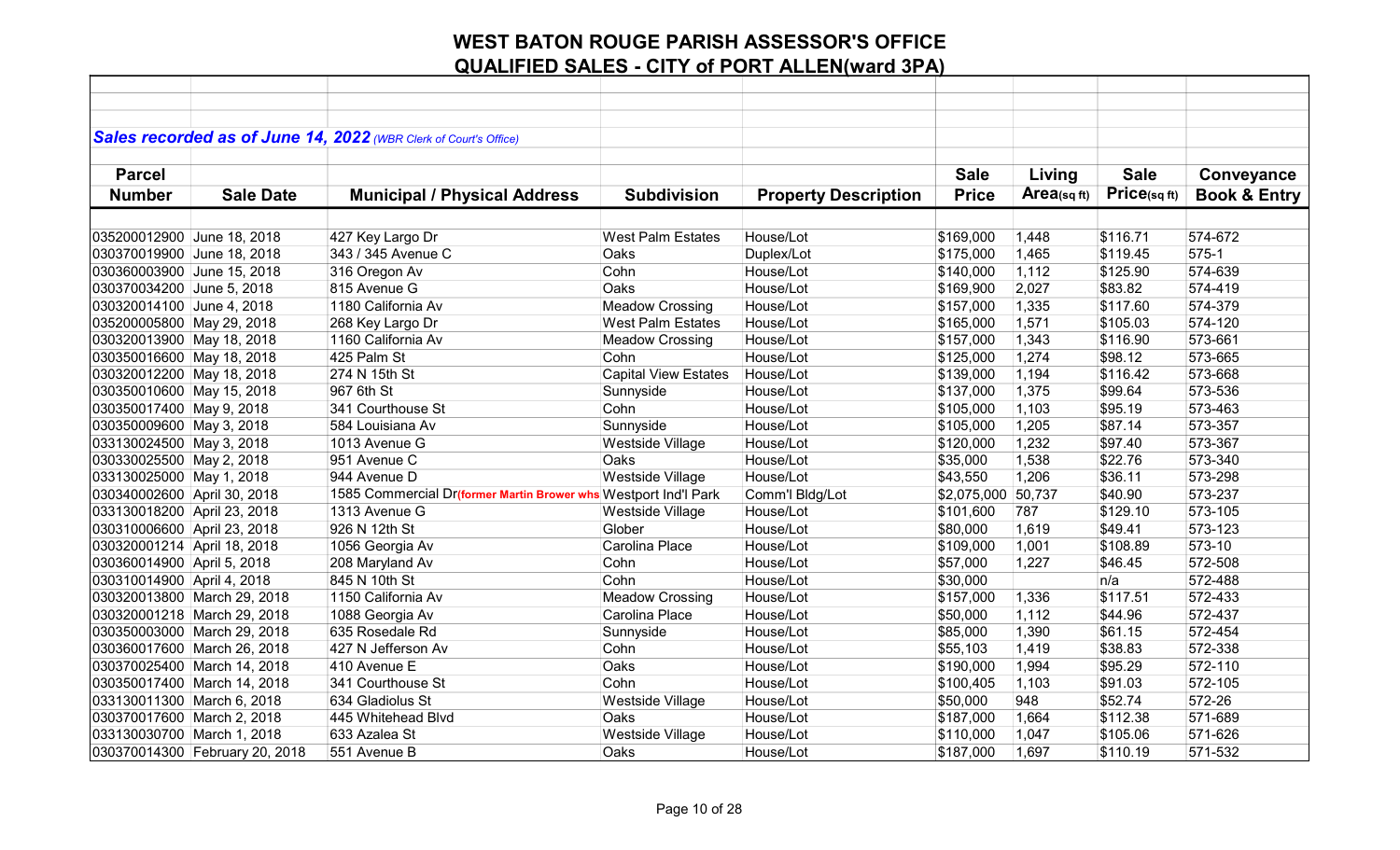|               |                                | Sales recorded as of June 14, 2022 (WBR Clerk of Court's Office) |                          |                             |              |             |             |                         |
|---------------|--------------------------------|------------------------------------------------------------------|--------------------------|-----------------------------|--------------|-------------|-------------|-------------------------|
|               |                                |                                                                  |                          |                             |              |             |             |                         |
| <b>Parcel</b> |                                |                                                                  |                          |                             | <b>Sale</b>  | Living      | <b>Sale</b> | Conveyance              |
| <b>Number</b> | <b>Sale Date</b>               | <b>Municipal / Physical Address</b>                              | <b>Subdivision</b>       | <b>Property Description</b> | <b>Price</b> | Area(sq ft) | Price(sqft) | <b>Book &amp; Entry</b> |
|               |                                |                                                                  |                          |                             |              |             |             |                         |
|               |                                |                                                                  |                          |                             |              |             |             |                         |
|               | 030350007500 February 14, 2018 | 433 Burbridge St                                                 | Sunnyside                | House/Lot                   | \$60,000     | 1,006       | \$59.64     | 571-412                 |
|               | 030360036400 February 14, 2018 | 310 Court St                                                     | Town of WBR              | House/Lot                   | \$200,000    | 2,670       | \$74.91     | 571-433                 |
|               | 035200011900 February 14, 2018 | 630 Key Biscayne Dr                                              | <b>West Palm Estates</b> | House/Lot                   | \$166,000    | 1,489       | \$111.48    | 571-437                 |
|               | 030350006400 February 9, 2018  | 116 3rd St                                                       | Sunnyside                | House/lot                   | \$140,000    | 2,043       | \$68.53     | 571-333                 |
|               | 033130021300 January 30, 2018  | 631 S 12th St                                                    | Westside Village         | House/Lot                   | \$75,000     | 1,786       | \$41.99     | 571-142                 |
|               | 033130009500 January 24, 2018  | 627 Gladiolus St                                                 | Westside Village         | House/Lot                   | \$38,000     | 930         | \$40.86     | 571-83                  |
|               | 030360013200 January 22, 2018  | 510 N Jefferson Av                                               | Cohn                     | Houses(2)/Lot               | \$178,000    | 2,488       | \$71.54     | 571-33                  |
|               | 030320013600 January 11, 2018  | 1130 California Av                                               | <b>Meadow Crossing</b>   | House/Lot                   | \$157,000    | 1,340       | \$117.16    | 570-456                 |
|               | 030370015200 January 10, 2018  | 308 S Jefferson Av                                               | Oaks                     | House/Lot                   | \$130,000    | 2,510       | \$51.79     | 570-411                 |
|               | 035200002700 January 9, 2018   | 645 Melissa Av                                                   | <b>West Side Gardens</b> | House/Lot                   | \$201,000    | 1,998       | \$100.60    | 570-382                 |
|               | 030320002504 January 5, 2018   | 1133 Maryland Av                                                 | Carolina Place           | House/Lot                   | \$149,000    | 2,571       | \$57.95     | 570-336                 |
|               | 030340005200 December 29, 2017 | 1075 Cinclare Dr(former Airgas Plant)                            | Westport Ind'l Park      | Comm'l Bldg/Land            | \$1,120,000  |             | n/a         | 570-18                  |
|               | 030370030500 December 22, 2017 | 735 Whitehead Blvd                                               | Oaks                     | House/Lot                   | \$140,900    | 1,976       | \$71.31     | 569-584                 |
|               | 030320013700 December 19, 2017 | 1140 California Av                                               | <b>Meadow Crossing</b>   | House/Lot                   | \$157,000    | 1,340       | \$117.16    | 569-513                 |
|               | 030310008200 November 30, 2017 | 808 N 14th St                                                    | Cohn                     | House/Lot                   | \$73,000     | 639         | \$114.24    | 569-244                 |
|               | 030350007000 November 29, 2017 | 321 Burbridge St                                                 | Sunnyside                | House/Lot                   | \$144,500    | 1,460       | \$98.97     | 569-201                 |
|               | 030370003800 November 22, 2017 | 816 Avenue A                                                     | Oaks                     | House/Lot                   | \$105,000    | 1,141       | \$92.02     | 569-169                 |
|               | 030350014800 November 16, 2017 | 420 Courthouse St                                                | La Central               | House/Lot                   | \$120,000    | 957         | \$125.39    | 569-122                 |
|               | 030360001400 November 16, 2017 | 615 Michigan Av                                                  | Cohn                     | House/Lot                   | \$133,000    | 1,565       | \$84.98     | 569-135                 |
|               | 030370011200 November 13, 2017 | 354 Avenue B                                                     | Oaks                     | House/Lot                   | \$145,000    | 1,166       | \$124.36    | 569-33                  |
|               | 030370027500 November 13, 2017 | 633 Avenue E                                                     | Oaks                     | House/Lot                   | \$175,000    | 1,587       | \$110.27    | 569-59                  |
|               | 030360015700 November 8, 2017  | 750 Kentucky Av                                                  | Cohn                     | House/Lot                   | \$145,000    | 1,331       | \$108.94    | 569-21                  |
|               | 030360015400 November 6, 2017  | 469 7th St                                                       | Cohn                     | House/Lot                   | \$100,000    | 1,830       | \$54.64     | 568-681                 |
|               | 035200013600 November 6, 2017  | 265 Key Largo Dr                                                 | <b>West Palm Estates</b> | House/Lot                   | \$153,500    | 1,434       | \$107.04    | 568-687                 |
|               | 033130027100 November 3, 2017  | 608 Calendula St                                                 | Westside Village         | House/Lot                   | \$108,000    | 1,613       | \$66.96     | 568-665                 |
|               | 030350003000 November 2, 2017  | Rosedale Rd                                                      | Sunnyside                | Lot, 0.43 Acres             | \$38,000     |             | 2.03/sq ft  | 568-623                 |
|               | 035200001900 November 2, 2017  | 506 Melissa Av                                                   | <b>West Side Gardens</b> | House/Lot                   | \$153,000    | 1,628       | \$93.98     | 568-650                 |
|               | 030360009500 October 31, 2017  | 743 Georgia Av                                                   | Cohn                     | House/Lot                   | \$155,000    | 1,284       | \$120.72    | 568-536                 |
|               | 030370016600 October 31, 2017  | 326 S Jefferson Av                                               | Oaks                     | House/Lot                   | \$150,000    | 1,841       | \$81.48     | 568-554                 |
|               | 030320007000 October 30, 2017  | 1034 Court St                                                    | Cohn                     | Comm'l Land/ Bldg           | \$86,000     |             | n/a         | 568-521                 |
|               | 035200002000 October 25, 2017  | 524 Melissa Av                                                   | <b>West Side Gardens</b> | House/Lot                   | \$139,500    | 1,240       | \$112.50    | 568-466                 |
|               |                                |                                                                  |                          |                             |              |             |             |                         |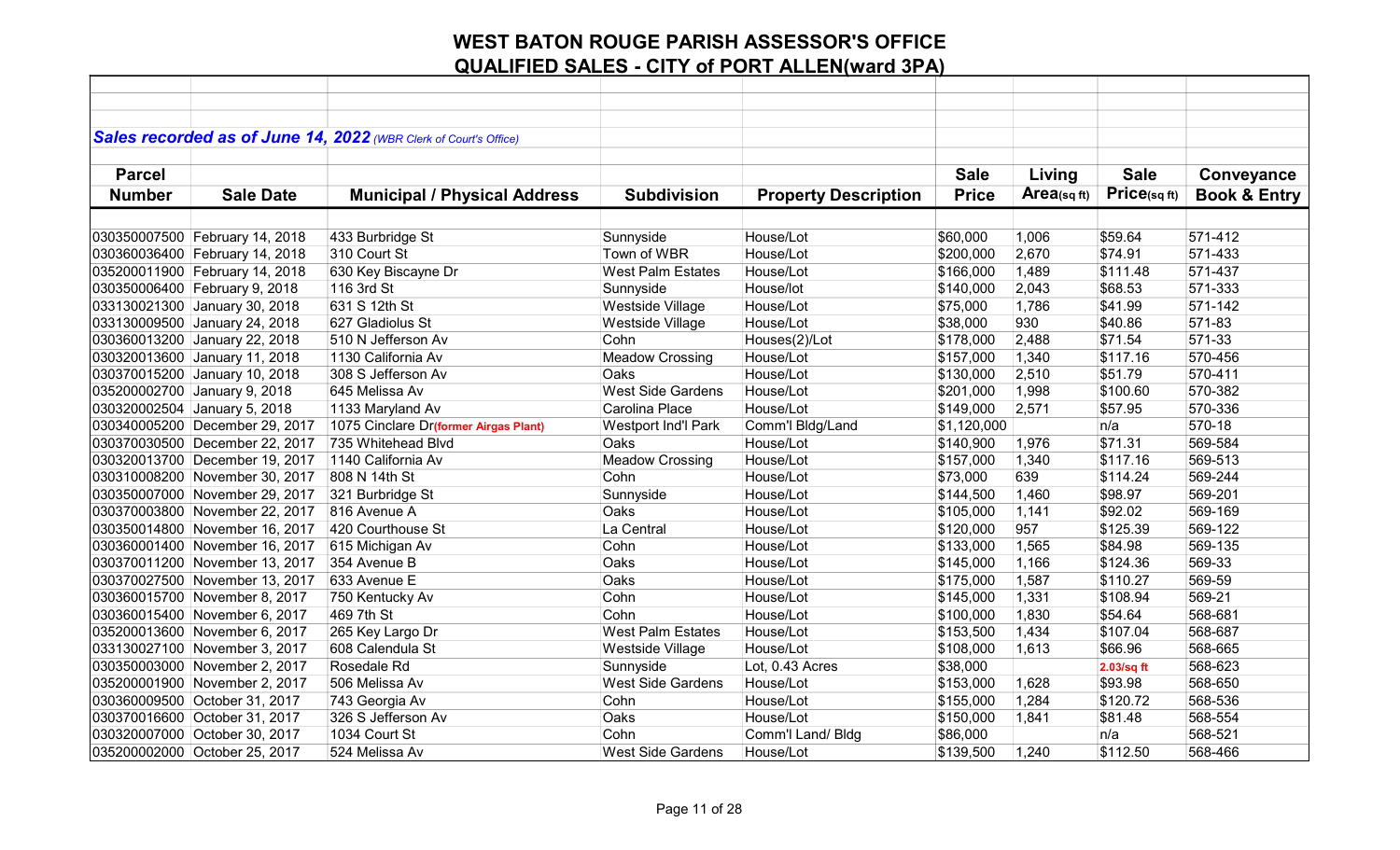|                              |                                 | Sales recorded as of June 14, 2022 (WBR Clerk of Court's Office) |                          |                             |              |                |              |                         |
|------------------------------|---------------------------------|------------------------------------------------------------------|--------------------------|-----------------------------|--------------|----------------|--------------|-------------------------|
| <b>Parcel</b>                |                                 |                                                                  |                          |                             | <b>Sale</b>  | Living         | <b>Sale</b>  | Conveyance              |
| <b>Number</b>                | <b>Sale Date</b>                |                                                                  | <b>Subdivision</b>       | <b>Property Description</b> | <b>Price</b> | Area(sq $ft$ ) | Price(sq ft) | <b>Book &amp; Entry</b> |
|                              |                                 | <b>Municipal / Physical Address</b>                              |                          |                             |              |                |              |                         |
|                              |                                 |                                                                  |                          |                             |              |                |              |                         |
|                              | 030370024900 October 25, 2017   | 521 S River Rd                                                   | Oaks                     | House/Lot                   | \$170,000    | 1,549          | \$109.75     | 568-480                 |
|                              | 030320013500 October 13, 2017   | 1066 California Av                                               | <b>Meadow Crossing</b>   | House/Lot                   | \$155,000    | 1,340          | \$115.67     | 568-263                 |
| 033130009900 October 6, 2017 |                                 | 719 Gladiolus St                                                 | Westside Village         | Lot, 0.15 Acres             | \$11,000     |                | \$1.60/sq ft | 568-80                  |
|                              | 030350005800 September 18, 2017 | 344 Burbridge St                                                 | Sunnyside                | House/Lot                   | \$58,000     | 1,454          | \$39.89      | 567-380                 |
|                              | 030320013400 September 14, 2017 | 1056 California Av                                               | <b>Meadow Crossing</b>   | House/Lot                   | \$155,000    | 1,340          | \$115.67     | 567-356                 |
|                              | 030360003600 September 8, 2017  | 315 Michigan Av                                                  | Cohn                     | House/Lot                   | \$138,000    | 1,418          | \$97.32      | 567-209                 |
|                              | 030360010400 August 31, 2017    | 651 Georgia Av                                                   | Cohn                     | House/Lot                   | \$190,000    | 1,566          | \$121.33     | 567-111                 |
|                              | 035200003400 August 30, 2017    | 507 Melissa Av                                                   | <b>West Side Gardens</b> | House/Lot                   | \$139,000    | 1,235          | \$112.55     | 567-95                  |
|                              | 030370012100 August 24, 2017    | 831 Avenue B                                                     | Oaks                     | House/Lot                   | \$15,500     | 1,075          | \$14.42      | 567-22                  |
|                              | 030340004000 August 17, 2017    | 1213 Commercial Dr(Kidz Karousel Day Care)                       | Westport Ind'l Park      | Comml Bldg/Lot              | \$650,000    | 5,510          | \$117.97     | 566-591                 |
|                              | 030360009901 August 17, 2017    | 744 Maryland Av                                                  | Cohn                     | Lot, 0.21 Acres             | \$40,000     |                | \$4.44/sq ft | 566-557                 |
|                              | 033130027600 August 15, 2017    | 716 Calendula St                                                 | Westside Village         | House/Lot                   | \$149,500    | 1,709          | \$87.48      | 566-522                 |
| 030320013600 July 27, 2017   |                                 | 1130 / 1180 California Av                                        | <b>Meadow Crossing</b>   | Lots(6)                     | \$207,000    |                | \$3.59/sq ft | 566-91                  |
| 033130012600 July 20, 2017   |                                 | 631 S 14th St                                                    | Westside Village         | House/Lot                   | \$70,000     | 1,143          | \$61.24      | 565-626                 |
| 033130014200 July 10, 2017   |                                 | 1348 Avenue D                                                    | Westside Village         | House/Lot                   | \$104,079    | 1,408          | \$73.92      | 565-382                 |
| 030330021600 July 6, 2017    |                                 | 1010 / 1012 Avenue C                                             | Oaks                     | House/Lot                   | \$25,000     |                | n/a          | 565-354                 |
| 030360004300 July 5, 2017    |                                 | 310 Pine St                                                      | Cohn                     | House/Lot                   | \$147,700    | 1,456          | \$101.44     | 565-318                 |
| 030360023400 July 3, 2017    |                                 | 645 Florida Av                                                   | Cohn                     | House/Lot                   | \$160,000    | 1,749          | \$91.48      | 565-272                 |
| 030320013200 June 26, 2017   |                                 | 1036 California Av                                               | <b>Meadow Crossing</b>   | House/Lot                   | \$155,000    | 1,340          | \$115.67     | 565-168                 |
| 030320013600 June 12, 2017   |                                 | 1130 / 1180 California Av                                        | <b>Meadow Crossing</b>   | Lots(6)                     | \$180,000    |                | \$3.12/sq ft | 564-653                 |
| 030320013300 June 7, 2017    |                                 | 1046 California Av                                               | <b>Meadow Crossing</b>   | House/Lot                   | \$155,000    | 1,340          | \$115.67     | 564-585                 |
| 030360011201 May 31, 2017    |                                 | 520 7th St                                                       | Cohn                     | House/Lot                   | \$135,000    | 2,511          | \$53.76      | 564-239                 |
| 030360008500 May 30, 2017    |                                 | 320 Georgia Av                                                   | Cohn                     | House/Lot                   | \$120,000    | 1,159          | \$103.54     | 564-204                 |
| 030360026602 May 23, 2017    |                                 | 7th St                                                           | Cohn                     | Lot, 0.27 Acres             | \$40,000     |                | \$3.33/sq ft | 564-70                  |
| 030370009500 May 23, 2017    |                                 | 610 Avenue B                                                     | Oaks                     | House/Lot                   | \$157,000    | 1,243          | \$126.31     | 564-83                  |
| 030360021400 May 17, 2017    |                                 | 7th St                                                           | Cohn                     | Lot, 0.27 Acres             | \$40,000     |                | \$3.33/sq ft | 564-9                   |
| 030310003200 May 15, 2017    |                                 | 1019 N 12th St                                                   | Glober                   | House/Lot                   | \$137,000    | 1,741          | \$78.69      | 563-608                 |
| 030320013100 May 5, 2017     |                                 | 1026 California Av                                               | <b>Meadow Crossing</b>   | House/Lot                   | \$155,000    | 1,340          | \$115.67     | 563-475                 |
| 030370011200 May 2, 2017     |                                 | 354 Avenue B                                                     | Oaks                     | House/Lot                   | \$56,500     | 1,166          | \$48.46      | 563-366                 |
| 030320013000 May 1, 2017     |                                 | 1016 California Av                                               | <b>Meadow Crossing</b>   | House/Lot                   | \$155,000    | 1,340          | \$115.67     | 563-328                 |
| 035200011700 April 28, 2017  |                                 | 582 Key Biscayne Dr                                              | <b>West Palm Estates</b> | House/Lot                   | \$166,500    | 1,511          | \$110.19     | 563-324                 |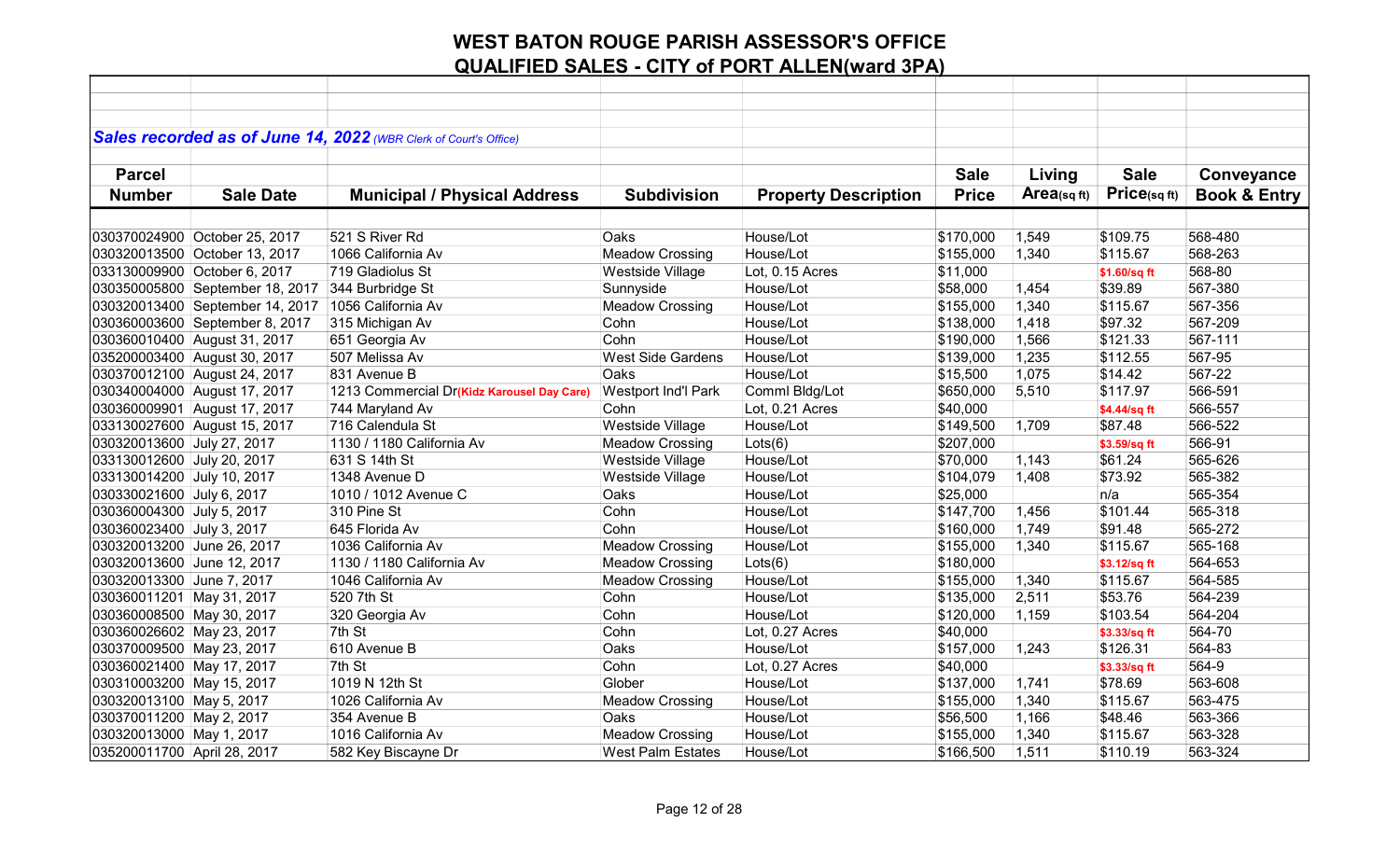|                             |                                | Sales recorded as of June 14, 2022 (WBR Clerk of Court's Office) |                          |                             |                    |            |             |                         |
|-----------------------------|--------------------------------|------------------------------------------------------------------|--------------------------|-----------------------------|--------------------|------------|-------------|-------------------------|
|                             |                                |                                                                  |                          |                             |                    |            |             |                         |
| <b>Parcel</b>               |                                |                                                                  |                          |                             | <b>Sale</b>        | Living     | <b>Sale</b> | Conveyance              |
| <b>Number</b>               | <b>Sale Date</b>               | <b>Municipal / Physical Address</b>                              | <b>Subdivision</b>       | <b>Property Description</b> | <b>Price</b>       | Area(sqft) | Price(sqft) | <b>Book &amp; Entry</b> |
|                             |                                |                                                                  |                          |                             |                    |            |             |                         |
| 030310005000 April 25, 2017 |                                | 915 N Alexander Av                                               | <b>Burbridge Tract</b>   | Comm'l Bldg/Lot             | \$45,000           |            | n/a         | 563-255                 |
| 030350014501 April 18, 2017 |                                | 428 Courthouse St / 856 N Jefferson Av                           | La Central               | Comm'l Bldgs(2)/Lot(2)      | \$100,000          | 4,539      | \$22.03     | 562-483                 |
| 033130021600 April 17, 2017 |                                | 713 S 12th St                                                    | Westside Village         | House/Lot                   | \$80,000           | 1,376      | \$58.14     | 562-463                 |
| 030370003000 April 7, 2017  |                                | 656 Avenue A                                                     | Oaks                     | House/Lot                   | \$205,000          | 1,975      | \$103.80    | 562-319                 |
| 030320001715 March 31, 2017 |                                | 1260 Maryland Av                                                 | Carolina Place           | House/Lot                   | \$35,000           | 974        | \$35.93     | 562-141                 |
|                             | 033130026201 March 29, 2017    | 539 Calendula St                                                 | Westside Village         | House/Lot                   | \$150,000          | 2,129      | \$70.46     | 562-63                  |
| 030350010600 March 3, 2017  |                                | 967 6th St                                                       | Sunnyside                | House/Lot                   | \$109,000          | 1,375      | \$79.27     | 561-313                 |
|                             | 035200007700 February 27, 2017 | 1688 Sands Av                                                    | <b>West Palm Estates</b> | House/Lot                   | \$183,000          | 1,454      | \$125.86    | 561-249                 |
|                             | 030360009600 February 24, 2017 | 585 7th St                                                       | Cohn                     | House/Lot                   | \$190,000          | 1,497      | \$126.92    | 561-231                 |
|                             | 030350009700 February 22, 2017 | 934 6th St                                                       | Sunnyside                | House/Lot                   | \$88,000           | 1,070      | \$82.24     | 561-175                 |
|                             | 035200013800 February 21, 2017 | 221 Key Largo Dr                                                 | <b>West Palm Estates</b> | House/Lot                   | \$174,900          | 1,607      | \$108.84    | 561-167                 |
|                             | 030320002407 February 16, 2017 | 1289 Maryland Av                                                 | Carolina Place           | House/Lot                   | \$64,600           | 1,250      | \$51.68     | 561-62                  |
|                             | 030340002200 February 15, 2017 | 1585 Commercial Dr(former Martin Brower whs Westport Ind'l Park  |                          | Comm'l Bldg/Land            | \$1,970,000 50,737 |            | \$38.83     | 561-39                  |
|                             | 030370009700 February 10, 2017 | 232 Whitehead Blvd                                               | Oaks                     | House/Lot                   | \$140,000          | 1,174      | \$119.25    | 560-655                 |
|                             | 035200011800 February 9, 2017  | 612 Key Biscayne Dr                                              | <b>West Palm Estates</b> | House/Lot                   | \$162,000          | 1,404      | \$115.38    | 560-621                 |
|                             | 030320007100 February 6, 2017  | 1000 Court St                                                    | Cohn                     | Comm'l Bldg/Land            | \$298,000          | 3,864      | \$77.12     | 560-574                 |
|                             | 035200001700 January 30, 2017  | 458 Melissa Av                                                   | <b>West Side Gardens</b> | House/Lot                   | \$148,000          | 1,243      | \$119.07    | 560-498                 |
|                             | 030350014900 January 27, 2017  | 414Courthouse St                                                 | La Central               | House/Lot                   | \$130,000          | 1,086      | \$119.71    | 560-479                 |
|                             | 035200008200 January 23, 2017  | 583 Key Biscayne Dr                                              | <b>West Palm Estates</b> | House/Lot                   | \$189,000          | 1,857      | \$101.78    | 560-362                 |
|                             | 033130014300 January 19, 2017  | 498 S 14th St                                                    | Westside Village         | House/Lot                   | \$115,000          | 1,430      | \$80.42     | 560-316                 |
|                             | 033130013200 December 28, 2016 | 739 S 14th St                                                    | Westside Village         | House/Lot                   | \$115,000          | 1,134      | \$101.41    | 559-608                 |
|                             | 030310018300 December 27, 2016 | 1026 Johnson St                                                  | Reginald Place           | House/Lot                   | \$116,900          | 1,988      | \$58.80     | 559-584                 |
|                             | 030370013000 December 9, 2016  | 715 Avenue B                                                     | Oaks                     | House/Lot                   | \$46,000           | 736        | \$62.50     | 559-267                 |
|                             | 030360002700 December 6, 2016  | 339 Pine St                                                      | Cohn                     | House/Lot                   | \$128,400          | 1,060      | \$121.13    | 559-212                 |
|                             | 033130030400 November 17, 2016 | 609 Azalea St                                                    | Westside Village         | House/Lot                   | \$86,500           | 1,065      | \$81.22     | 559-13                  |
|                             | 033130031800 November 9, 2016  | 616 Azalea St                                                    | Westside Village         | House/Lot                   | \$103,000          | 919        | \$112.08    | 558-585                 |
|                             | 030350005400 October 28, 2016  | 245 3rd St                                                       | Sunnyside                | House/Lot                   | \$230,200          | 1,794      | \$128.32    | 558-419                 |
|                             | 030350015000 October 26, 2016  | 419 Louisiana Av                                                 | La Central               | House/Lot                   | \$145,000          | 1,917      | \$75.64     | 558-364                 |
|                             | 030370039000 October 21, 2016  | 753 Oaks Av                                                      | Oaks                     | House/Lot                   | \$80,000           | 1,079      | \$74.14     | 558-312                 |
|                             | 030360002200 October 21, 2016  | 736 7th St                                                       | Cohn                     | House/Lot                   | \$115,000          | 1,772      | \$64.90     | 558-315                 |
|                             | 030360009900 October 11, 2016  | 734 Maryland Av                                                  | Cohn                     | House/Lot                   | \$130,000          | 1,655      | \$78.55     | 558-117                 |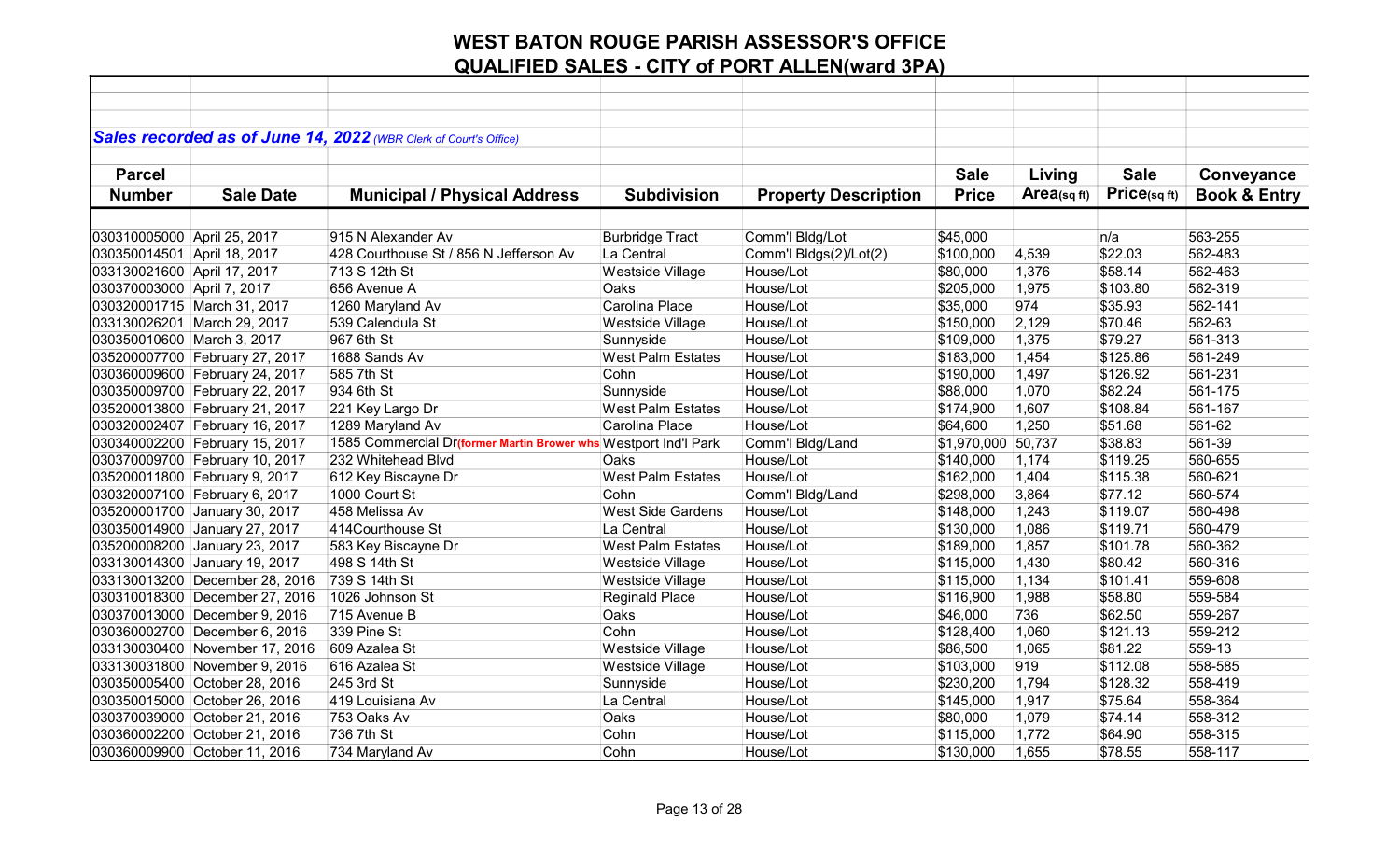|                             |                                                   | Sales recorded as of June 14, 2022 (WBR Clerk of Court's Office) |                          |                             |              |            |               |                         |
|-----------------------------|---------------------------------------------------|------------------------------------------------------------------|--------------------------|-----------------------------|--------------|------------|---------------|-------------------------|
|                             |                                                   |                                                                  |                          |                             |              |            |               |                         |
| <b>Parcel</b>               |                                                   |                                                                  |                          |                             | <b>Sale</b>  | Living     | <b>Sale</b>   | Conveyance              |
| <b>Number</b>               | <b>Sale Date</b>                                  | <b>Municipal / Physical Address</b>                              | <b>Subdivision</b>       | <b>Property Description</b> | <b>Price</b> | Area(sqft) | Price(sqft)   | <b>Book &amp; Entry</b> |
|                             |                                                   |                                                                  |                          |                             |              |            |               |                         |
|                             | 033130032200 October 3, 2016                      | 716 Azalea St                                                    | Westside Village         | House/Lot                   | \$117,000    | 1,490      | \$78.52       | 557-664                 |
|                             | 030350018700 September 28, 2016 431 Courthouse St |                                                                  | Cohn                     | House/Lot                   | \$135,000    | 1,224      | \$110.29      | 557-549                 |
|                             | 033130029600 September 27, 2016                   | 626 Bluebell St                                                  | Westside Village         | House/Lot                   | \$105,000    | 1,065      | \$98.59       | 557-536                 |
|                             | 030360005200 September 23, 2016                   | 748 Georgia Av                                                   | Cohn                     | House/Lot                   | \$148,900    | 1,371      | \$108.61      | 557-468                 |
|                             | 033130031700 September 22, 2016                   | 608 Azalea St                                                    | Westside Village         | House/Lot                   | \$108,000    | 1,299      | \$83.14       | 557-447                 |
|                             | 033130015900 September 21, 2016                   | 1331 Avenue G                                                    | Westside Village         | House/Lot                   | \$124,000    | 1,274      | \$97.33       | 557-398                 |
|                             | 030370028100 September 20, 2016                   | 548 Avenue F                                                     | Oaks                     | House/Lot                   | \$226,500    | 1,626      | \$139.30      | 557-390                 |
|                             | 030320007600 September 19, 2016 141 N 15th St     |                                                                  |                          | Comm'l Bldg/Lot             | \$115,000    |            | n/a           | 557-372                 |
|                             | 030320005900 September 13, 2016 1140 Court St     |                                                                  | Cohn                     | House/Lot                   | \$85,000     | 1,484      | \$57.28       | 557-261                 |
|                             | 035200010300 September 9, 2016                    | 266 Key Biscayne Dr                                              | <b>West Palm Estates</b> | House/Lot                   | \$151,500    | 1,233      | \$122.87      | 557-203                 |
|                             | 035200010700 September 9, 2016                    | 356 Key Biscayne Dr                                              | <b>West Palm Estates</b> | House/Lot                   | \$179,900    | 1,492      | \$120.58      | 557-206                 |
|                             | 030370000100 September 7, 2016                    | 110 S Alexander Av                                               | Cohn                     | Comm'l Bldg/Lot             | \$290,000    |            | n/a           | 557-128                 |
|                             | 030370008500 September 6, 2016                    | 535 Avenue A                                                     | Oaks                     | House/Lot                   | \$175,000    | 1,518      | \$115.28      | 557-92                  |
|                             | 030320007000 September 2, 2016                    | 1034 Court St                                                    | Cohn                     | Comm'l Bldg/Lot             | \$72,500     |            | n/a           | 557-65                  |
|                             | 030359018100 September 2, 2016                    | 448 Michigan Av                                                  | ---------------          | House/Lot                   | \$150,000    | 2,000      | \$75.00       | 557-75                  |
|                             | 030310013900 September 1, 2016                    | 850 N 11th St                                                    | Cohn                     | House/Lot                   | \$23,500     | 1,074      | \$21.88       | 557-29                  |
|                             | 035200003500 August 17, 2016                      | 481 Melissa Av                                                   | <b>West Side Gardens</b> | House/Lot                   | \$159,000    | 1,637      | \$97.13       | 556-484                 |
| 030320013000 August 8, 2016 |                                                   | 1016 / 1066 California Av                                        | <b>Meadow Crossing</b>   | Lots(6)                     | \$186,000    |            | \$3.23/sq ft  | 556-397                 |
| 030370000900 August 8, 2016 |                                                   | 719 Court St                                                     | Cohn                     | Apartment Complex(8 units)  | \$360,000    |            | \$45,000/unit | 556-376                 |
| 030370030700 August 2, 2016 |                                                   | 744 Avenue G                                                     | <b>Oaks</b>              | House/Lot                   | \$67,000     | 880        | \$76.14       | 556-288                 |
| 033130019000 July 29, 2016  |                                                   | 508 Eucalyptus St                                                | Westside Village         | House/Lot                   | \$127,000    | 1,845      | \$68.83       | 556-256                 |
| 030370036200 July 18, 2016  |                                                   | 810 Whitehead Blvd                                               | Oaks                     | House/Lot                   | \$205,000    | 1,725      | \$118.84      | 556-118                 |
| 030370040200 July 14, 2016  |                                                   | 301 Oaks Av                                                      | Oaks                     | Lot, 0.116 Acres            | \$12,600     |            | \$2.50/sq ft  | 556-72                  |
| 030370041400 July 8, 2016   |                                                   | 652 S River Rd                                                   | <b>River Oaks</b>        | House/Lot                   | \$245,000    | 1,893      | \$129.42      | 555-626                 |
| 035200005500 July 5, 2016   |                                                   | 202 Key Largo Dr                                                 | <b>West Palm Estates</b> | House/Lot                   | \$174,000    | 1,568      | \$110.97      | 555-550                 |
| 035200004800 July 1, 2016   |                                                   | Allendale Dr                                                     | ---------------          | 2.295 Acres, Comm'l Land    | \$200,000    |            | \$2.00/sq ft  | 555-523                 |
| 030370009701 June 30, 2016  |                                                   | 238 Whitehead Blvd                                               | Oaks                     | House/Lot                   | \$145,500    | 1,277      | \$113.94      | 555-509                 |
| 030360015100 June 15, 2016  |                                                   | 470 N Alexander(Cou-Yons BBQ)                                    | Cohn                     | Comm'l Bldg/Land            | \$475,000    |            | n/a           | 555-219                 |
| 030370001600 June 2, 2016   |                                                   | 633 Court St                                                     | Cohn                     | Comm'l Bldg/Land            | \$68,000     |            | n/a           | 555-59                  |
| 030370016500 June 2, 2016   |                                                   | 440 Avenue C                                                     | Oaks                     | House/Lot                   | \$149,500    | 1,410      | \$106.03      | 555-63                  |
| 030340005800 June 2, 2016   |                                                   | <b>Bridgeview Dr</b>                                             | --------------           | 3.0 Acres, Comm'l Land      | \$375,000    |            | \$2.75/sq ft  | 555-67                  |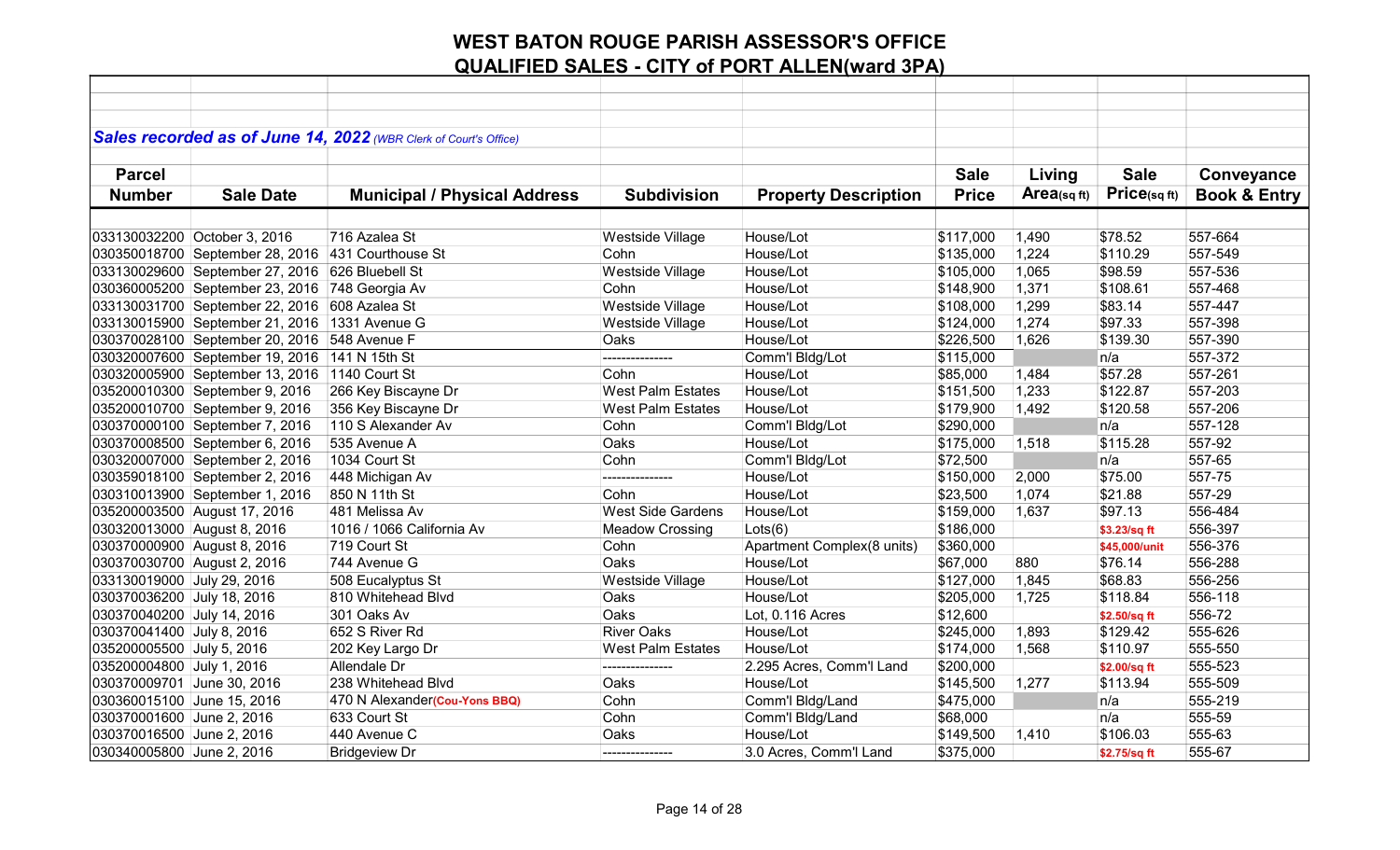|                                |                  | Sales recorded as of June 14, 2022 (WBR Clerk of Court's Office) |                             |                             |              |            |              |                         |
|--------------------------------|------------------|------------------------------------------------------------------|-----------------------------|-----------------------------|--------------|------------|--------------|-------------------------|
|                                |                  |                                                                  |                             |                             |              |            |              |                         |
| <b>Parcel</b>                  |                  |                                                                  |                             |                             | <b>Sale</b>  | Living     | <b>Sale</b>  | Conveyance              |
| <b>Number</b>                  | <b>Sale Date</b> | <b>Municipal / Physical Address</b>                              | <b>Subdivision</b>          | <b>Property Description</b> | <b>Price</b> | Area(sqft) | Price(sqft)  | <b>Book &amp; Entry</b> |
|                                |                  |                                                                  |                             |                             |              |            |              |                         |
|                                |                  |                                                                  |                             |                             |              |            |              |                         |
| 030310000900 May 20, 2016      |                  | 990 Eleanor St                                                   | <b>Burbridge Tract</b>      | Lot, 0.17 Acres             | \$9,500      |            | \$1.31/sq ft | 554-418                 |
| 030370008100 May 18, 2016      |                  | 623 Avenue A                                                     | Oaks                        | House/Lot                   | \$79,000     | 1,079      | \$73.22      | 554-381                 |
| 030370009400 May 10, 2016      |                  | 560 Avenue B                                                     | Oaks                        | House/Lot                   | \$139,000    | 1,398      | \$99.43      | 554-208                 |
| 030320004201 May 6, 2016       |                  | California Av                                                    | Cohn                        | 5.48 Acres                  | \$225,000    |            | \$0.94/sq ft | 554-166                 |
| 030330025700 May 5, 2016       |                  | 923 Avenue C                                                     | Oaks                        | House/Lot                   | \$20,000     | 954        | \$20.96      | 554-110                 |
| 030370018900 April 29, 2016    |                  | 415 S Jefferson Av                                               | Oaks                        | House/Lot                   | \$250,000    | 3,784      | \$66.07      | 553-693                 |
| 035200001800 April 28, 2016    |                  | 480 Melissa Av                                                   | <b>West Side Gardens</b>    | House/Lot                   | \$150,000    | 1,579      | \$95.00      | 553-678                 |
| 030320012600 April 26, 2016    |                  | 206 N 15th St                                                    | <b>Capital View Estates</b> | House/Lot                   | \$131,000    | 1,331      | \$98.42      | 553-605                 |
| 030360004400 April 12, 2016    |                  | 330 Pine St                                                      | Cohn                        | House/Lot                   | \$146,800    | 1,436      | \$102.23     | 553-312                 |
| 030370021200 April 12, 2016    |                  | 436 S Jefferson Av                                               | Oaks                        | House/Lot                   | \$178,500    | 1,499      | \$119.08     | 553-323                 |
| 033130008600 April 6, 2016     |                  | 435 Gladiolus St                                                 | Westside Village            | House/Lot                   | \$60,000     | 1,022      | \$58.71      | 553-265                 |
| 035200010700 March 31, 2016    |                  | 356 Key Biscayne Dr(house destroyed in fire)                     | <b>West Palm Estates</b>    | Lot, 0.26 Acres             | \$26,500     |            | \$2.38/sq ft | 553-173                 |
| 030370000600 March 24, 2016    |                  | 751 Court St(Louisiana Chiropractic, LLC)                        | Cohn                        | Comm'l Bldg/Land            | \$215,000    | 1,854      | \$115.97     | 553-70                  |
| 030370006801 March 18, 2016    |                  | 748 Avenue B                                                     | Oaks                        | House/Lot                   | \$145,000    | 1,293      | \$112.14     | 553-7                   |
| 035200009000 March 14, 2016    |                  | 429 Key Biscayne Dr                                              | <b>West Palm Estates</b>    | House/Lot                   | \$150,000    | 1,352      | \$110.95     | 552-616                 |
| 033130031900 March 10, 2016    |                  | 624 Azalea St                                                    | Westside Village            | House/Lot                   | \$95,200     | 1,098      | \$86.70      | 552-592                 |
| 030320011500 March 9, 2016     |                  | 367 N 14th St                                                    | <b>Capital View Estates</b> | House/Lot                   | \$135,000    | 1,403      | \$96.22      | 552-569                 |
| 035200010100 March 3, 2016     |                  | 222 Key Bicayne Dr                                               | <b>West Palm Estates</b>    | House/Lot                   | \$157,000    | 1,456      | \$107.83     | 552-443                 |
| 030360012400 March 2, 2016     |                  | 576 Maryland Av                                                  | Cohn                        | House/Lot                   | \$132,000    | 1,939      | \$68.08      | 552-417                 |
| 030360005200 February 24, 2016 |                  | 748 Georgia Av                                                   | Cohn                        | House/Lot                   | \$56,000     | 1,371      | \$40.85      | 552-283                 |
| 030360017800 February 5, 2016  |                  | 528 Kentucky Av                                                  | Cohn                        | House/Lot                   | \$228,500    | 2,538      | \$90.03      | 552-26                  |
| 030370007000 February 3, 2016  |                  | 711 Avenue A                                                     | Oaks                        | House/Lot                   | \$81,679     | 2,347      | \$34.80      | 552-6                   |
| 030330018800 January 15, 2016  |                  | 1053 Avenue B                                                    | Oaks                        | House/Lot                   | \$35,000     | 1,154      | \$30.33      | 551-174                 |
| 030370024400 January 4, 2016   |                  | 355 Avenue D                                                     | Oaks                        | House/Lot                   | \$125,000    | 1,095      | \$114.16     | $551-1$                 |
| 030320011700 December 30, 2015 |                  | 384 N 15th St                                                    | <b>Capital View Estates</b> | Lot, 0.17 Acres             | \$7,000      |            | \$0.98/sq ft | 550-674                 |
| 033130024200 December 22, 2015 |                  | 1045 Avenue G                                                    | Westside Village            | House/Lot                   | \$75,000     | 1,079      | \$69.51      | 550-596                 |
| 030370008401 December 14, 2015 |                  | Avenue A                                                         | Oaks                        | Lot, 0.14 Acres             | \$30,000     |            | \$5.00/sq ft | 550-484                 |
| 035200006300 November 24, 2015 |                  | 376 Key Largo Dr                                                 | <b>West Palm Estates</b>    | House/Lot                   | \$169,500    | 1,578      | \$107.41     | 550-239                 |
| 030370021500 November 19, 2015 |                  | 823 Avenue D                                                     | Oaks                        | House/Lot                   | \$95,000     | 988        | \$96.15      | 550-108                 |
| 035200013100 November 9, 2015  |                  | 377 Key Largo Dr                                                 | <b>West Palm Estates</b>    | House/Lot                   | \$147,900    | 1,243      | \$118.99     | 549-691                 |
| 030370030100 November 2, 2015  |                  | 805 Avenue F                                                     | Oaks                        | House/Lot                   | \$125,000    | 1,528      | \$81.81      | 549-616                 |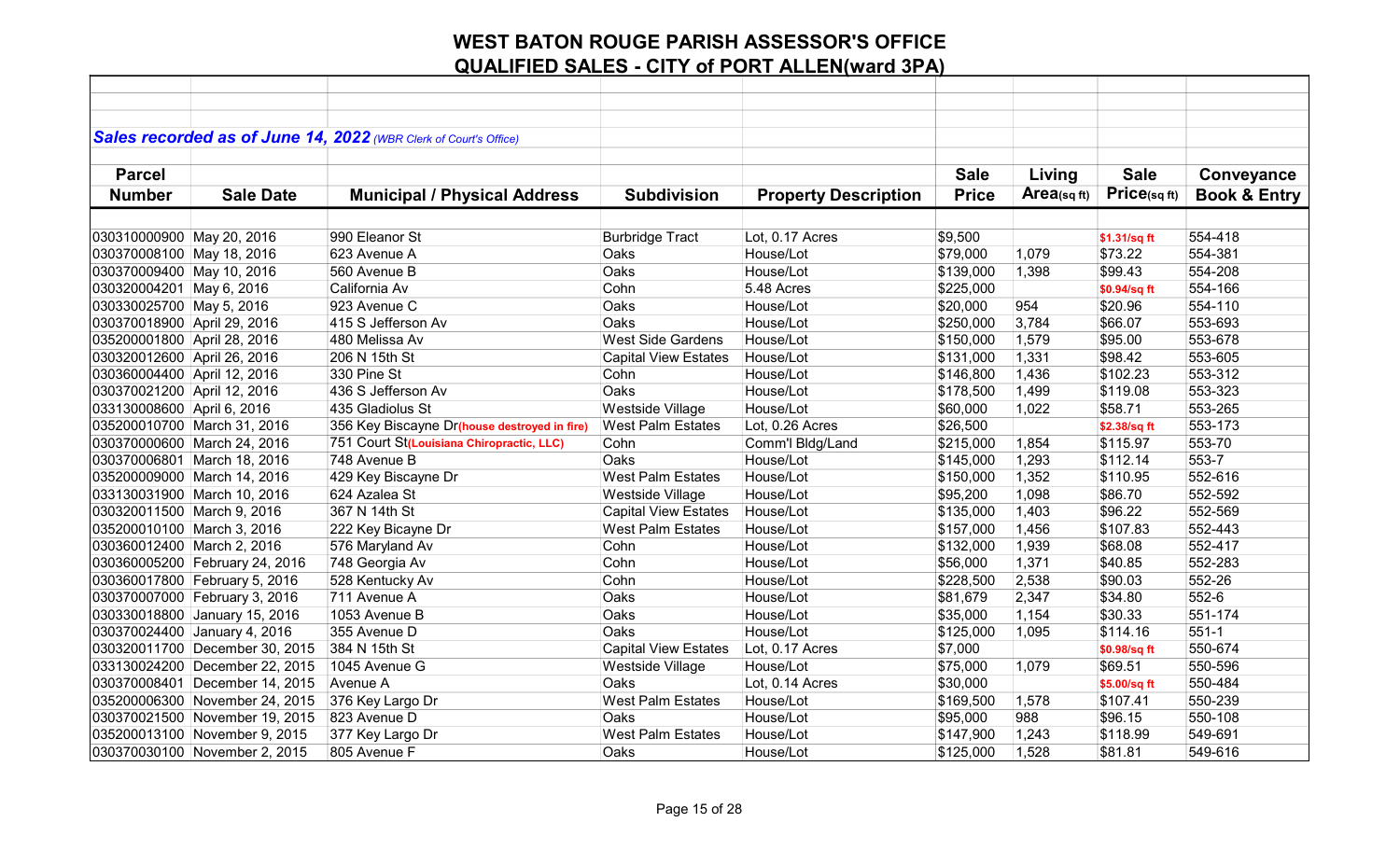|                             |                                 | Sales recorded as of June 14, 2022 (WBR Clerk of Court's Office) |                             |                             |              |             |               |                         |
|-----------------------------|---------------------------------|------------------------------------------------------------------|-----------------------------|-----------------------------|--------------|-------------|---------------|-------------------------|
|                             |                                 |                                                                  |                             |                             |              |             |               |                         |
| <b>Parcel</b>               |                                 |                                                                  |                             |                             | <b>Sale</b>  | Living      | <b>Sale</b>   | Conveyance              |
| <b>Number</b>               | <b>Sale Date</b>                | <b>Municipal / Physical Address</b>                              | <b>Subdivision</b>          | <b>Property Description</b> | <b>Price</b> | Area(sq ft) | Price(sq ft)  | <b>Book &amp; Entry</b> |
|                             |                                 |                                                                  |                             |                             |              |             |               |                         |
|                             | 030370034400 October 30, 2015   | 771 Avenue G                                                     | Oaks                        | House/Lot                   | \$165,000    | 1,335       | \$123.60      | 549-593                 |
|                             | 035200012700 October 29, 2015   | 483 Key Largo Dr                                                 | <b>West Palm Estates</b>    | House/Lot                   | \$159,900    | 1,487       | \$107.53      | 549-427                 |
|                             | 030360012300 October 28, 2015   | 550 Maryland Av                                                  | Cohn                        | House/Lot                   | \$200,000    | 2,219       | \$90.13       | 549-415                 |
|                             | 030320001820 September 15, 2015 | 1128 Maryland Av                                                 | Carolina Place              | House/Lot                   | \$24,000     | 1,132       | \$21.20       | 548-454                 |
|                             | 030370030200 September 14, 2015 | 749 Avenue F                                                     | Oaks                        | House/Lot                   | \$201,000    | 1,748       | \$114.99      | 548-451                 |
|                             | 030370031700 September 9, 2015  | 557 Avenue F                                                     | Oaks                        | House/Lot                   | \$104,800    | 1,274       | \$82.26       | 548-322                 |
|                             | 030370020700 September 4, 2015  | 350 Avenue D                                                     | Oaks                        | House/Lot                   | \$125,000    | 1,866       | \$66.99       | 548-228                 |
|                             | 033130014300 September 4, 2015  | 498 S 14th St                                                    | Westside Village            | House/Lot                   | \$103,600    | 1,430       | \$72.45       | 548-249                 |
|                             | 030320006301 September 2, 2015  | California Av                                                    | Cohn                        | Lot                         | \$32,000     |             | \$1.75/sq ft  | 548-173                 |
|                             | 030350004200 August 31, 2015    | 435 Rosedale Rd                                                  | Sunnyside                   | House/Lot                   | \$115,000    | 1,080       | \$106.48      | 548-144                 |
|                             | 030360007100 August 28, 2015    | 564 Georgia Av                                                   | Cohn                        | House/Lot                   | \$171,000    | 1,663       | \$102.83      | 548-87                  |
|                             | 030360033300 August 27, 2015    | 330 Elm St                                                       | Town of WBR                 | House/Lot                   | \$145,400    | 2,420       | \$60.08       | 548-51                  |
|                             | 030320012800 August 14, 2015    | 199 N 14th St                                                    | <b>Capital View Estates</b> | House/Lot                   | \$115,000    | 1,355       | \$84.87       | 547-570                 |
|                             | 033130029000 August 12, 2015    | 510 Bluebell St                                                  | Westside Village            | House/Lot                   | \$98,000     | 1,335       | \$73.41       | 547-549                 |
| 030320000102 August 3, 2015 |                                 | 1353 Michigan Av                                                 | Cohn                        | House/Lot                   | \$14,450     | 1,525       | \$9.48        | 547-369                 |
| 035200009200 July 30, 2015  |                                 | 379 Key Biscayne Dr                                              | <b>West Palm Estates</b>    | House/Lot                   | \$150,000    | 1,241       | \$120.87      | 547-324                 |
| 030370034700 July 30, 2015  |                                 | 735 Avenue G                                                     | Oaks                        | House/Lot                   | \$95,000     | 875         | \$108.57      | 547-333                 |
| 030360021700 July 23, 2015  |                                 | 349 6th St                                                       | Cohn                        | House/Lot                   | \$233,500    | 2,113       | \$110.51      | 547-158                 |
| 030370036500 July 16, 2015  |                                 | 541 Avenue G                                                     | <b>Oaks</b>                 | House/Lot                   | \$141,500    | 1,718       | \$82.36       | 547-25                  |
| 030360017800 July 14, 2015  |                                 | 528 Kentucky Av                                                  | Cohn                        | House/Lot                   | \$65,000     | 2,538       | \$25.61       | 546-696                 |
| 030350009100 June 29, 2015  |                                 | 969 N Jefferson Av                                               | Sunnyside                   | House/Lot                   | \$110,000    | 869         | \$126.58      | 546-385                 |
| 030360004900 June 29, 2015  |                                 | 671 7th St                                                       | Cohn                        | House/Lot                   | \$90,000     | 1,399       | \$64.33       | 546-388                 |
| 030320002501 June 26, 2015  |                                 | 1159 Maryland Av                                                 | Carolina Place              | House/Lot                   | \$37,750     | 1,444       | \$26.14       | 546-368                 |
| 030350015300 June 26, 2015  |                                 | 356 Courthouse St                                                | La Central                  | House/Lot                   | \$166,000    | 1,477       | \$112.39      | 546-371                 |
| 035200013200 June 3, 2015   |                                 | 355 Key Largo Dr                                                 | <b>West Palm Estates</b>    | House/Lot                   | \$167,000    | 1,476       | \$113.14      | 546-46                  |
| 033130022900 June 1, 2015   |                                 | 622 S 12th St                                                    | Westside Village            | House/Lot                   | \$69,000     | 832         | \$82.93       | 546-7                   |
| 030350009501 May 29, 2015   |                                 | 576 Louisiana Av                                                 | Sunnyside                   | Lot                         | \$50,000     |             | \$4.70/sq ft  | 545-668                 |
| 030350008000 May 20, 2015   |                                 | 430 Louisiana Av                                                 | Sunnyside                   | House/Lot                   | \$150,000    | 1,940       | \$77.32       | 545-312                 |
| 030370007200 May 15, 2015   |                                 | 239 Whitehead Blvd                                               | Oaks                        | House/Lot                   | \$110,000    | 1,896       | \$58.02       | 545-208                 |
| 030370025800 May 11, 2015   |                                 | 650 S Alexander Av(Circle K)                                     | Oaks                        | Lot                         | \$349,000    |             | \$19.35/sq ft | 545-137                 |
| 030370027300 May 11, 2015   |                                 | 650 S Alexander Av(Circle K)                                     | Oaks                        | Lot                         | \$240,000    |             | \$18.74/sq ft | 545-148                 |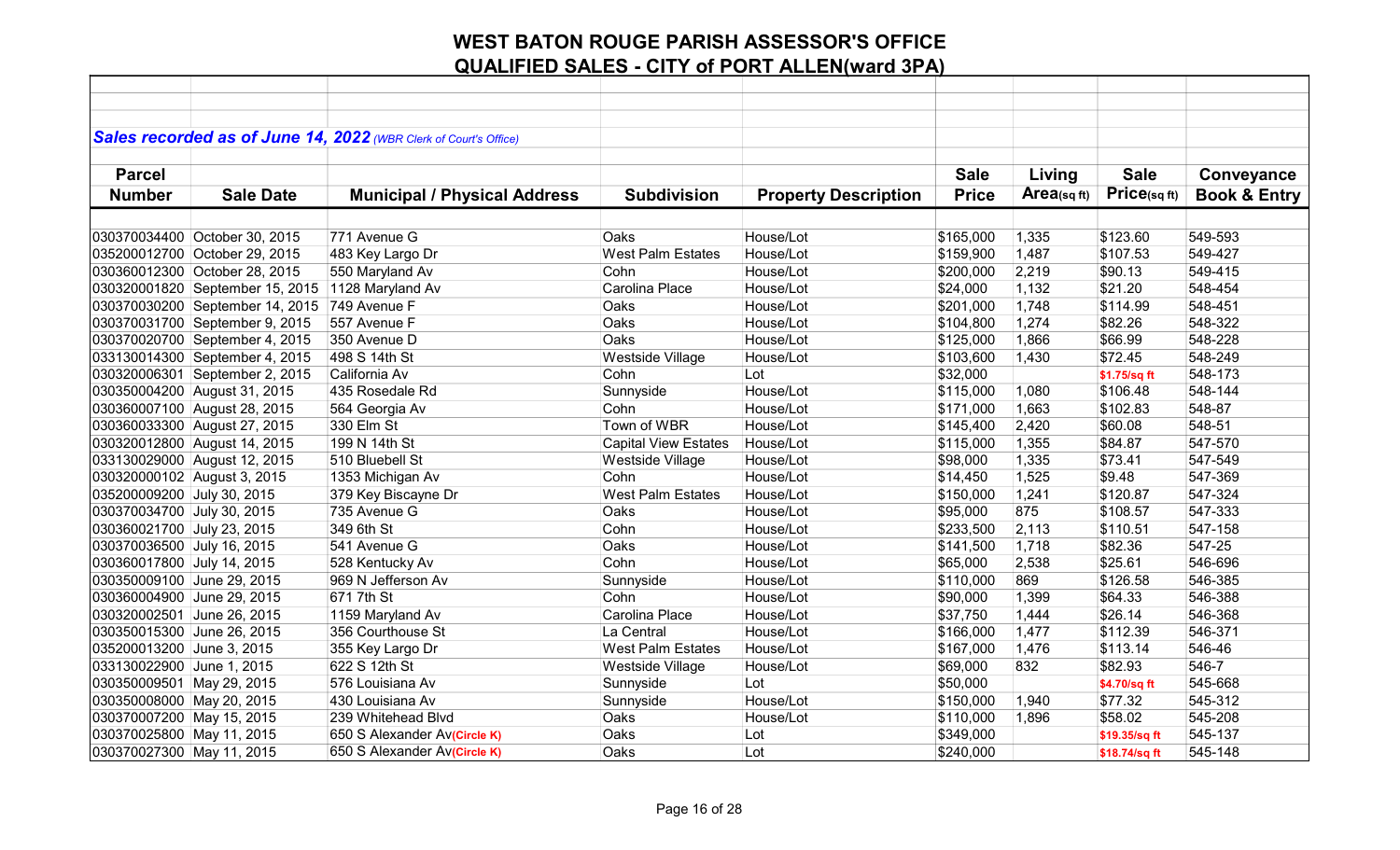|                             |                                  | Sales recorded as of June 14, 2022 (WBR Clerk of Court's Office) |                          |                             |              |                |              |                         |
|-----------------------------|----------------------------------|------------------------------------------------------------------|--------------------------|-----------------------------|--------------|----------------|--------------|-------------------------|
|                             |                                  |                                                                  |                          |                             |              |                |              |                         |
| <b>Parcel</b>               |                                  |                                                                  |                          |                             | <b>Sale</b>  | Living         | <b>Sale</b>  | Conveyance              |
| <b>Number</b>               | <b>Sale Date</b>                 | <b>Municipal / Physical Address</b>                              | <b>Subdivision</b>       | <b>Property Description</b> | <b>Price</b> | Area(sq $ft$ ) | Price(sq ft) | <b>Book &amp; Entry</b> |
|                             |                                  |                                                                  |                          |                             |              |                |              |                         |
| 030370035700 May 7, 2015    |                                  | 816 Oaks Av                                                      | Oaks                     | House/Lot                   | \$105,000    | 875            | \$120.00     | 545-98                  |
| 030360001400 May 1, 2015    |                                  | 615 Michigan Av                                                  | Cohn                     | House/Lot                   | \$158,000    | 1,565          | \$100.96     | 544-660                 |
| 035200008300 April 28, 2015 |                                  | 567 Key Biscayne Dr                                              | <b>West Palm Estates</b> | House/Lot                   | \$162,900    | 1,449          | \$112.42     | 544-580                 |
| 030310003700 April 24, 2015 |                                  | 1179 Rosedale Rd                                                 | <b>Burbridge Tract</b>   | House/Lot                   | \$31,500     | 844            | \$37.32      | 544-511                 |
| 030310002600 April 21, 2015 |                                  | 909 N 12th St                                                    | Glober                   | House/Lot                   | \$50,000     | 1,250          | \$40.00      | 544-301                 |
| 030330019000 April 13, 2015 |                                  | 1035 Avenue B                                                    | Oaks                     | House/Lot                   | \$31,000     | 737            | \$42.06      | 544-66                  |
| 030350008400 April 2, 2015  |                                  | 484 Louisiana Av(Bourg's Drugstore)                              | Sunnyside                | Comm'l Bldg/Lot             | \$134,000    | 3,357          | \$39.92      | 543-630                 |
|                             | 030370017400 March 30, 2015      | 407 Whitehead Blvd                                               | Oaks                     | House/Lot                   | \$178,000    | 2,230          | \$79.82      | 543-511                 |
|                             | 030350015300 March 24, 2015      | 356 Courthouse St                                                | La Central               | House/Lot                   | \$72,750     | 1,534          | \$47.43      | 543-451                 |
|                             | 030360004000 March 10, 2015      | 334 Oregon Av                                                    | Cohn                     | House/Lot                   | \$136,000    | 1,224          | \$111.11     | 543-244                 |
|                             | 030360033200 March 10, 2015      | 350 Washington St                                                | Town of WBR              | House/Lot                   | \$38,000     | 970            | \$39.18      | 543-265                 |
|                             | 030370028102 February 27, 2015   | 536 Avenue F                                                     | Oaks                     | House/Lot                   | \$210,000    | 1,693          | \$124.04     | 542-699                 |
|                             | 035200009600 February 27, 2015   | 291 Key Biscayne Dr                                              | <b>West Palm Estates</b> | House/Lot                   | \$120,000    | 1,235          | \$97.17      | $543-1$                 |
|                             | 035200003500 February 27, 2015   | 481 Melissa Av                                                   | <b>West Side Gardens</b> | House/Lot                   | \$145,900    | 1,637          | \$89.13      | 543-9                   |
|                             | 035240001301 February 27, 2015   | Allendale Dr                                                     | ---------------          | 1.5 Acres, Comm'l Land      | \$110,000    |                | \$1.68/sq ft | 543-18                  |
|                             | 030370022600 February 25, 2015   | 768 Avenue E                                                     | Oaks                     | House/Lot                   | \$90,000     | 1,778          | \$50.62      | 542-663                 |
|                             | 035200001900 February 18, 2015   | 506 Melissa Av                                                   | <b>West Side Gardens</b> | House/Lot                   | \$145,000    | 1,628          | \$89.07      | 542-520                 |
|                             | 030370042500 February 12, 2015   | 412 S River Rd                                                   | <b>River Oaks</b>        | House/Lot                   | \$53,000     | 1,334          | \$39.73      | 542-484                 |
|                             | 030310015800 February 5, 2015    | 855 / 857 / 859 N Alexander Av                                   | Cohn                     | Comm'l Bldg/Land            | \$95,000     |                | n/a          | 542-359                 |
|                             | 030370010400 February 4, 2015    | 347 Avenue A                                                     | Oaks                     | House/Lot                   | \$85,000     | 1,351          | \$62.92      | 542-331                 |
|                             | 030370020400 February 4, 2015    | 310 Avenue D                                                     | Oaks                     | House/Lot                   | \$165,000    | 1,872          | \$88.14      | 542-335                 |
|                             | 030350011400 January 23, 2015    | 690 Louisiana Av                                                 | Sunnyside                | House/Lot                   | \$80,000     | 1,996          | \$40.08      | 542-199                 |
|                             | 033130031300 January 20, 2015    | 508 Azalea St                                                    | Westside Village         | House/Lot                   | \$139,900    | 1,681          | \$83.22      | 542-137                 |
|                             | 030340005800 January 16, 2015    | Bridgeview Dr(W of Kenworth of South LA)                         | ---------------          | 3.0 Acres, Comm'l Land      | \$375,000    |                | \$2.87/sq ft | 542-45                  |
|                             | 030370036500 January 14, 2015    | 541 Avenue G                                                     | Oaks                     | House/Lot                   | \$100,000    | 1,718          | \$58.21      | 541-694                 |
|                             | 030320001500 January 8, 2015     | 625 / 667 N Alexander Av                                         | Cohn                     | 0.37 Acres, Comm'l Land     | \$10,000     |                | \$0.62/sq ft | 541-620                 |
|                             | 030370037500   December 30, 2014 | 544 Oaks Av                                                      | Oaks                     | House/Lot                   | \$125,000    | 1,112          | \$112.41     | 541-534                 |
|                             | 030360015900 December 17, 2014   | 420 8th St                                                       | Cohn                     | House/Lot                   | \$125,000    | 1,558          | \$80.23      | 541-315                 |
|                             | 030360028301 December 11, 2014   | 549 / 549 1/2 California Av                                      | Cohn                     | Houses(3)/Lot               | \$145,000    |                | n/a          | 541-222                 |
|                             | 030350016200 December 10, 2014   | 314 Courthouse St                                                | La Central               | House/Lot                   | \$118,500    | 760            | \$155.92     | 541-185                 |
|                             | 035200005000 December 9, 2014    | Allendale Dr                                                     | --------------           | 0.75 Acres, Comm'l Land     | \$87,500     |                | \$2.67/sq ft | 541-164                 |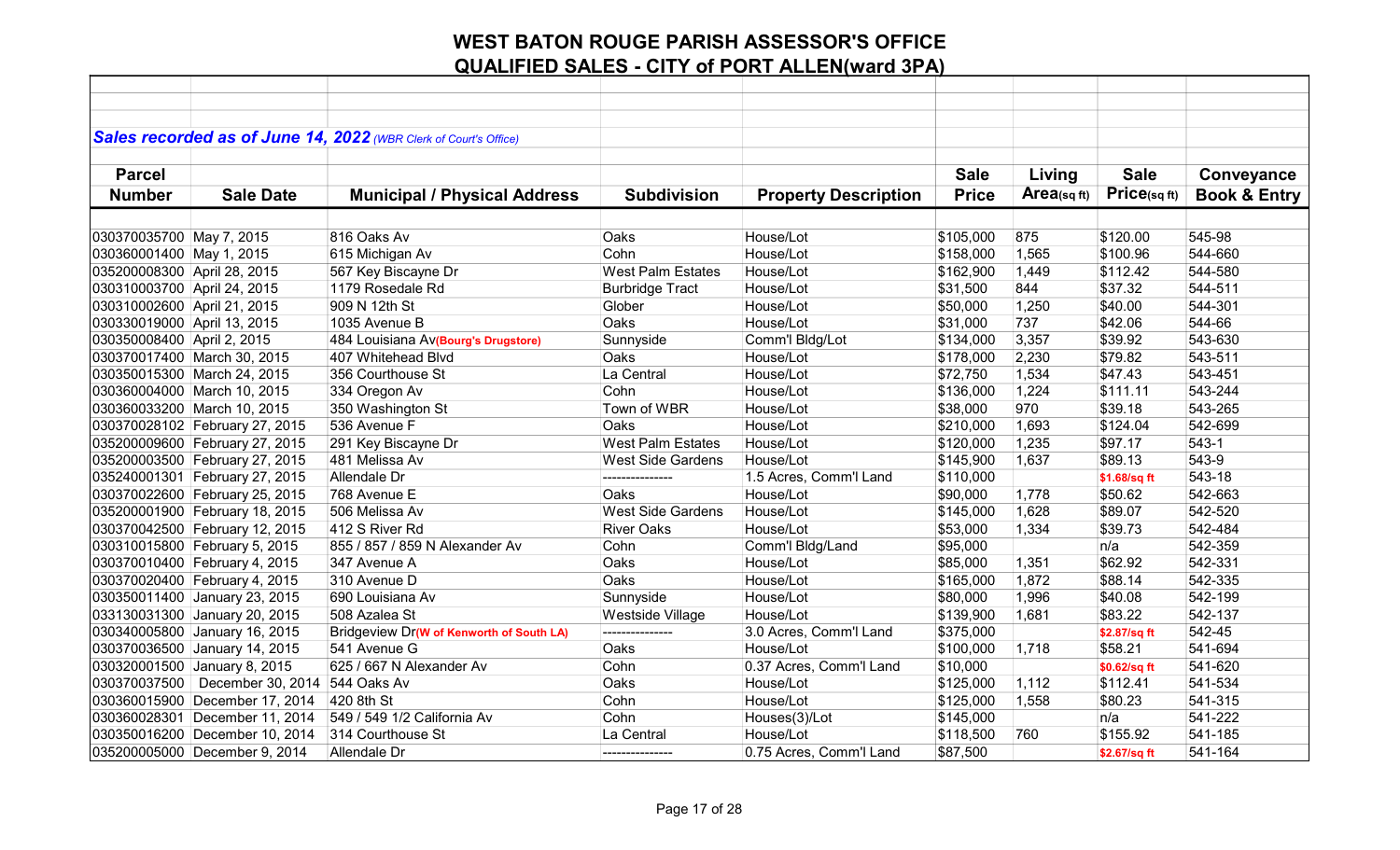|                             |                                 | Sales recorded as of June 14, 2022 (WBR Clerk of Court's Office) |                             |                             |              |             |              |                         |
|-----------------------------|---------------------------------|------------------------------------------------------------------|-----------------------------|-----------------------------|--------------|-------------|--------------|-------------------------|
|                             |                                 |                                                                  |                             |                             |              |             |              |                         |
| <b>Parcel</b>               |                                 |                                                                  |                             |                             | <b>Sale</b>  | Living      | <b>Sale</b>  | Conveyance              |
| <b>Number</b>               | <b>Sale Date</b>                | <b>Municipal / Physical Address</b>                              | <b>Subdivision</b>          | <b>Property Description</b> | <b>Price</b> | Area(sq ft) | Price(sq ft) | <b>Book &amp; Entry</b> |
|                             |                                 |                                                                  |                             |                             |              |             |              |                         |
|                             | 035200002500 December 2, 2014   | 626 Melissa Av                                                   | <b>West Side Gardens</b>    | House/Lot                   | \$125,000    | 1,236       | \$101.13     | 541-31                  |
|                             | 033130023700 November 20, 2014  | 1139 Avenue G                                                    | Westside Village            | House/Lot                   | \$73,000     | 1,348       | \$54.15      | 540-606                 |
|                             | 035200010600 November 10, 2014  | 334 Key Biscayne Dr                                              | <b>West Palm Estates</b>    | House/Lot                   | \$169,000    | 1,388       | \$121.76     | 540-402                 |
|                             | 030370037200 November 7, 2014   | 526 Oaks Av                                                      | Oaks                        | House/Lot                   | \$132,000    | 1,280       | \$103.13     | 540-388                 |
|                             | 030360015301 November 5, 2014   | 743 Maryland Av                                                  | Cohn                        | House/Lot                   | \$194,000    | 1,651       | \$117.50     | 540-328                 |
|                             | 030370009200 November 5, 2014   | 542 Avenue B                                                     | Oaks                        | House/Lot                   | \$173,900    | 1,515       | \$114.79     | 540-334                 |
|                             | 030330018000 November 3, 2014   | 1149 Avenue B                                                    | Oaks                        | House/Lot                   | \$9,000      | 1,170       | \$7.69       | 540-260                 |
|                             | 030370023200 October 28, 2014   | 567 Avenue D                                                     | Oaks                        | House/Lot                   | \$161,500    | 1,491       | \$108.32     | 540-174                 |
|                             | 030310015000 October 24, 2014   | 857 N 10th St                                                    | Cohn                        | House/Lot                   | \$5,000      | 998         | \$5.01       | 540-160                 |
|                             | 030350015401 September 29, 2014 | 344 Courthouse St                                                | La Central                  | House/Lot                   | \$145,000    | 1,738       | \$83.43      | 539-318                 |
|                             | 030360003002 September 29, 2014 | 339 Pine St( lot 20' x 62.5')                                    | Cohn                        | Lot                         | \$3,000      |             | \$2.40/sq ft | 539-345                 |
|                             | 033130014300 September 12, 2014 | 498 S 14th St                                                    | Westside Village            | House/Lot                   | \$18,613     | 1,430       | \$13.02      | 539-123                 |
|                             | 030360005101 August 29, 2014    | 621 7th St                                                       | Cohn                        | House/Lot                   | \$70,000     | 1,378       | \$50.80      | 538-447                 |
|                             | 030350007600 August 18, 2014    | 137 4th St                                                       | Sunnyside                   | House/Lot                   | \$143,500    | 1,526       | \$94.04      | 538-147                 |
|                             | 030370028100 August 11, 2014    | 548 Avenue F                                                     | Oaks                        | House/Lot                   | \$218,000    | 1,626       | \$134.07     | 538-20                  |
| 030360008700 July 31, 2014  |                                 | 350 Georgia Av                                                   | Cohn                        | House/Lot                   | \$45,000     | 1,300       | \$34.62      | 537-592                 |
| 030370012400 July 30, 2014  |                                 | 817 Avenue B                                                     | Oaks                        | House/Lot                   | \$169,000    | 1,627       | \$103.87     | 537-566                 |
| 030370016500 July 25, 2014  |                                 | 440 Avenue C                                                     | Oaks                        | House/Lot                   | \$155,000    | 1,410       | \$109.93     | 537-431                 |
| 030360029000 July 24, 2014  |                                 | 548 Court St                                                     | Cohn                        | Comm'l Bldg/Lot             | \$90,000     |             | n/a          | 537-416                 |
| 030360002700 July 11, 2014  |                                 | 339 Pine St                                                      | Cohn                        | House/Lot                   | \$125,000    | 1,060       | \$117.92     | 537-172                 |
| 030360011000 July 8, 2014   |                                 | 632 Maryland Av                                                  | Cohn                        | House/Lot                   | \$135,000    | 1,584       | \$85.23      | 537-123                 |
| 033130023300 June 27, 2014  |                                 | 714 S 14th St                                                    | Westside Village            | House/Lot                   | \$78,000     | 1,032       | \$75.58      | 537-3                   |
| 035200010800 June 26, 2014  |                                 | 378 Key Biscayne Dr                                              | <b>West Palm Estates</b>    | House/Lot                   | \$166,500    | 1,572       | \$105.92     | 536-682                 |
| 030350005400 June 9, 2014   |                                 | 245 3rd St                                                       | Sunnyside                   | House/Lot                   | \$235,000    | 1,794       | \$130.99     | 536-324                 |
| 030320010900 June 4, 2014   |                                 | 253 N 14th St                                                    | <b>Capital View Estates</b> | House/Lot                   | \$85,000     | 1,194       | \$71.19      | 536-229                 |
| 030370009300 May 30, 2014   |                                 | 548 Avenue B                                                     | Oaks                        | House/Lot                   | \$79,000     | 985         | \$80.20      | 536-182                 |
| 030370040501 May 12, 2014   |                                 | 716 S River Rd                                                   | Oaks                        | House/Lot                   | \$285,000    | 2,288       | \$124.56     | 535-458                 |
| 030360010400 May 7, 2014    |                                 | 651 Georgia Av                                                   | Cohn                        | House/Lot                   | \$163,900    | 1,566       | \$104.66     | 535-299                 |
| 030320000700 May 1, 2014    |                                 | 719 N Alexander Av(PA Grocery, formerly Quik-                    | <b>Cohn</b>                 | Comm'l Bldg/Lot             | \$210,000    | 2,755       | \$76.23      | 535-230                 |
| 033130026201 April 28, 2014 |                                 | 539 Calendula St                                                 | Westside Village            | House/Lot                   | \$134,900    | 2,129       | \$63.36      | 535-130                 |
| 030370010100 April 25, 2014 |                                 | 375 Avenue A                                                     | Oaks                        | House/Lot                   | \$65,000     | 1,218       | \$53.37      | 535-73                  |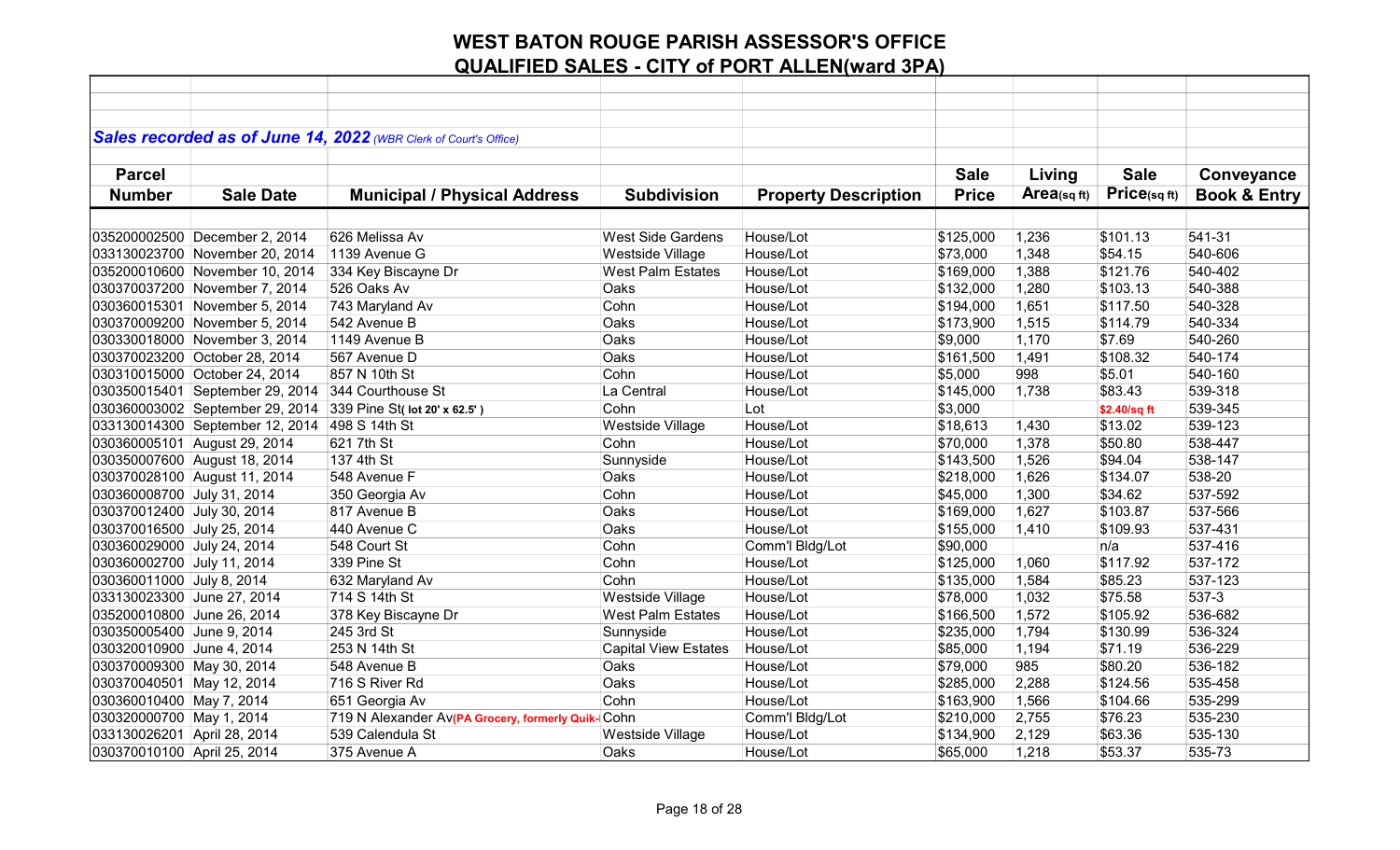|                             |                                | Sales recorded as of June 14, 2022 (WBR Clerk of Court's Office) |                          |                             |                    |            |              |                         |
|-----------------------------|--------------------------------|------------------------------------------------------------------|--------------------------|-----------------------------|--------------------|------------|--------------|-------------------------|
|                             |                                |                                                                  |                          |                             |                    |            |              |                         |
| <b>Parcel</b>               |                                |                                                                  |                          |                             | <b>Sale</b>        | Living     | <b>Sale</b>  | Conveyance              |
| <b>Number</b>               | <b>Sale Date</b>               | <b>Municipal / Physical Address</b>                              | <b>Subdivision</b>       | <b>Property Description</b> | <b>Price</b>       | Area(sqft) | Price(sqft)  | <b>Book &amp; Entry</b> |
|                             |                                |                                                                  |                          |                             |                    |            |              |                         |
| 030360013800 April 17, 2014 |                                | 135 Palm St                                                      | Cohn                     | House/Lot                   | \$164,500          | 2,036      | \$80.80      | 534-638                 |
| 030350009100 April 17, 2014 |                                | 969 N Jefferson Av                                               | Sunnyside                | House/Lot                   | \$50,000           | 869        | \$57.54      | 534-648                 |
| 030330000200 April 14, 2014 |                                | 1405 Court St                                                    | Cohn                     | Lots(2)                     | \$23,000           |            | n/a          | 533-591                 |
| 033130029200 April 14, 2014 |                                | 526 Bluebell St                                                  | <b>Westside Village</b>  | House/Lot                   | \$95,000           | 1,080      | \$87.96      | 534-593                 |
|                             | 030320006900 March 21, 2014    | 1046 Court St                                                    | Cohn                     | House/Lot                   | \$85,000           | 942        | \$90.23      | 533-147                 |
|                             | 033130026600 March 21, 2014    | 733 Calendula St                                                 | Westside Village         | House/Lot                   | \$78,000           | 1,509      | \$51.69      | 533-150                 |
|                             | 030370014000 March 18, 2014    | 635 Avenue B                                                     | Oaks                     | House/Lot                   | \$155,000          | 1,189      | \$130.36     | 532-618                 |
|                             | 035250000800 March 14, 2014    | Commercial Dr(near Allendale Dr)                                 |                          | 1.033 Acres, Comm'l Land    | \$110,000          |            | \$2.45/sq ft | 532-546                 |
|                             | 035240000701 March 14, 2014    | 1635 Court St                                                    | ---------------          | Comm'l Bldg/Lot             | \$70,000           |            | n/a          | 532-554                 |
|                             | 030360009200 February 27, 2014 | 218 Palm St                                                      | Cohn                     | House/Lot                   | \$174,500          | 1,965      | \$88.80      | 532-146                 |
|                             | 030340001000 February 24, 2014 | 1146 Commercial Dr                                               | Westport Ind'l Park      | Comm'l Bld/Land             | \$250,000          |            | n/a          | 532-106                 |
|                             | 030370028300 February 21, 2014 | 560 Avenue F                                                     | Oaks                     | House/Lot                   | \$80,000           | 1,068      | \$74.91      | 532-86                  |
|                             | 030360028500 February 18, 2014 | 149 N Jefferson Av                                               | Cohn                     | Comm'l Bldg/Land            | \$108,000          |            | n/a          | 532-20                  |
|                             | 030360021500 February 18, 2014 | 649 Kentucky Av                                                  | Cohn                     | House/Lot                   | \$130,000          | 1,996      | \$65.13      | 532-33                  |
|                             | 035200005200 February 14, 2014 | Allendale Dr                                                     | ---------------          | 1.567 Acres, Comm'l Land    | \$170,608          |            | \$2.50/sq ft | 531-676                 |
|                             | 030370019500 February 12, 2014 | 404 S Jefferson Av                                               | Oaks                     | House/Lot                   | \$54,000           | 993        | \$54.38      | 531-565                 |
|                             | 030370043100 January 31, 2014  | 306 S River Rd                                                   | <b>River Oaks</b>        | House/Lot                   | \$160,000          | 1,490      | \$107.38     | 531-364                 |
|                             | 030360022400 January 27, 2014  | 220 N Alexander Av(Walgreens)                                    | Cohn                     | Comm'l Bldg/Land            | \$5,600,000 14,550 |            | \$384.88     | 531-283                 |
|                             | 030370028100 January 6, 2014   | 548 Avenue F                                                     | Oaks                     | Lot                         | \$40,000           |            | \$3.33/sq ft | 530-461                 |
|                             | 030360000200 January 3, 2014   | 777 Michigan Av                                                  | Cohn                     | Comm'l Bld/Land             | \$120,000          |            | n/a          | 530-397                 |
|                             | 030330001200 December 23, 2013 | 1241 Court St                                                    | Cohn                     | Lots(6)                     | \$57,000           |            | n/a          | 529-463                 |
|                             | 030370028101 December 18, 2013 | 554 Avenue F                                                     | Oaks                     | House/Lot                   | \$195,000          | 1,542      | \$126.46     | 529-377                 |
|                             | 035200006900 December 10, 2013 | 526 Key Largo Dr                                                 | <b>West Palm Estates</b> | House/Lot                   | \$148,000          | 1,414      | \$104.67     | 529-130                 |
|                             | 030320001502 December 10, 2013 | 607 N Alexander Av                                               | Cohn                     | Comm'l Bldg/Land            | \$255,000          | 2,148      | 118.72/sq ft | 529-134                 |
|                             | 033130025700 December 3, 2013  | 503 Calendula St                                                 | Westside Village         | House/Lot                   | \$73,000           | 1,016      | \$71.85      | 528-693                 |
|                             | 030370019900 December 2, 2013  | 343 Avenue C                                                     | Oaks                     | House/Lot                   | \$90,000           | 1,465      | \$61.43      | 528-670                 |
|                             | 033130021100 November 18, 2013 | 615 S 12th St                                                    | <b>Westside Village</b>  | House/Lot                   | \$40,000           | 832        | \$48.08      | 528-483                 |
|                             | 035200008200 November 13, 2013 | 583 Key Biscayne Dr                                              | <b>West Palm Estates</b> | House/Lot                   | \$170,300          | 1,145      | \$148.73     | 528-448                 |
|                             | 035200011200 November 13, 2013 | 484 Key Biscayne Dr                                              | <b>West Palm Estates</b> | House/Lot                   | \$144,500          | 1,414      | \$102.19     | 528-452                 |
|                             | 033130012400 November 6, 2013  | 615 S 14th St                                                    | Westside Village         | House/Lot                   | \$37,000           | 1,154      | \$32.06      | 528-314                 |
|                             | 033130004900 November 6, 2013  | 550 Heliotrope St                                                | Westside Village         | Lot                         | \$19,000           |            | ∣n/a         | 528-323                 |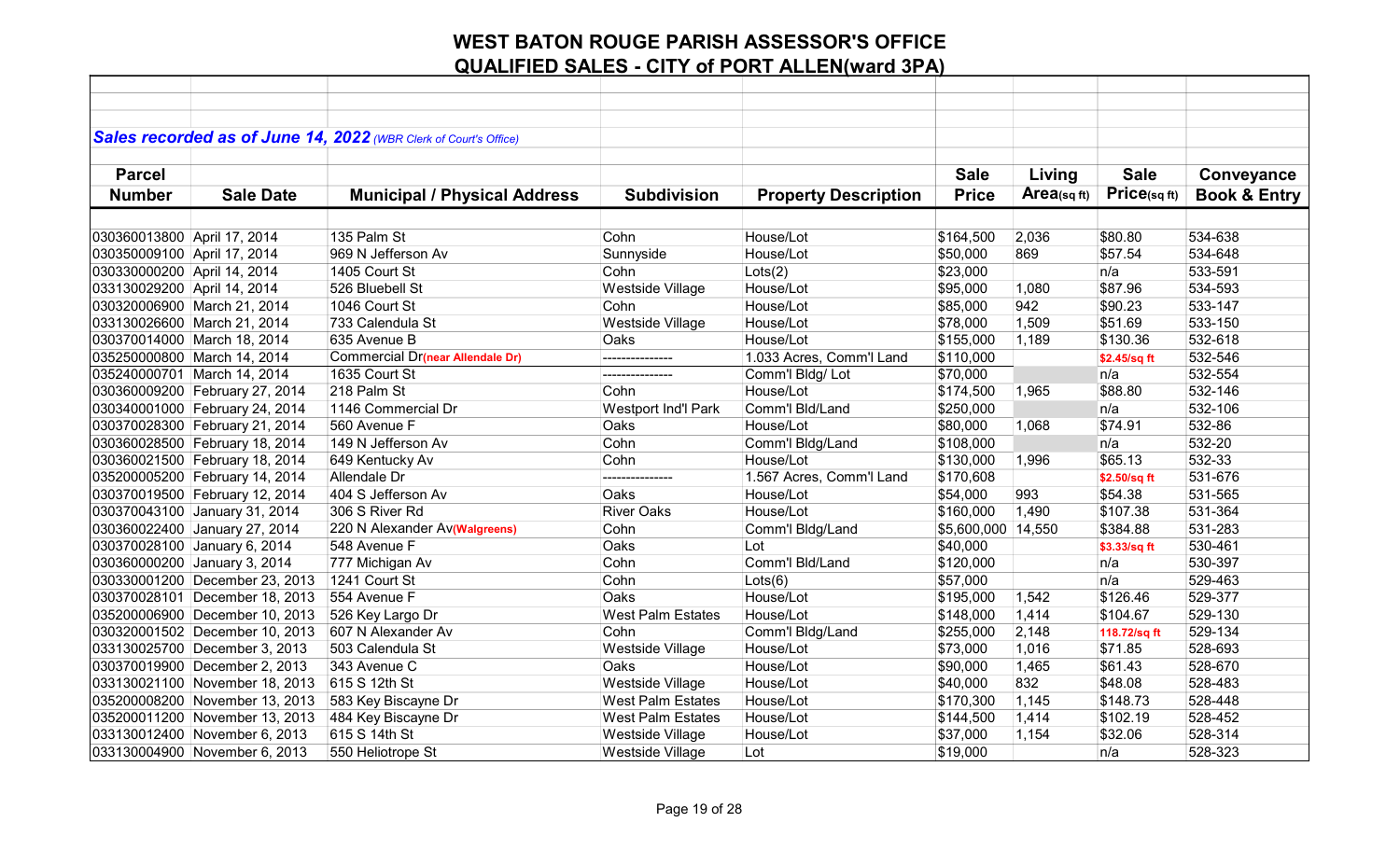| Sales recorded as of June 14, 2022 (WBR Clerk of Court's Office)<br><b>Sale</b><br><b>Parcel</b><br><b>Sale</b><br>Living<br>Conveyance<br>Price(sqft)<br>Area(sqft)<br><b>Sale Date</b><br><b>Price</b><br><b>Book &amp; Entry</b><br><b>Number</b><br><b>Municipal / Physical Address</b><br><b>Subdivision</b><br><b>Property Description</b><br>610 Key Largo Dr<br>House/Lot<br>\$98.35<br>528-250<br>035200007300 November 4, 2013<br><b>West Palm Estates</b><br>\$166,900<br>1,697<br>334 Oregon Av<br>House/Lot<br>1,224<br>\$106.21<br>528-262<br>030360004000 November 4, 2013<br>Cohn<br>\$130,000<br>329 Avenue F<br>\$109.29<br>528-102<br>030370033200 October 22, 2013<br>Oaks<br>House/Lot<br>\$260,000<br>2,379<br>528-90<br>035200011300 October 21, 2013<br>510 Key Biscayne Dr<br><b>West Palm Estates</b><br>House/Lot<br>\$147,800<br>1,430<br>\$103.36<br>035200007600 October 15, 2013<br>1660 Sands Av<br>House/Lot<br>1,859<br>\$91.61<br>527-691<br><b>West Palm Estates</b><br>\$170,300<br>1310 Court St<br>House/Lot<br>1,495<br>527-587<br>030320005200 October 8, 2013<br>Cohn<br>\$124,000<br>\$82.94<br><b>West Palm Estates</b><br>House/Lot<br>1,449<br>\$103.24<br>527-502<br>035200008300 October 3, 2013<br>567 Key Biscayne Dr<br>\$149,600<br>407 Key Biscayne Dr<br>1,580<br>035200009100 October 3, 2013<br><b>West Palm Estates</b><br>House/Lot<br>\$162,000<br>\$102.53<br>527-516<br>1688 Sands Av<br>1,454<br>\$102.89<br>527-421<br>035200007700 September 26, 2013<br><b>West Palm Estates</b><br>House/Lot<br>\$149,600<br>225 3rd St<br>House/Lot<br>1,268<br>\$106.47<br>527-386<br>030350005501 September 25, 2013<br>Sunnyside<br>\$135,000<br>527-95<br>030320001500 September 12, 2013<br>667 N Alexander Av<br>Cohn<br>Comm'l Bldg/Land<br>n/a<br>\$15,000<br>1702 Sands Av<br><b>West Palm Estates</b><br>\$90.88<br>526-682<br>035200007800 September 5, 2013<br>House/Lot<br>\$170,300<br>1,874<br>526-268<br>514 Maryland Av<br>House/Lot<br>1,728<br>\$87.38<br>030360012000 August 19, 2013<br>Cohn<br>\$151,000<br><b>West Side Gardens</b><br>1,837<br>\$59.28<br>526-184<br>035200001000 August 15, 2013<br>288 Melissa Av<br>House/Lot<br>\$108,900<br>716 Avenue B<br>House/Lot<br>525-628<br>030370007201 July 25, 2013<br>Oaks<br>1,337<br>\$104.71<br>\$140,000<br>345 Roosevelt St<br>Town of WBR<br>806<br>030360033200 July 19, 2013<br>House/Lot<br>\$35,000<br>\$43.42<br>525-565<br>Lot<br>525-316<br>030370028101 July 3, 2013<br>Avenue F<br>Oaks<br>\$36,000<br>Carolina Place<br>House/Lot<br>525-320<br>030320000309 July 3, 2013<br>1278 Oregon Av<br>\$69,000<br>1,141<br>\$60.47<br>525-363<br>035200011600 July 3, 2013<br>566 Key Biscayne Dr<br>House/Lot<br>1,544<br>\$97.15<br><b>West Palm Estates</b><br>\$150,000<br>033130026501 July 2, 2013<br>773 Calendula St<br>House/Lot<br>1,634<br>\$44.06<br>525-293<br>Westside Village<br>\$72,000<br>525-244<br>349 6th St<br>House/Lot<br>2,113<br>\$85.19<br>030360021700 June 28, 2013<br>Cohn<br>\$180,000<br>525-262<br>030370015000 June 28, 2013<br>618 Avenue C<br>Oaks<br>House/Lot<br>\$324,900<br>2,741<br>\$118.53<br>631 Key Biscayne Dr<br>035200008000 June 24, 2013<br><b>West Palm Estates</b><br>House/Lot<br>1,446<br>\$103.46<br>525-186<br>\$149,600<br>613 Key Biscayne Dr<br>House/Lot<br>2,042<br>525-171<br>035200008100 June 21, 2013<br><b>West Palm Estates</b><br>\$170,300<br>\$83.40<br>1418 Avenue G<br>House/Lot<br>943<br>\$79.53<br>524-693<br>033130011800 June 13, 2013<br>Westside Village<br>\$75,000<br>House/Lot<br>1,670<br>\$74.85<br>524-615<br>030360004800 June 5, 2013<br>733 Oregon Av<br>Cohn<br>\$125,000<br>\$91.83<br>524-589<br>035200000700 June 3, 2013<br>222 Melissa Av<br><b>West Side Gardens</b><br>House/Lot<br>1,578<br>\$144,900<br>030360010900 May 28, 2013<br>511 6th St<br>Cohn<br>House/Lot<br>2,068<br>\$65.28<br>524-330<br>\$135,000<br>035200013200 May 21, 2013<br><b>West Palm Estates</b><br>\$106.98<br>524-190<br>355 Key Largo Dr<br>House/Lot<br>\$157,900<br>1,476<br>331 Palm St<br>030360003700 May 20, 2013<br>Cohn<br>House/Lot<br>\$41,000<br>1,639<br>\$25.02<br>524-175<br>030350018700 May 17, 2013 |  |                   |      |           |           |       |         |         |
|-----------------------------------------------------------------------------------------------------------------------------------------------------------------------------------------------------------------------------------------------------------------------------------------------------------------------------------------------------------------------------------------------------------------------------------------------------------------------------------------------------------------------------------------------------------------------------------------------------------------------------------------------------------------------------------------------------------------------------------------------------------------------------------------------------------------------------------------------------------------------------------------------------------------------------------------------------------------------------------------------------------------------------------------------------------------------------------------------------------------------------------------------------------------------------------------------------------------------------------------------------------------------------------------------------------------------------------------------------------------------------------------------------------------------------------------------------------------------------------------------------------------------------------------------------------------------------------------------------------------------------------------------------------------------------------------------------------------------------------------------------------------------------------------------------------------------------------------------------------------------------------------------------------------------------------------------------------------------------------------------------------------------------------------------------------------------------------------------------------------------------------------------------------------------------------------------------------------------------------------------------------------------------------------------------------------------------------------------------------------------------------------------------------------------------------------------------------------------------------------------------------------------------------------------------------------------------------------------------------------------------------------------------------------------------------------------------------------------------------------------------------------------------------------------------------------------------------------------------------------------------------------------------------------------------------------------------------------------------------------------------------------------------------------------------------------------------------------------------------------------------------------------------------------------------------------------------------------------------------------------------------------------------------------------------------------------------------------------------------------------------------------------------------------------------------------------------------------------------------------------------------------------------------------------------------------------------------------------------------------------------------------------------------------------------------------------------------------------------------------------------------------------------------------------------------------------------------------------------------------------------------------------------------------------------------------------------------------------------------------------------------------------------------------------------------------------------------------------------------------------------------------------------------------------------------------------------------------------------------------|--|-------------------|------|-----------|-----------|-------|---------|---------|
|                                                                                                                                                                                                                                                                                                                                                                                                                                                                                                                                                                                                                                                                                                                                                                                                                                                                                                                                                                                                                                                                                                                                                                                                                                                                                                                                                                                                                                                                                                                                                                                                                                                                                                                                                                                                                                                                                                                                                                                                                                                                                                                                                                                                                                                                                                                                                                                                                                                                                                                                                                                                                                                                                                                                                                                                                                                                                                                                                                                                                                                                                                                                                                                                                                                                                                                                                                                                                                                                                                                                                                                                                                                                                                                                                                                                                                                                                                                                                                                                                                                                                                                                                                                                                                         |  |                   |      |           |           |       |         |         |
|                                                                                                                                                                                                                                                                                                                                                                                                                                                                                                                                                                                                                                                                                                                                                                                                                                                                                                                                                                                                                                                                                                                                                                                                                                                                                                                                                                                                                                                                                                                                                                                                                                                                                                                                                                                                                                                                                                                                                                                                                                                                                                                                                                                                                                                                                                                                                                                                                                                                                                                                                                                                                                                                                                                                                                                                                                                                                                                                                                                                                                                                                                                                                                                                                                                                                                                                                                                                                                                                                                                                                                                                                                                                                                                                                                                                                                                                                                                                                                                                                                                                                                                                                                                                                                         |  |                   |      |           |           |       |         |         |
|                                                                                                                                                                                                                                                                                                                                                                                                                                                                                                                                                                                                                                                                                                                                                                                                                                                                                                                                                                                                                                                                                                                                                                                                                                                                                                                                                                                                                                                                                                                                                                                                                                                                                                                                                                                                                                                                                                                                                                                                                                                                                                                                                                                                                                                                                                                                                                                                                                                                                                                                                                                                                                                                                                                                                                                                                                                                                                                                                                                                                                                                                                                                                                                                                                                                                                                                                                                                                                                                                                                                                                                                                                                                                                                                                                                                                                                                                                                                                                                                                                                                                                                                                                                                                                         |  |                   |      |           |           |       |         |         |
|                                                                                                                                                                                                                                                                                                                                                                                                                                                                                                                                                                                                                                                                                                                                                                                                                                                                                                                                                                                                                                                                                                                                                                                                                                                                                                                                                                                                                                                                                                                                                                                                                                                                                                                                                                                                                                                                                                                                                                                                                                                                                                                                                                                                                                                                                                                                                                                                                                                                                                                                                                                                                                                                                                                                                                                                                                                                                                                                                                                                                                                                                                                                                                                                                                                                                                                                                                                                                                                                                                                                                                                                                                                                                                                                                                                                                                                                                                                                                                                                                                                                                                                                                                                                                                         |  |                   |      |           |           |       |         |         |
|                                                                                                                                                                                                                                                                                                                                                                                                                                                                                                                                                                                                                                                                                                                                                                                                                                                                                                                                                                                                                                                                                                                                                                                                                                                                                                                                                                                                                                                                                                                                                                                                                                                                                                                                                                                                                                                                                                                                                                                                                                                                                                                                                                                                                                                                                                                                                                                                                                                                                                                                                                                                                                                                                                                                                                                                                                                                                                                                                                                                                                                                                                                                                                                                                                                                                                                                                                                                                                                                                                                                                                                                                                                                                                                                                                                                                                                                                                                                                                                                                                                                                                                                                                                                                                         |  |                   |      |           |           |       |         |         |
|                                                                                                                                                                                                                                                                                                                                                                                                                                                                                                                                                                                                                                                                                                                                                                                                                                                                                                                                                                                                                                                                                                                                                                                                                                                                                                                                                                                                                                                                                                                                                                                                                                                                                                                                                                                                                                                                                                                                                                                                                                                                                                                                                                                                                                                                                                                                                                                                                                                                                                                                                                                                                                                                                                                                                                                                                                                                                                                                                                                                                                                                                                                                                                                                                                                                                                                                                                                                                                                                                                                                                                                                                                                                                                                                                                                                                                                                                                                                                                                                                                                                                                                                                                                                                                         |  |                   |      |           |           |       |         |         |
|                                                                                                                                                                                                                                                                                                                                                                                                                                                                                                                                                                                                                                                                                                                                                                                                                                                                                                                                                                                                                                                                                                                                                                                                                                                                                                                                                                                                                                                                                                                                                                                                                                                                                                                                                                                                                                                                                                                                                                                                                                                                                                                                                                                                                                                                                                                                                                                                                                                                                                                                                                                                                                                                                                                                                                                                                                                                                                                                                                                                                                                                                                                                                                                                                                                                                                                                                                                                                                                                                                                                                                                                                                                                                                                                                                                                                                                                                                                                                                                                                                                                                                                                                                                                                                         |  |                   |      |           |           |       |         |         |
|                                                                                                                                                                                                                                                                                                                                                                                                                                                                                                                                                                                                                                                                                                                                                                                                                                                                                                                                                                                                                                                                                                                                                                                                                                                                                                                                                                                                                                                                                                                                                                                                                                                                                                                                                                                                                                                                                                                                                                                                                                                                                                                                                                                                                                                                                                                                                                                                                                                                                                                                                                                                                                                                                                                                                                                                                                                                                                                                                                                                                                                                                                                                                                                                                                                                                                                                                                                                                                                                                                                                                                                                                                                                                                                                                                                                                                                                                                                                                                                                                                                                                                                                                                                                                                         |  |                   |      |           |           |       |         |         |
|                                                                                                                                                                                                                                                                                                                                                                                                                                                                                                                                                                                                                                                                                                                                                                                                                                                                                                                                                                                                                                                                                                                                                                                                                                                                                                                                                                                                                                                                                                                                                                                                                                                                                                                                                                                                                                                                                                                                                                                                                                                                                                                                                                                                                                                                                                                                                                                                                                                                                                                                                                                                                                                                                                                                                                                                                                                                                                                                                                                                                                                                                                                                                                                                                                                                                                                                                                                                                                                                                                                                                                                                                                                                                                                                                                                                                                                                                                                                                                                                                                                                                                                                                                                                                                         |  |                   |      |           |           |       |         |         |
|                                                                                                                                                                                                                                                                                                                                                                                                                                                                                                                                                                                                                                                                                                                                                                                                                                                                                                                                                                                                                                                                                                                                                                                                                                                                                                                                                                                                                                                                                                                                                                                                                                                                                                                                                                                                                                                                                                                                                                                                                                                                                                                                                                                                                                                                                                                                                                                                                                                                                                                                                                                                                                                                                                                                                                                                                                                                                                                                                                                                                                                                                                                                                                                                                                                                                                                                                                                                                                                                                                                                                                                                                                                                                                                                                                                                                                                                                                                                                                                                                                                                                                                                                                                                                                         |  |                   |      |           |           |       |         |         |
|                                                                                                                                                                                                                                                                                                                                                                                                                                                                                                                                                                                                                                                                                                                                                                                                                                                                                                                                                                                                                                                                                                                                                                                                                                                                                                                                                                                                                                                                                                                                                                                                                                                                                                                                                                                                                                                                                                                                                                                                                                                                                                                                                                                                                                                                                                                                                                                                                                                                                                                                                                                                                                                                                                                                                                                                                                                                                                                                                                                                                                                                                                                                                                                                                                                                                                                                                                                                                                                                                                                                                                                                                                                                                                                                                                                                                                                                                                                                                                                                                                                                                                                                                                                                                                         |  |                   |      |           |           |       |         |         |
|                                                                                                                                                                                                                                                                                                                                                                                                                                                                                                                                                                                                                                                                                                                                                                                                                                                                                                                                                                                                                                                                                                                                                                                                                                                                                                                                                                                                                                                                                                                                                                                                                                                                                                                                                                                                                                                                                                                                                                                                                                                                                                                                                                                                                                                                                                                                                                                                                                                                                                                                                                                                                                                                                                                                                                                                                                                                                                                                                                                                                                                                                                                                                                                                                                                                                                                                                                                                                                                                                                                                                                                                                                                                                                                                                                                                                                                                                                                                                                                                                                                                                                                                                                                                                                         |  |                   |      |           |           |       |         |         |
|                                                                                                                                                                                                                                                                                                                                                                                                                                                                                                                                                                                                                                                                                                                                                                                                                                                                                                                                                                                                                                                                                                                                                                                                                                                                                                                                                                                                                                                                                                                                                                                                                                                                                                                                                                                                                                                                                                                                                                                                                                                                                                                                                                                                                                                                                                                                                                                                                                                                                                                                                                                                                                                                                                                                                                                                                                                                                                                                                                                                                                                                                                                                                                                                                                                                                                                                                                                                                                                                                                                                                                                                                                                                                                                                                                                                                                                                                                                                                                                                                                                                                                                                                                                                                                         |  |                   |      |           |           |       |         |         |
|                                                                                                                                                                                                                                                                                                                                                                                                                                                                                                                                                                                                                                                                                                                                                                                                                                                                                                                                                                                                                                                                                                                                                                                                                                                                                                                                                                                                                                                                                                                                                                                                                                                                                                                                                                                                                                                                                                                                                                                                                                                                                                                                                                                                                                                                                                                                                                                                                                                                                                                                                                                                                                                                                                                                                                                                                                                                                                                                                                                                                                                                                                                                                                                                                                                                                                                                                                                                                                                                                                                                                                                                                                                                                                                                                                                                                                                                                                                                                                                                                                                                                                                                                                                                                                         |  |                   |      |           |           |       |         |         |
|                                                                                                                                                                                                                                                                                                                                                                                                                                                                                                                                                                                                                                                                                                                                                                                                                                                                                                                                                                                                                                                                                                                                                                                                                                                                                                                                                                                                                                                                                                                                                                                                                                                                                                                                                                                                                                                                                                                                                                                                                                                                                                                                                                                                                                                                                                                                                                                                                                                                                                                                                                                                                                                                                                                                                                                                                                                                                                                                                                                                                                                                                                                                                                                                                                                                                                                                                                                                                                                                                                                                                                                                                                                                                                                                                                                                                                                                                                                                                                                                                                                                                                                                                                                                                                         |  |                   |      |           |           |       |         |         |
|                                                                                                                                                                                                                                                                                                                                                                                                                                                                                                                                                                                                                                                                                                                                                                                                                                                                                                                                                                                                                                                                                                                                                                                                                                                                                                                                                                                                                                                                                                                                                                                                                                                                                                                                                                                                                                                                                                                                                                                                                                                                                                                                                                                                                                                                                                                                                                                                                                                                                                                                                                                                                                                                                                                                                                                                                                                                                                                                                                                                                                                                                                                                                                                                                                                                                                                                                                                                                                                                                                                                                                                                                                                                                                                                                                                                                                                                                                                                                                                                                                                                                                                                                                                                                                         |  |                   |      |           |           |       |         |         |
|                                                                                                                                                                                                                                                                                                                                                                                                                                                                                                                                                                                                                                                                                                                                                                                                                                                                                                                                                                                                                                                                                                                                                                                                                                                                                                                                                                                                                                                                                                                                                                                                                                                                                                                                                                                                                                                                                                                                                                                                                                                                                                                                                                                                                                                                                                                                                                                                                                                                                                                                                                                                                                                                                                                                                                                                                                                                                                                                                                                                                                                                                                                                                                                                                                                                                                                                                                                                                                                                                                                                                                                                                                                                                                                                                                                                                                                                                                                                                                                                                                                                                                                                                                                                                                         |  |                   |      |           |           |       |         |         |
|                                                                                                                                                                                                                                                                                                                                                                                                                                                                                                                                                                                                                                                                                                                                                                                                                                                                                                                                                                                                                                                                                                                                                                                                                                                                                                                                                                                                                                                                                                                                                                                                                                                                                                                                                                                                                                                                                                                                                                                                                                                                                                                                                                                                                                                                                                                                                                                                                                                                                                                                                                                                                                                                                                                                                                                                                                                                                                                                                                                                                                                                                                                                                                                                                                                                                                                                                                                                                                                                                                                                                                                                                                                                                                                                                                                                                                                                                                                                                                                                                                                                                                                                                                                                                                         |  |                   |      |           |           |       |         |         |
|                                                                                                                                                                                                                                                                                                                                                                                                                                                                                                                                                                                                                                                                                                                                                                                                                                                                                                                                                                                                                                                                                                                                                                                                                                                                                                                                                                                                                                                                                                                                                                                                                                                                                                                                                                                                                                                                                                                                                                                                                                                                                                                                                                                                                                                                                                                                                                                                                                                                                                                                                                                                                                                                                                                                                                                                                                                                                                                                                                                                                                                                                                                                                                                                                                                                                                                                                                                                                                                                                                                                                                                                                                                                                                                                                                                                                                                                                                                                                                                                                                                                                                                                                                                                                                         |  |                   |      |           |           |       |         |         |
|                                                                                                                                                                                                                                                                                                                                                                                                                                                                                                                                                                                                                                                                                                                                                                                                                                                                                                                                                                                                                                                                                                                                                                                                                                                                                                                                                                                                                                                                                                                                                                                                                                                                                                                                                                                                                                                                                                                                                                                                                                                                                                                                                                                                                                                                                                                                                                                                                                                                                                                                                                                                                                                                                                                                                                                                                                                                                                                                                                                                                                                                                                                                                                                                                                                                                                                                                                                                                                                                                                                                                                                                                                                                                                                                                                                                                                                                                                                                                                                                                                                                                                                                                                                                                                         |  |                   |      |           |           |       |         |         |
|                                                                                                                                                                                                                                                                                                                                                                                                                                                                                                                                                                                                                                                                                                                                                                                                                                                                                                                                                                                                                                                                                                                                                                                                                                                                                                                                                                                                                                                                                                                                                                                                                                                                                                                                                                                                                                                                                                                                                                                                                                                                                                                                                                                                                                                                                                                                                                                                                                                                                                                                                                                                                                                                                                                                                                                                                                                                                                                                                                                                                                                                                                                                                                                                                                                                                                                                                                                                                                                                                                                                                                                                                                                                                                                                                                                                                                                                                                                                                                                                                                                                                                                                                                                                                                         |  |                   |      |           |           |       |         |         |
|                                                                                                                                                                                                                                                                                                                                                                                                                                                                                                                                                                                                                                                                                                                                                                                                                                                                                                                                                                                                                                                                                                                                                                                                                                                                                                                                                                                                                                                                                                                                                                                                                                                                                                                                                                                                                                                                                                                                                                                                                                                                                                                                                                                                                                                                                                                                                                                                                                                                                                                                                                                                                                                                                                                                                                                                                                                                                                                                                                                                                                                                                                                                                                                                                                                                                                                                                                                                                                                                                                                                                                                                                                                                                                                                                                                                                                                                                                                                                                                                                                                                                                                                                                                                                                         |  |                   |      |           |           |       |         |         |
|                                                                                                                                                                                                                                                                                                                                                                                                                                                                                                                                                                                                                                                                                                                                                                                                                                                                                                                                                                                                                                                                                                                                                                                                                                                                                                                                                                                                                                                                                                                                                                                                                                                                                                                                                                                                                                                                                                                                                                                                                                                                                                                                                                                                                                                                                                                                                                                                                                                                                                                                                                                                                                                                                                                                                                                                                                                                                                                                                                                                                                                                                                                                                                                                                                                                                                                                                                                                                                                                                                                                                                                                                                                                                                                                                                                                                                                                                                                                                                                                                                                                                                                                                                                                                                         |  |                   |      |           |           |       |         |         |
|                                                                                                                                                                                                                                                                                                                                                                                                                                                                                                                                                                                                                                                                                                                                                                                                                                                                                                                                                                                                                                                                                                                                                                                                                                                                                                                                                                                                                                                                                                                                                                                                                                                                                                                                                                                                                                                                                                                                                                                                                                                                                                                                                                                                                                                                                                                                                                                                                                                                                                                                                                                                                                                                                                                                                                                                                                                                                                                                                                                                                                                                                                                                                                                                                                                                                                                                                                                                                                                                                                                                                                                                                                                                                                                                                                                                                                                                                                                                                                                                                                                                                                                                                                                                                                         |  |                   |      |           |           |       |         |         |
|                                                                                                                                                                                                                                                                                                                                                                                                                                                                                                                                                                                                                                                                                                                                                                                                                                                                                                                                                                                                                                                                                                                                                                                                                                                                                                                                                                                                                                                                                                                                                                                                                                                                                                                                                                                                                                                                                                                                                                                                                                                                                                                                                                                                                                                                                                                                                                                                                                                                                                                                                                                                                                                                                                                                                                                                                                                                                                                                                                                                                                                                                                                                                                                                                                                                                                                                                                                                                                                                                                                                                                                                                                                                                                                                                                                                                                                                                                                                                                                                                                                                                                                                                                                                                                         |  |                   |      |           |           |       |         |         |
|                                                                                                                                                                                                                                                                                                                                                                                                                                                                                                                                                                                                                                                                                                                                                                                                                                                                                                                                                                                                                                                                                                                                                                                                                                                                                                                                                                                                                                                                                                                                                                                                                                                                                                                                                                                                                                                                                                                                                                                                                                                                                                                                                                                                                                                                                                                                                                                                                                                                                                                                                                                                                                                                                                                                                                                                                                                                                                                                                                                                                                                                                                                                                                                                                                                                                                                                                                                                                                                                                                                                                                                                                                                                                                                                                                                                                                                                                                                                                                                                                                                                                                                                                                                                                                         |  |                   |      |           |           |       |         |         |
|                                                                                                                                                                                                                                                                                                                                                                                                                                                                                                                                                                                                                                                                                                                                                                                                                                                                                                                                                                                                                                                                                                                                                                                                                                                                                                                                                                                                                                                                                                                                                                                                                                                                                                                                                                                                                                                                                                                                                                                                                                                                                                                                                                                                                                                                                                                                                                                                                                                                                                                                                                                                                                                                                                                                                                                                                                                                                                                                                                                                                                                                                                                                                                                                                                                                                                                                                                                                                                                                                                                                                                                                                                                                                                                                                                                                                                                                                                                                                                                                                                                                                                                                                                                                                                         |  |                   |      |           |           |       |         |         |
|                                                                                                                                                                                                                                                                                                                                                                                                                                                                                                                                                                                                                                                                                                                                                                                                                                                                                                                                                                                                                                                                                                                                                                                                                                                                                                                                                                                                                                                                                                                                                                                                                                                                                                                                                                                                                                                                                                                                                                                                                                                                                                                                                                                                                                                                                                                                                                                                                                                                                                                                                                                                                                                                                                                                                                                                                                                                                                                                                                                                                                                                                                                                                                                                                                                                                                                                                                                                                                                                                                                                                                                                                                                                                                                                                                                                                                                                                                                                                                                                                                                                                                                                                                                                                                         |  |                   |      |           |           |       |         |         |
|                                                                                                                                                                                                                                                                                                                                                                                                                                                                                                                                                                                                                                                                                                                                                                                                                                                                                                                                                                                                                                                                                                                                                                                                                                                                                                                                                                                                                                                                                                                                                                                                                                                                                                                                                                                                                                                                                                                                                                                                                                                                                                                                                                                                                                                                                                                                                                                                                                                                                                                                                                                                                                                                                                                                                                                                                                                                                                                                                                                                                                                                                                                                                                                                                                                                                                                                                                                                                                                                                                                                                                                                                                                                                                                                                                                                                                                                                                                                                                                                                                                                                                                                                                                                                                         |  |                   |      |           |           |       |         |         |
|                                                                                                                                                                                                                                                                                                                                                                                                                                                                                                                                                                                                                                                                                                                                                                                                                                                                                                                                                                                                                                                                                                                                                                                                                                                                                                                                                                                                                                                                                                                                                                                                                                                                                                                                                                                                                                                                                                                                                                                                                                                                                                                                                                                                                                                                                                                                                                                                                                                                                                                                                                                                                                                                                                                                                                                                                                                                                                                                                                                                                                                                                                                                                                                                                                                                                                                                                                                                                                                                                                                                                                                                                                                                                                                                                                                                                                                                                                                                                                                                                                                                                                                                                                                                                                         |  |                   |      |           |           |       |         |         |
|                                                                                                                                                                                                                                                                                                                                                                                                                                                                                                                                                                                                                                                                                                                                                                                                                                                                                                                                                                                                                                                                                                                                                                                                                                                                                                                                                                                                                                                                                                                                                                                                                                                                                                                                                                                                                                                                                                                                                                                                                                                                                                                                                                                                                                                                                                                                                                                                                                                                                                                                                                                                                                                                                                                                                                                                                                                                                                                                                                                                                                                                                                                                                                                                                                                                                                                                                                                                                                                                                                                                                                                                                                                                                                                                                                                                                                                                                                                                                                                                                                                                                                                                                                                                                                         |  |                   |      |           |           |       |         |         |
|                                                                                                                                                                                                                                                                                                                                                                                                                                                                                                                                                                                                                                                                                                                                                                                                                                                                                                                                                                                                                                                                                                                                                                                                                                                                                                                                                                                                                                                                                                                                                                                                                                                                                                                                                                                                                                                                                                                                                                                                                                                                                                                                                                                                                                                                                                                                                                                                                                                                                                                                                                                                                                                                                                                                                                                                                                                                                                                                                                                                                                                                                                                                                                                                                                                                                                                                                                                                                                                                                                                                                                                                                                                                                                                                                                                                                                                                                                                                                                                                                                                                                                                                                                                                                                         |  |                   |      |           |           |       |         |         |
|                                                                                                                                                                                                                                                                                                                                                                                                                                                                                                                                                                                                                                                                                                                                                                                                                                                                                                                                                                                                                                                                                                                                                                                                                                                                                                                                                                                                                                                                                                                                                                                                                                                                                                                                                                                                                                                                                                                                                                                                                                                                                                                                                                                                                                                                                                                                                                                                                                                                                                                                                                                                                                                                                                                                                                                                                                                                                                                                                                                                                                                                                                                                                                                                                                                                                                                                                                                                                                                                                                                                                                                                                                                                                                                                                                                                                                                                                                                                                                                                                                                                                                                                                                                                                                         |  |                   |      |           |           |       |         |         |
|                                                                                                                                                                                                                                                                                                                                                                                                                                                                                                                                                                                                                                                                                                                                                                                                                                                                                                                                                                                                                                                                                                                                                                                                                                                                                                                                                                                                                                                                                                                                                                                                                                                                                                                                                                                                                                                                                                                                                                                                                                                                                                                                                                                                                                                                                                                                                                                                                                                                                                                                                                                                                                                                                                                                                                                                                                                                                                                                                                                                                                                                                                                                                                                                                                                                                                                                                                                                                                                                                                                                                                                                                                                                                                                                                                                                                                                                                                                                                                                                                                                                                                                                                                                                                                         |  |                   |      |           |           |       |         |         |
|                                                                                                                                                                                                                                                                                                                                                                                                                                                                                                                                                                                                                                                                                                                                                                                                                                                                                                                                                                                                                                                                                                                                                                                                                                                                                                                                                                                                                                                                                                                                                                                                                                                                                                                                                                                                                                                                                                                                                                                                                                                                                                                                                                                                                                                                                                                                                                                                                                                                                                                                                                                                                                                                                                                                                                                                                                                                                                                                                                                                                                                                                                                                                                                                                                                                                                                                                                                                                                                                                                                                                                                                                                                                                                                                                                                                                                                                                                                                                                                                                                                                                                                                                                                                                                         |  |                   |      |           |           |       |         |         |
|                                                                                                                                                                                                                                                                                                                                                                                                                                                                                                                                                                                                                                                                                                                                                                                                                                                                                                                                                                                                                                                                                                                                                                                                                                                                                                                                                                                                                                                                                                                                                                                                                                                                                                                                                                                                                                                                                                                                                                                                                                                                                                                                                                                                                                                                                                                                                                                                                                                                                                                                                                                                                                                                                                                                                                                                                                                                                                                                                                                                                                                                                                                                                                                                                                                                                                                                                                                                                                                                                                                                                                                                                                                                                                                                                                                                                                                                                                                                                                                                                                                                                                                                                                                                                                         |  |                   |      |           |           |       |         |         |
|                                                                                                                                                                                                                                                                                                                                                                                                                                                                                                                                                                                                                                                                                                                                                                                                                                                                                                                                                                                                                                                                                                                                                                                                                                                                                                                                                                                                                                                                                                                                                                                                                                                                                                                                                                                                                                                                                                                                                                                                                                                                                                                                                                                                                                                                                                                                                                                                                                                                                                                                                                                                                                                                                                                                                                                                                                                                                                                                                                                                                                                                                                                                                                                                                                                                                                                                                                                                                                                                                                                                                                                                                                                                                                                                                                                                                                                                                                                                                                                                                                                                                                                                                                                                                                         |  |                   |      |           |           |       |         |         |
|                                                                                                                                                                                                                                                                                                                                                                                                                                                                                                                                                                                                                                                                                                                                                                                                                                                                                                                                                                                                                                                                                                                                                                                                                                                                                                                                                                                                                                                                                                                                                                                                                                                                                                                                                                                                                                                                                                                                                                                                                                                                                                                                                                                                                                                                                                                                                                                                                                                                                                                                                                                                                                                                                                                                                                                                                                                                                                                                                                                                                                                                                                                                                                                                                                                                                                                                                                                                                                                                                                                                                                                                                                                                                                                                                                                                                                                                                                                                                                                                                                                                                                                                                                                                                                         |  | 431 Courthouse St | Cohn | House/Lot | \$105,000 | 1,224 | \$85.78 | 524-147 |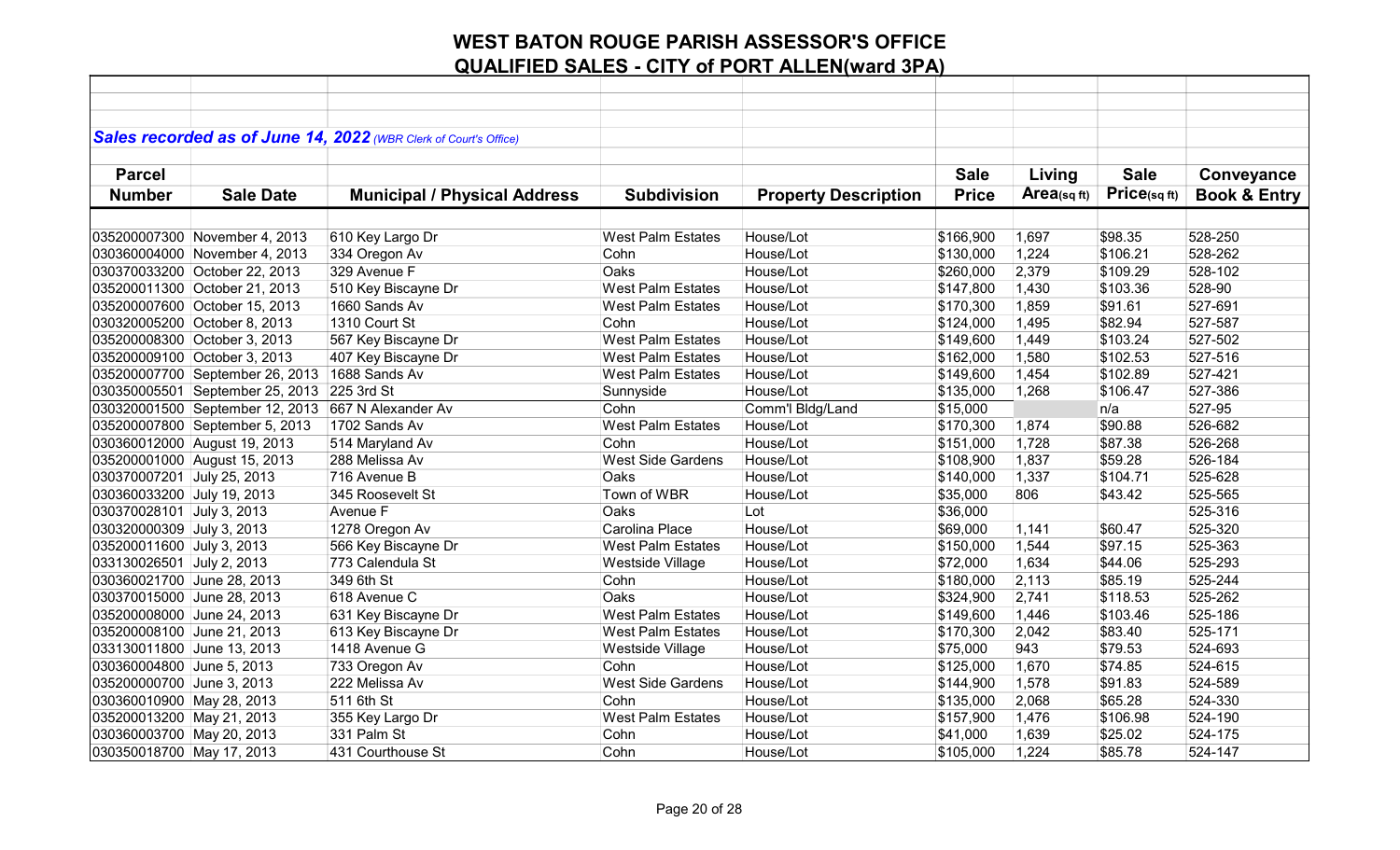|                             |                                | Sales recorded as of June 14, 2022 (WBR Clerk of Court's Office) |                          |                             |                   |            |                |                         |
|-----------------------------|--------------------------------|------------------------------------------------------------------|--------------------------|-----------------------------|-------------------|------------|----------------|-------------------------|
|                             |                                |                                                                  |                          |                             |                   |            |                |                         |
| <b>Parcel</b>               |                                |                                                                  |                          |                             | <b>Sale</b>       | Living     | <b>Sale</b>    | Conveyance              |
| <b>Number</b>               | <b>Sale Date</b>               | <b>Municipal / Physical Address</b>                              | <b>Subdivision</b>       | <b>Property Description</b> | <b>Price</b>      | Area(sqft) | Price(sq ft)   | <b>Book &amp; Entry</b> |
|                             |                                |                                                                  |                          |                             |                   |            |                |                         |
|                             |                                |                                                                  |                          |                             |                   |            |                |                         |
| 035200013800 May 17, 2013   |                                | 221 Key Largo Dr                                                 | <b>West Palm Estates</b> | House/Lot                   | \$137,800         | 1,607      | \$85.75        | 524-155                 |
| 030330016100 May 15, 2013   |                                | 1215 Avenue B                                                    | Oaks                     | House/Lot                   | \$18,000          | 628        | \$28.66        | 523-659                 |
| 030370039800 May 7, 2013    |                                | 545 Oaks Av                                                      | Oaks                     | House/Lot                   | \$130,000         | 1,182      | \$109.98       | 523-478                 |
| 033130012900 May 7, 2013    |                                | 715 S 14th St                                                    | Westside Village         | House/Lot                   | \$67,000          | 1,015      | \$66.01        | 523-489                 |
| 035200007900 May 6, 2013    |                                | 1714 Sands Av                                                    | West Palm Estates        | House/Lot                   | \$157,400         | 1,727      | \$91.14        | 523-421                 |
| 030320006300 April 29, 2013 |                                | 1108 Court St                                                    | Cohn                     | House/Lot                   | \$110,000         | 1,514      | \$72.66        | 523-273                 |
| 033130025600 April 25, 2013 |                                | 1120 Avenue D                                                    | Westside Village         | House/Lot                   | \$70,000          | 1,129      | \$62.00        | 523-221                 |
| 035200008400 April 17, 2013 |                                | 545 Key Biscayne Dr                                              | <b>West Palm Estates</b> | House/Lot                   | \$170,300         | 1,925      | \$88.47        | 523-18                  |
| 030370015000 April 15, 2013 |                                | 352 Whitehead Blvd                                               | Oaks                     | House/Lot                   | \$180,000         | 1,197      | \$150.38       | 522-688                 |
| 030360005000 April 1, 2013  |                                | 655 7th St                                                       | Cohn                     | House/Lot                   | \$122,000         | 1,481      | \$82.38        | 522-498                 |
|                             | 030370037400 March 28, 2013    | 538 Oaks Av                                                      | Oaks                     | House/Lot                   | \$131,000         | 1,224      | \$107.03       | 522-474                 |
|                             | 035200007500 March 26, 2013    | 1646 Sands Av                                                    | <b>West Palm Estates</b> | House/Lot                   | \$149,500         | 1,478      | \$101.15       | 522-388                 |
|                             | 030360032401 March 25, 2013    | 343 Kentucky Av                                                  | Town of WBR              | House/Lot                   | \$17,500          | 843        | \$20.76        | 522-346                 |
|                             | 035200007200 March 25, 2013    | 580 Key Largo Dr                                                 | <b>West Palm Estates</b> | House/Lot                   | \$152,600         | 1,511      | \$100.99       | 522-364                 |
|                             | 035200012400 March 22, 2013    | 543 Key Largo Dr                                                 | <b>West Palm Estates</b> | House/Lot                   | \$147,400         | 1,467      | \$100.48       | 522-338                 |
| 030370027800 March 8, 2013  |                                | 615 S Jefferson Av                                               | Oaks                     | House/Lot                   | \$180,000         | 2,160      | \$83.33        | 522-55                  |
| 030360012300 March 6, 2013  |                                | 550 Maryland Av                                                  | Cohn                     | House/Lot                   | \$218,000         | 2,219      | \$98.24        | 521-700                 |
|                             | 030360009200 February 22, 2013 | 218 Palm St                                                      | Cohn                     | House/Lot                   | \$183,500         | 1,965      | \$93.38        | 521-477                 |
|                             | 035200011900 February 20, 2013 | 630 Key Biscayne Dr                                              | <b>West Palm Estates</b> | House/Lot                   | \$159,000         | 1,489      | \$106.78       | 521-395                 |
|                             | 030350013300 February 13, 2013 | 817 Burbridge St                                                 | Sunnyside                | House/Lot                   | \$124,000         | 1,462      | \$84.82        | 521-352                 |
|                             | 033130013200 February 8, 2013  | 739 S 14th St                                                    | <b>Westside Village</b>  | House/Lot                   | \$75,000          | 940        | \$79.79        | 521-317                 |
|                             | 030370021300 February 6, 2013  | 520 S Alexander Av(O'Reilly's, Pizza Hut & Phar                  | Oaks                     | Comm'l Bldg/Land            | \$1,350,000 9,037 |            | \$149.39/sq ft | 521-206                 |
|                             | 030360016200 January 22, 2013  | 455 6th St                                                       | Cohn                     | House/Lot                   | \$115,000         | 1,825      | \$63.01        | 521-26                  |
|                             | 030330021800 January 15, 2013  | 950 Avenue C                                                     | Oaks                     | House/Lot                   | \$25,000          | 990        | \$25.25        | 520-563                 |
|                             | 030350017700 January 14, 2013  | 321 Courthouse St                                                | Cohn                     | House/Lot                   | \$67,500          | 1,365      | \$49.45        | 520-552                 |
|                             | 030370034400 January 11, 2013  | 771 Avenue G                                                     | Oaks                     | House/Lot                   | \$141,000         | 1,335      | \$105.62       | 520-514                 |
|                             | 035200012100 January 11, 2013  | 611 Key Largo Dr                                                 | <b>West Palm Estates</b> | House/Lot                   | \$149,500         | 1,478      | \$101.15       | 520-520                 |
|                             | 030370034900 January 10, 2013  | 715 Avenue G                                                     | Oaks                     | House/Lot                   | \$113,000         | 1,367      | \$82.66        | 520-493                 |
|                             | 035240001400 January 2, 2013   | 670 Allendale Dr(acquired an add'l 1.65 acres)                   | ---------------          | 1.65 Acres, Comm'l Land     | \$75,000          |            | \$45,455/acre  | 520-330                 |
|                             | 030370006200 December 27, 2012 | 855 Avenue A                                                     | Oaks                     | House/Lot                   | \$152,381         | 1,254      | \$121.52       | 520-257                 |
|                             | 035200012200 December 27, 2012 | 581 Key Largo Dr                                                 | <b>West Palm Estates</b> | House/Lot                   | \$147,400         | 1,463      | \$100.75       | 520-288                 |
|                             |                                |                                                                  |                          |                             |                   |            |                |                         |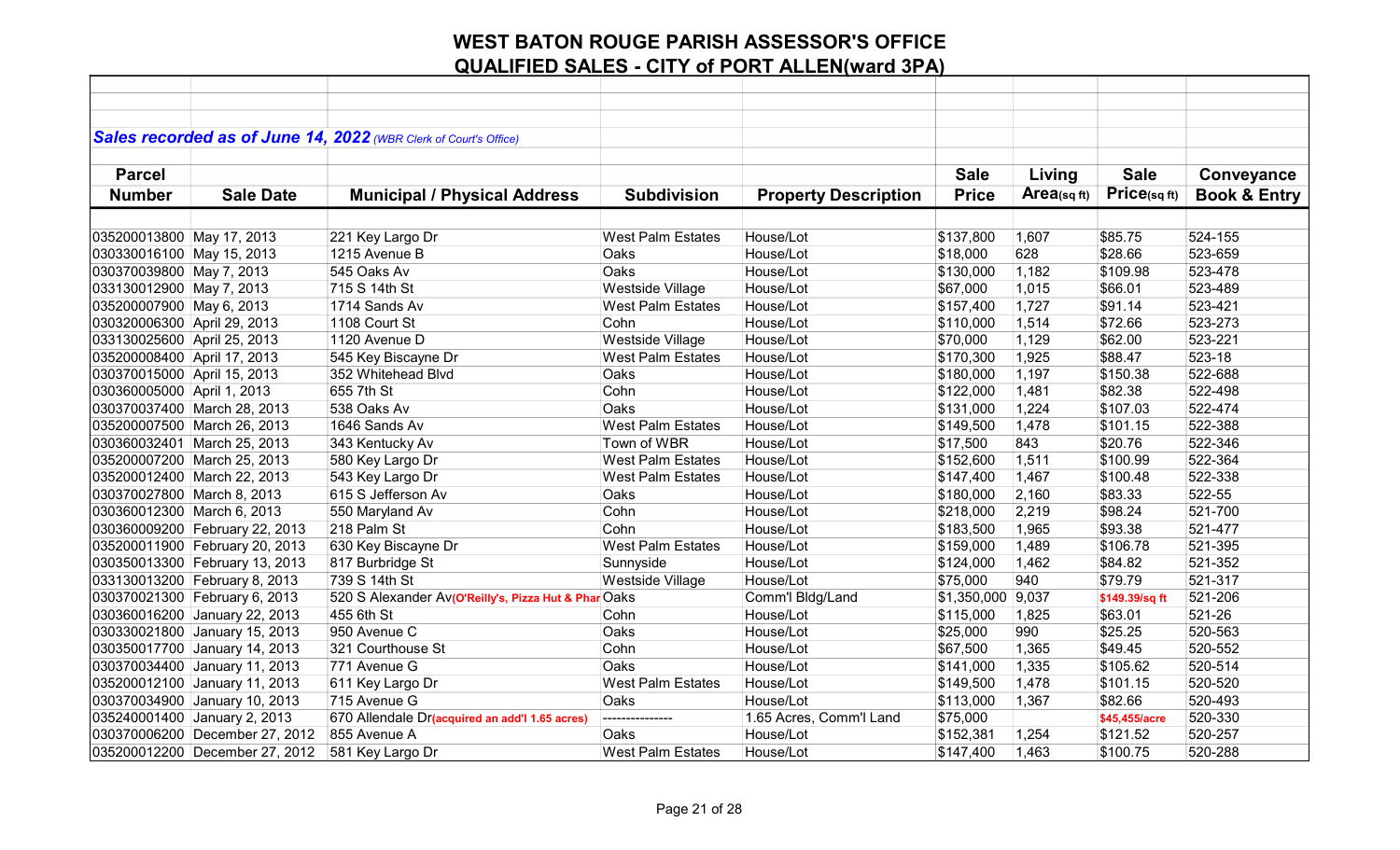|                             |                                                  | Sales recorded as of June 14, 2022 (WBR Clerk of Court's Office)    |                             |                             |              |             |                |                         |
|-----------------------------|--------------------------------------------------|---------------------------------------------------------------------|-----------------------------|-----------------------------|--------------|-------------|----------------|-------------------------|
|                             |                                                  |                                                                     |                             |                             |              |             |                |                         |
| <b>Parcel</b>               |                                                  |                                                                     |                             |                             | <b>Sale</b>  | Living      | <b>Sale</b>    | Conveyance              |
| <b>Number</b>               | <b>Sale Date</b>                                 | <b>Municipal / Physical Address</b>                                 | <b>Subdivision</b>          | <b>Property Description</b> | <b>Price</b> | Area(sq ft) | Price(sqft)    | <b>Book &amp; Entry</b> |
|                             |                                                  |                                                                     |                             |                             |              |             |                |                         |
|                             | 030370023100 November 30, 2012                   | 617 Avenue D                                                        | Oaks                        | House/Lot                   | \$102,000    | 1,788       | \$57.05        | 519-260                 |
|                             | 030310004700 November 20, 2012                   | N Alexander Av                                                      | <b>Burbridge Tract</b>      | Lot                         | \$47,000     |             | n/a            | 519-145                 |
|                             | 030370026000 November 8, 2012                    | 825 Avenue E                                                        | Oaks                        | House/Lot                   | \$195,665    | 2,150       | \$91.01        | 518-699                 |
|                             | 030320000412 November 7, 2012                    | 1048 Oregon Av                                                      | Carolina Place              | House/Lot                   | \$28,000     | 1,136       | \$24.65        | 518-590                 |
|                             | 030370016100 November 2, 2012                    | 327 S River Rd                                                      | Oaks                        | House/Lot                   | \$122,125    | 1,076       | \$113.50       | 518-535                 |
|                             | 030360001000 October 24, 2012                    | 742 8th St                                                          | Cohn                        | House/Lot                   | \$192,500    | 1,824       | \$105.54       | 518-392                 |
|                             | 035209000201 October 15, 2012                    | 1622 Court St                                                       |                             | Church/Land                 | \$300,000    |             | n/a            | 518-186                 |
|                             | 035209005400 October 15, 2012                    | Court St(lot on eastern entrance to West Palm Est West Palm Estates |                             | 1.35 Acres, Exempt Land     | \$135,000    |             | \$100,000/acre | 518-198                 |
|                             | 035200010800 October 4, 2012                     | 378 Key Biscayne Dr                                                 | <b>West Palm Estates</b>    | House/Lot                   | \$154,000    | 1,572       | \$97.96        | 517-664                 |
|                             | 035200007400 October 4, 2012                     | 628 Key Largo Dr                                                    | <b>West Palm Estates</b>    | House/Lot                   | \$149,600    | 1,408       | \$106.25       | 517-669                 |
|                             | 030360004602 October 2, 2012                     | 618 N Alexander Av(Church's Chicken)                                | Cohn                        | Comm'l Bldg/Lot             | \$475,000    |             | n/a            | 517-601                 |
|                             | 030370022101 September 28, 2012                  | 749 Avenue D                                                        | Oaks                        | House/Lot                   | \$169,000    | 1,513       | \$111.70       | 517-517                 |
|                             | 030370014900 September 28, 2012                  | 568 Avenue C                                                        | Oaks                        | House/Lot                   | \$315,000    | 3,686       | \$85.46        | 517-521                 |
|                             | 035200012300 September 26, 2012 565 Key Largo Dr |                                                                     | <b>West Palm Estates</b>    | House/Lot                   | \$149,600    | 1,415       | \$105.72       | 517-486                 |
|                             | 035200011700 September 26, 2012                  | 582 Key Biscayne Dr                                                 | <b>West Palm Estates</b>    | House/Lot                   | \$150,500    | 1,511       | \$99.60        | 517-490                 |
|                             | 030360018600 September 19, 2012 379 Maryland Av  |                                                                     | Cohn                        | House/Lot                   | \$60,000     | 1,915       | \$31.33        | 517-355                 |
|                             | 030320000106 September 17, 2012 1321 Michigan Av |                                                                     | Cohn                        | House/Lot                   | \$76,000     | 1,210       | \$62.81        | 517-264                 |
|                             | 030360009700 September 14, 2012 535 7th St       |                                                                     | Cohn                        | House/Lot                   | \$160,000    | 2,027       | \$78.93        | 517-223                 |
|                             | 035200012000 September 14, 2012                  | 629 Key Largo Dr                                                    | <b>West Palm Estates</b>    | House/Lot                   | \$156,300    | 1,626       | \$96.13        | 517-230                 |
|                             | 030360032900 September 6, 2012                   | 389 Roosevelt St                                                    | Town of WBR                 | Lot                         | \$3,500      |             | n/a            | 517-121                 |
|                             | 030370002401 September 5, 2012                   | 530 Avenue A                                                        | Oaks                        | House/Lot                   | \$135,000    | 1,305       | \$103.45       | 516-666                 |
|                             | 033130017200 September 4, 2012                   | 541 Eucalyptus St                                                   | Westside Village            | House/Lot                   | \$74,000     | 825         | \$89.70        | 516-609                 |
|                             | 030310003900 August 24, 2012                     | 1017 Rosedale Rd                                                    | <b>Burbridge Tract</b>      | Lot                         | \$35,000     |             | n/a            | 516-524                 |
|                             | 030370024500 August 24, 2012                     | 339 Avenue D                                                        | Oaks                        | House/Lot                   | \$107,500    | 1,057       | \$101.70       | 516-517                 |
|                             | 030320012900 August 20, 2012                     | 185 N 14th St                                                       | <b>Capital View Estates</b> | House/Lot                   | \$115,000    | 1,197       | \$96.07        | 516-289                 |
|                             | 030320000212 August 16, 2012                     | 1041 Michigan Av                                                    | Cohn                        | House/Lot                   | \$22,000     | 1,588       | \$13.85        | 516-14                  |
|                             | 035200012500 August 13, 2012                     | 527 Key Largo Dr                                                    | <b>West Palm Estates</b>    | House/Lot                   | \$149,500    | 1,474       | \$101.42       | 515-501                 |
|                             | 030340005101 August 10, 2012                     | 1000 Leblanc Rd                                                     | ---------------             | Comm'l Bld/Lot              | \$2,850,000  |             | n/a            | 515-476                 |
| 035200011800 August 2, 2012 |                                                  | 612 Key Biscayne Dr                                                 | <b>West Palm Estates</b>    | House/Lot                   | \$147,800    | 1,404       | \$105.27       | 514-471                 |
| 035200011400 July 26, 2012  |                                                  | 528 Key Biscayne Dr                                                 | <b>West Palm Estates</b>    | House/Lot                   | \$148,100    | 1,473       | \$100.54       | 514-312                 |
| 030360028001 July 18, 2012  |                                                  | 140 7th St                                                          | Cohn                        | House/Lot                   | \$119,500    | 1,091       | \$109.53       | 514-114                 |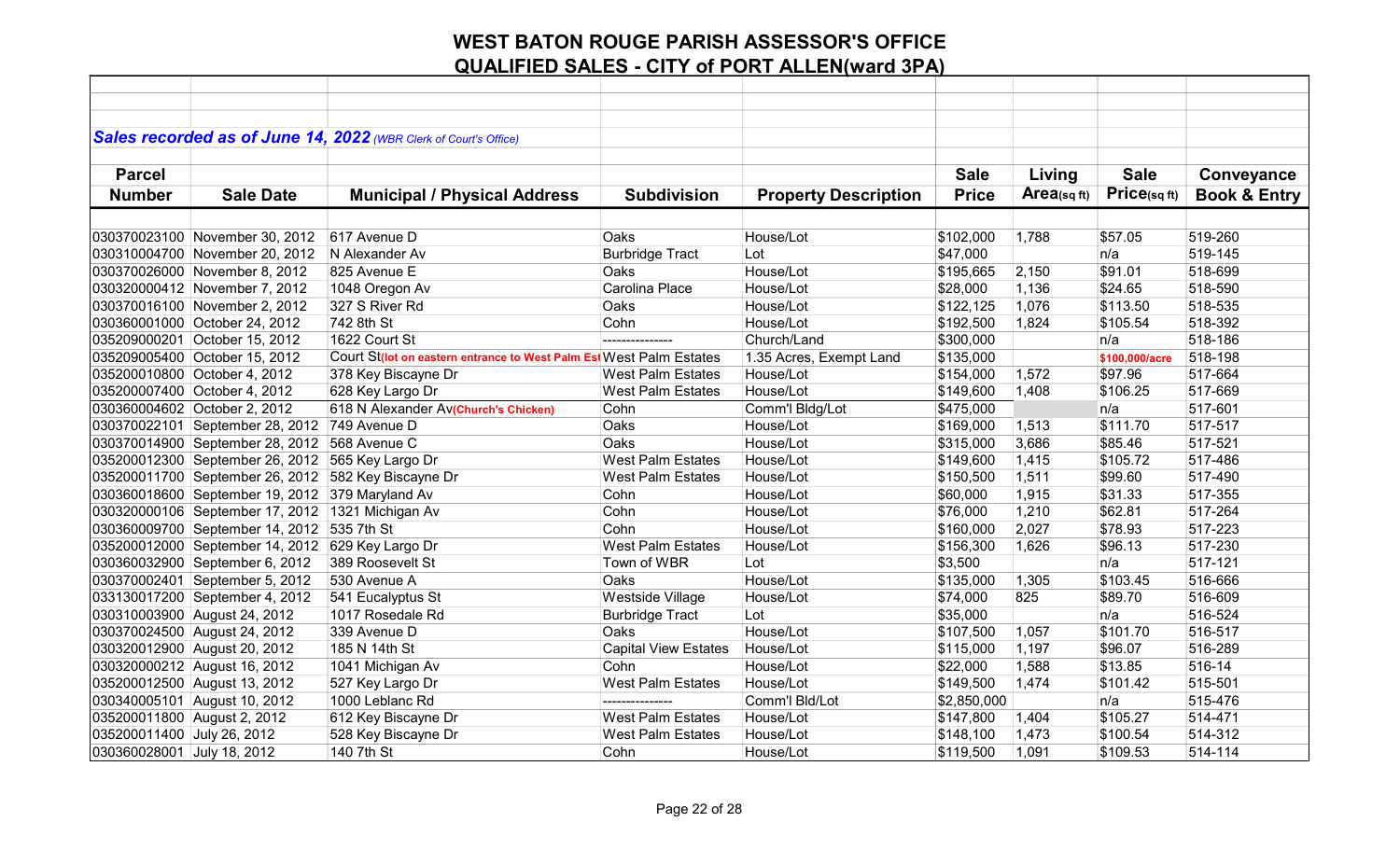|                             |                             | Sales recorded as of June 14, 2022 (WBR Clerk of Court's Office) |                          |                             |              |             |              |                         |
|-----------------------------|-----------------------------|------------------------------------------------------------------|--------------------------|-----------------------------|--------------|-------------|--------------|-------------------------|
|                             |                             |                                                                  |                          |                             |              |             |              |                         |
| <b>Parcel</b>               |                             |                                                                  |                          |                             | <b>Sale</b>  | Living      | <b>Sale</b>  | Conveyance              |
| <b>Number</b>               | <b>Sale Date</b>            | <b>Municipal / Physical Address</b>                              | <b>Subdivision</b>       | <b>Property Description</b> | <b>Price</b> | Area(sq ft) | Price(sqft)  | <b>Book &amp; Entry</b> |
|                             |                             |                                                                  |                          |                             |              |             |              |                         |
| 035200012900 July 18, 2012  |                             | 427 Key Largo Dr                                                 | <b>West Palm Estates</b> | House/Lot                   | \$149,000    | 1,448       | \$102.90     | 514-111                 |
| 030350015401 July 17, 2012  |                             | 344 Courthouse St                                                | La Central               | House/Lot                   | \$133,000    | 1,463       | \$90.91      | 514-87                  |
| 033130030600 July 17, 2012  |                             | 625 Azalea St                                                    | Westside Village         | House/Lot                   | \$99,500     | 1,175       | \$84.68      | 514-100                 |
| 030360007200 July 16, 2012  |                             | 668 N Jefferson Av                                               | Cohn                     | Comm'l Bld/Lot              | \$64,000     |             | n/a          | 514-71                  |
| 035200011500 July 10, 2012  |                             | 544 Key Biscayne Dr                                              | <b>West Palm Estates</b> | House/Lot                   | \$156,300    | 1,584       | \$98.67      | 513-675                 |
| 035200007000 July 5, 2012   |                             | 542 Key Largo Dr                                                 | <b>West Palm Estates</b> | House/Lot                   | \$144,100    | 1,362       | \$105.80     | 513-632                 |
| 030370030200 June 28, 2012  |                             | 749 Avenue F                                                     | Oaks                     | House/Lot                   | \$162,000    | 1,748       | \$92.68      | 513-509                 |
| 030350007100 June 26, 2012  |                             | 125 3rd St                                                       | Sunnyside                | House/Lot                   | \$151,726    | 1,741       | \$87.15      | 513-447                 |
| 030370037500 June 20, 2012  |                             | 544 Oaks Av                                                      | Oaks                     | House/Lot                   | \$83,500     | 1,112       | \$75.09      | 513-389                 |
| 035250000300 June 14, 2012  |                             | 1550 Commercial Dr                                               | ---------------          | Comm'l Land/Bldg            | \$550,000    |             | n/a          | 513-300                 |
| 035200007100 June 14, 2012  |                             | 564 Key Largo Dr                                                 | <b>West Palm Estates</b> | House/Lot                   | \$149,600    | 1,461       | \$102.40     | 513-234                 |
| 033130013600 June 12, 2012  |                             | 1419 Avenue G                                                    | Westside Village         | House/Lot                   | \$90,000     | 977         | \$92.12      | 513-202                 |
| 030370033800 June 7, 2012   |                             | 720 S Jefferson Ave                                              | Oaks                     | House/Lot                   | \$60,000     | 1,245       | \$48.19      | 513-130                 |
| 035200010000 June 1, 2012   |                             | 203 Key Biscayne Dr                                              | <b>West Palm Estates</b> | House/Lot                   | \$155,000    | 1,543       | \$100.45     | 513-39                  |
| 030370030300 May 30, 2012   |                             | 747 Avenue F                                                     | Oaks                     | House/Lot                   | \$155,000    | 1,449       | \$106.97     | 512-483                 |
| 035200012600 May 8, 2012    |                             | 509 Key Largo Dr                                                 | <b>West Palm Estates</b> | House/Lot                   | \$156,300    | 1,695       | \$92.21      | 512-55                  |
| 030370041500 May 2, 2012    |                             | 618 S River Rd                                                   | <b>River Oaks</b>        | House/Lot                   | \$173,500    | 1,720       | \$100.87     | 511-585                 |
| 035200007600 May 2, 2012    |                             |                                                                  | <b>West Palm Estates</b> | Lots(9)                     | \$270,000    |             | \$30,000/lot | 511-581                 |
| 030360015300 April 26, 2012 |                             | 737 Maryland Av                                                  | Cohn                     | House/Lot                   | \$135,000    | 1,090       | \$123.85     | 511-470                 |
| 033130031800 April 23, 2012 |                             | 616 Azalea St                                                    | Westside Village         | House/Lot                   | \$90,000     | 919         | \$97.93      | 511-396                 |
| 030360028001 April 18, 2012 |                             | 140 7th St                                                       | Cohn                     | House/Lot                   | \$56,000     | 1,091       | \$51.33      | 511-340                 |
| 030370006900 April 5, 2012  |                             | 717 Avenue A                                                     | <b>Oaks</b>              | House/Lot                   | \$95,000     | 1,484       | \$64.02      | 511-161                 |
| 035200012700 April 3, 2012  |                             | 483 Key Largo Dr                                                 | <b>West Palm Estates</b> | House/Lot                   | \$147,200    | 1,487       | \$98.99      | 511-133                 |
|                             | 033130027400 March 27, 2012 | 632 Calendula St                                                 | Westside Village         | House/Lot                   | \$82,400     | 1,060       | \$77.74      | 511-41                  |
|                             | 030320005400 March 23, 2012 | 1240 Court St                                                    | Cohn                     | House/Lot                   | \$140,000    | 2,074       | \$67.50      | 510-658                 |
|                             | 030370009701 March 21, 2012 | 238 Whitehead Blvd                                               | Oaks                     | House/Lot                   | \$128,000    | 1,277       | \$100.23     | 510-633                 |
|                             | 030350005400 March 16, 2012 | 245 3rd St                                                       | Sunnyside                | House/Lot                   | \$215,000    | 1,794       | \$119.84     | 510-550                 |
|                             | 030360024800 March 14, 2012 | 245 N Jefferson Av                                               | Cohn                     | House/Lot                   | \$110,000    | 1,827       | \$60.21      | 510-525                 |
|                             | 030370035000 March 12, 2012 | 829 Whitehead Blvd                                               | Oaks                     | House/Lot                   | \$105,000    | 1,080       | \$97.22      | 510-504                 |
| 033130017700 March 9, 2012  |                             | 637 Eucalyptus St                                                | Westside Village         | House/Lot                   | \$45,000     | 796         | \$56.53      | 510-501                 |
| 035200004200 March 8, 2012  |                             | 307 Melissa Av                                                   | <b>West Side Gardens</b> | House/Lot                   | \$134,000    | 1,731       | \$77.41      | 510-468                 |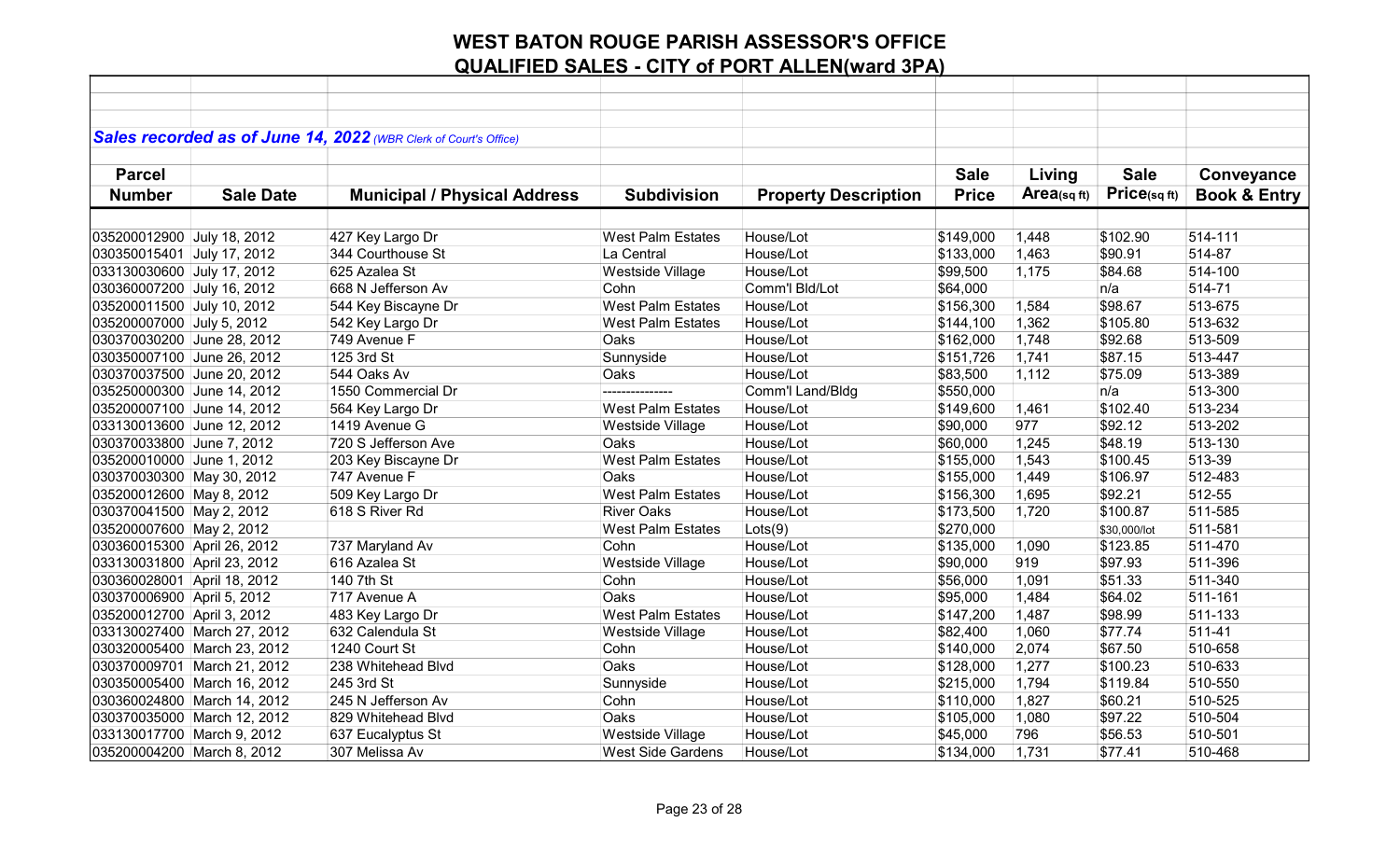|                            |                                 | Sales recorded as of June 14, 2022 (WBR Clerk of Court's Office) |                             |                             |              |            |               |                         |
|----------------------------|---------------------------------|------------------------------------------------------------------|-----------------------------|-----------------------------|--------------|------------|---------------|-------------------------|
|                            |                                 |                                                                  |                             |                             |              |            |               |                         |
| <b>Parcel</b>              |                                 |                                                                  |                             |                             | <b>Sale</b>  | Living     | <b>Sale</b>   | Conveyance              |
| <b>Number</b>              | <b>Sale Date</b>                | <b>Municipal / Physical Address</b>                              | <b>Subdivision</b>          | <b>Property Description</b> | <b>Price</b> | Area(sqft) | Price(sqft)   | <b>Book &amp; Entry</b> |
|                            |                                 |                                                                  |                             |                             |              |            |               |                         |
| 030370024500 March 2, 2012 |                                 | 339 Avenue D                                                     | Oaks                        | House/Lot                   | \$122,500    | 1,057      | \$115.89      | 510-388                 |
|                            | 030370034300 February 29, 2012  | 801 Avenue G                                                     | Oaks                        | House/Lot                   | \$180,000    | 1,983      | \$90.77       | 510-355                 |
|                            | 035200004400 February 29, 2012  | 267 Melissa Av                                                   | <b>West Side Gardens</b>    | House/Lot                   | \$132,000    | 1,492      | \$88.47       | 510-332                 |
|                            | 030360022400 February 28, 2012  | 220 N Alexander Av(former PA Supermarket sit ---------------     |                             | 1.423 Acres, Comm'l Land    | \$825,000    |            | \$13.30/sq ft | 510-292                 |
|                            | 035200012800 February 28, 2012  | 461 Key Largo Dr                                                 | <b>West Palm Estates</b>    | House/Lot                   | \$148,100    | 1,516      | \$97.69       | 510-288                 |
|                            | 030360025000 February 14, 2012  | 201 N Jefferson Av(former Doug's Pizza site)                     | ---------------             | <b>Comm'l Land/Building</b> | \$85,000     |            | n/a           | 510-111                 |
|                            | 030360035800 February 14, 2012  | Washington St                                                    | Town of WBR                 | Lot                         | \$10,000     |            | n/a           | 510-114                 |
|                            | 030360013900 February 13, 2012  | 314 Maryland Av                                                  | Cohn                        | House/Lot                   | \$164,000    | 1,649      | \$99.45       | 510-50                  |
|                            | 030370017400 February 10, 2012  | 407 Whitehead Blvd                                               | Oaks                        | House/Lot                   | \$174,000    | 2,230      | \$78.03       | 510-37                  |
|                            | 035200006800 February 6, 2012   | 508 Key Largo Dr                                                 | <b>West Palm Estates</b>    | House/Lot                   | \$149,600    | 1,459      | \$102.54      | 509-649                 |
|                            | 030360007600 January 31, 2012   | 462 Georgia Av                                                   | Cohn                        | House/Lot                   | \$55,000     | 1,203      | \$45.72       | 509-568                 |
|                            | 030370019400 January 27, 2012   | 450 Whitehead Blvd                                               | Oaks                        | House/Lot                   | \$275,000    | 3,213      | \$85.59       | 509-536                 |
|                            | 030320012800 January 19, 2012   | 199 N 14th St                                                    | <b>Capital View Estates</b> | House/Lot                   | \$100,000    | 1,335      | \$74.91       | 509-403                 |
|                            | 030370036300 January 5, 2012    | 611 Avenue G                                                     | Oaks                        | House/Lot                   | \$54,000     | 855        | \$63.16       | 509-166                 |
|                            | 035200007200 January 4, 2012    | 580 Key Largo Dr                                                 | <b>West Palm Estates</b>    | Lots(10)                    | \$300,000    |            | \$30,000/lot  | 509-159                 |
|                            | 035200008500 December 28, 2011  | 529 Key Biscayne Dr                                              | <b>West Palm Estates</b>    | House/Lot                   | \$142,900    | 1,240      | \$115.24      | 509-107                 |
|                            | 030360019600 December 14, 2011  | 324 Kentucky Av                                                  | Cohn                        | House/Lot                   | \$28,000     | 964        | \$29.05       | 508-555                 |
|                            | 035200008600 December 12, 2011  | 511 Key Biscayne Dr                                              | <b>West Palm Estates</b>    | House/Lot                   | \$161,000    | 1,526      | \$105.50      | 508-524                 |
|                            | 030370041200 December 9, 2011   | 660 S River Rd                                                   | <b>River Oaks</b>           | House/Lot                   | \$185,000    | 1,891      | \$97.83       | 508-500                 |
|                            | 035200001400 December 8, 2011   | 374 Melissa Av                                                   | <b>West Side Gardens</b>    | House/Lot                   | \$125,000    | 1,236      | \$101.13      | 508-424                 |
|                            | 033130029700 November 2, 2011   | 634 Bluebell St                                                  | Westside Village            | House/Lot                   | \$135,400    | 1,295      | \$104.56      | 507-308                 |
|                            | 033130016800 September 30, 2011 | 509 Eucalyptus St                                                | Westside Village            | House/Lot                   | \$35,000     | 1,545      | \$22.65       | 506-392                 |
|                            | 030360009300 September 23, 2011 | 540 N Alexander Av(NAPA Auto Parts)                              |                             | Comm'l Bldg/Lot             | \$460,000    | 5,090      | \$90.37       | 506-194                 |
|                            | 033130023700 September 20, 2011 | 1139 Avenue G                                                    | Westside Village            | House/Lot                   | \$95,900     | 1,348      | \$71.14       | 506-149                 |
|                            | 030360024300 September 13, 2011 | 541 Florida Av                                                   | Cohn                        | House/Lot                   | \$132,000    | 1,725      | \$76.52       | 506-57                  |
|                            | 030370009500 September 9, 2011  | 610 Avenue B                                                     | Oaks                        | House/Lot                   | \$112,000    | 1,243      | \$90.10       | 506-26                  |
|                            | 030320006401 September 7, 2011  | 1045 California Av                                               | Cohn                        | House/Lot                   | \$80,000     | 960        | \$83.33       | 505-651                 |
|                            | 030370021300 September 6, 2011  | 520 S Alexander Av(former Exxon station site)                    | ---------------             | 0.99 Acres, Comm'l Land     | \$350,000    |            | \$8.08/sq ft  | 505-647                 |
|                            | 030360028200 September 6, 2011  | 150 6th St                                                       | Cohn                        | House/Lot                   | \$58,000     | 2,553      | \$22.72       | 505-618                 |
|                            | 033130029700 September 6, 2011  | 634 Bluebell St                                                  | Westside Village            | House/Lot                   | \$137,332    | 1,295      | \$106.05      | 505-628                 |
|                            | 035200006800 August 31, 2011    | 508 Key Largo Dr                                                 | <b>West Palm Estates</b>    | Lots(13)                    | \$390,000    |            | \$30,000/lot  | 505-560                 |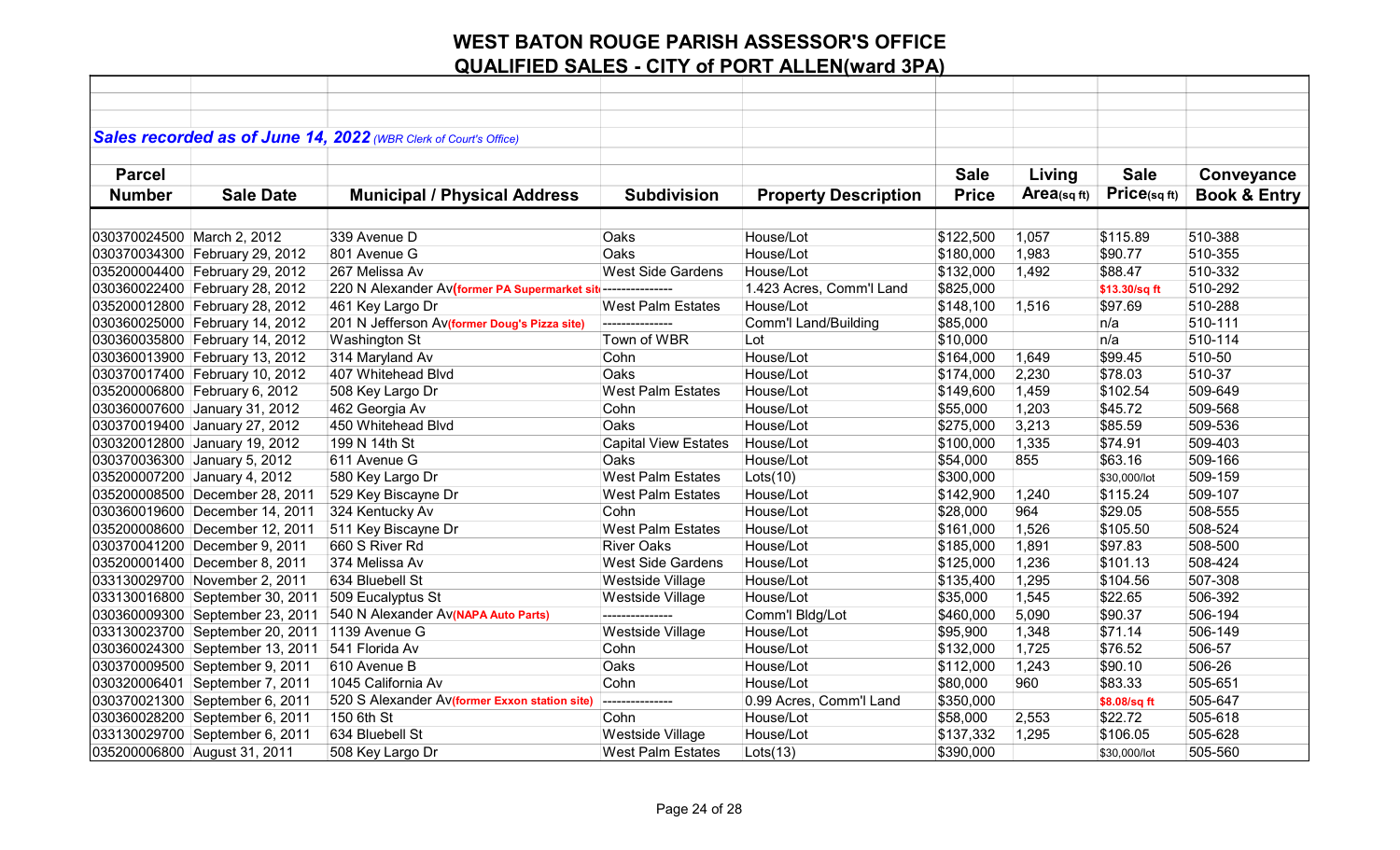|                             |                                | Sales recorded as of June 14, 2022 (WBR Clerk of Court's Office) |                             |                             |              |            |              |                         |
|-----------------------------|--------------------------------|------------------------------------------------------------------|-----------------------------|-----------------------------|--------------|------------|--------------|-------------------------|
|                             |                                |                                                                  |                             |                             |              |            |              |                         |
| <b>Parcel</b>               |                                |                                                                  |                             |                             | <b>Sale</b>  | Living     | <b>Sale</b>  | Conveyance              |
| <b>Number</b>               | <b>Sale Date</b>               | <b>Municipal / Physical Address</b>                              | <b>Subdivision</b>          | <b>Property Description</b> | <b>Price</b> | Area(sqft) | Price(sqft)  | <b>Book &amp; Entry</b> |
|                             |                                |                                                                  |                             |                             |              |            |              |                         |
|                             |                                |                                                                  |                             |                             |              |            |              |                         |
|                             | 030370039100 August 18, 2011   | 749 Oaks Av                                                      | Oaks                        | House/Lot                   | \$95,250     | 1,314      | \$72.49      | 505-319                 |
|                             | 030320011500 August 16, 2011   | 367 N 14th St                                                    | <b>Capital View Estates</b> | House/Lot                   | \$113,300    | 1,403      | \$80.76      | 505-161                 |
| 035200003800 August 3, 2011 |                                | 403 Melissa Av                                                   | <b>West Side Gardens</b>    | House/Lot                   | \$130,000    | 1,905      | \$68.24      | 504-678                 |
| 030370026100 July 29, 2011  |                                | 809 Avenue E                                                     | Oaks                        | House/Lot                   | \$160,000    | 1,731      | \$92.43      | 504-573                 |
| 035200008900 July 29, 2011  |                                | 463 Key Biscayne Dr                                              | <b>West Palm Estates</b>    | House/Lot                   | \$143,295    | 1,244      | \$115.19     | 504-559                 |
| 030320012000 July 28, 2011  |                                | 322 N 15th St                                                    | <b>Capital View Estates</b> | House/Lot                   | \$109,900    | 1,269      | \$86.60      | 504-537                 |
| 035200008700 July 27, 2011  |                                | 485 Key Biscayne Dr                                              | <b>West Palm Estates</b>    | House/Lot                   | \$159,900    | 1,492      | \$107.17     | 504-534                 |
| 030310000300 July 20, 2011  |                                | 1445 Rosedale Rd                                                 | <b>Burbridge Tract</b>      | Lot                         | \$12,750     |            | n/a          | 504-432                 |
| 030350009500 July 19, 2011  |                                | 566 Louisiana Av                                                 | Sunnyside                   | Lots(2)                     | \$90,000     |            | \$4.25/sq ft | 504-417                 |
| 030370030400 July 13, 2011  |                                | 715 Whitehead Blvd                                               | Oaks                        | House/Lot                   | \$165,250    | 1,825      | \$90.55      | 504-336                 |
| 035200003400 July 5, 2011   |                                | 507 Melissa Av                                                   | <b>West Side Gardens</b>    | House/Lot                   | \$125,000    | 1,235      | \$101.21     | 504-269                 |
| 030310014600 July 1, 2011   |                                | 815 N 10th St                                                    | Cohn                        | House/Lot                   | \$97,500     | 1,242      | \$78.50      | 504-252                 |
| 030370037200 June 29, 2011  |                                | 526 Oaks Av                                                      | Oaks                        | House/Lot                   | \$115,000    | 1,280      | \$89.84      | 504-166                 |
| 033130028700 June 21, 2011  |                                | 730 Calendula St                                                 | Westside Village            | House/Lot                   | \$90,000     | 1,613      | \$55.80      | 504-39                  |
| 030370006803 June 14, 2011  |                                | Avenue A                                                         | Oaks                        | Lot                         | \$25,000     |            | n/a          | 503-664                 |
| 030320011500 June 9, 2011   |                                | 367 N 14th St                                                    | <b>Capital View Estates</b> | House/Lot                   | \$128,112    | 1,403      | \$91.31      | 503-586                 |
| 030330001100 May 27, 2011   |                                | 1245 Court St                                                    | Cohn                        | House/Lot                   | \$55,500     | 943        | \$58.85      | 503-324                 |
| 030360023900 April 25, 2011 |                                | 650 California Av                                                | Cohn                        | House/Lot                   | \$120,000    | 1,857      | \$64.62      | 502-656                 |
| 033130021600 April 19, 2011 |                                | 713 S 12th St                                                    | <b>Westside Village</b>     | House/Lot                   | \$51,500     | 1,640      | \$31.40      | 502-610                 |
| 030320000700 April 7, 2011  |                                | 719 N Alexander Av(PA Grocery, formerly Quik-N-Handi)            |                             | Comm'l Bldg/Land            | \$325,000    | 2,755      | \$117.97     | 502-471                 |
| 030320008200 April 7, 2011  |                                | 1534 Court St(Maison Roulez 40 space MHP)                        |                             | Mobile Home Park            | \$1,525,000  |            | n/a          | 502-465                 |
|                             | 030310004500 March 22, 2011    | 1041 N Alexander Av                                              | <b>Burbridge Tract</b>      | House/Lot                   | \$10,000     | 1,157      | \$8.64       | 501-673                 |
|                             | 033130029600 March 10, 2011    | 626 Bluebell St                                                  | Westside Village            | House/Lot                   | \$109,500    | 1,065      | \$102.82     | 501-506                 |
| 035200002700 March 7, 2011  |                                | 645 Melissa Av                                                   | <b>West Side Gardens</b>    | House/Lot                   | \$142,500    | 1,998      | \$71.32      | 501-407                 |
| 030310000300 March 2, 2011  |                                | 1445 Rosedale Rd                                                 | <b>Burbridge Tract</b>      | Lot                         | \$11,500     |            | n/a          | 501-321                 |
|                             | 030360015301 February 25, 2011 | 743 Maryland Av                                                  | Cohn                        | House/Lot                   | \$189,000    | 1,651      | \$114.48     | 501-257                 |
|                             | 030370006801 February 16, 2011 | 748 Avenue B                                                     | Oaks                        | House/Lot                   | \$141,000    | 1,293      | \$109.05     | 501-153                 |
|                             | 030370023700 February 7, 2011  | 542 Avenue E                                                     | Oaks                        | House/Lot                   | \$126,400    | 1,970      | \$64.16      | 501-40                  |
|                             | 030360022500 February 1, 2011  | 765 Florida Av                                                   | Cohn                        | House/Lot                   | \$110,000    | 784        | \$140.31     | 500-673                 |
|                             | 030330001100 January 21, 2011  | 1245 Court St                                                    | Cohn                        | House/Lot                   | \$15,500     | 657        | \$23.59      | 500-585                 |
|                             |                                |                                                                  |                             |                             |              |            |              |                         |
|                             | 035200009000 January 21, 2011  | 429 Key Biscayne Dr                                              | <b>West Palm Estates</b>    | House/Lot                   | \$157,900    | 1,352      | \$116.79     | 500-597                 |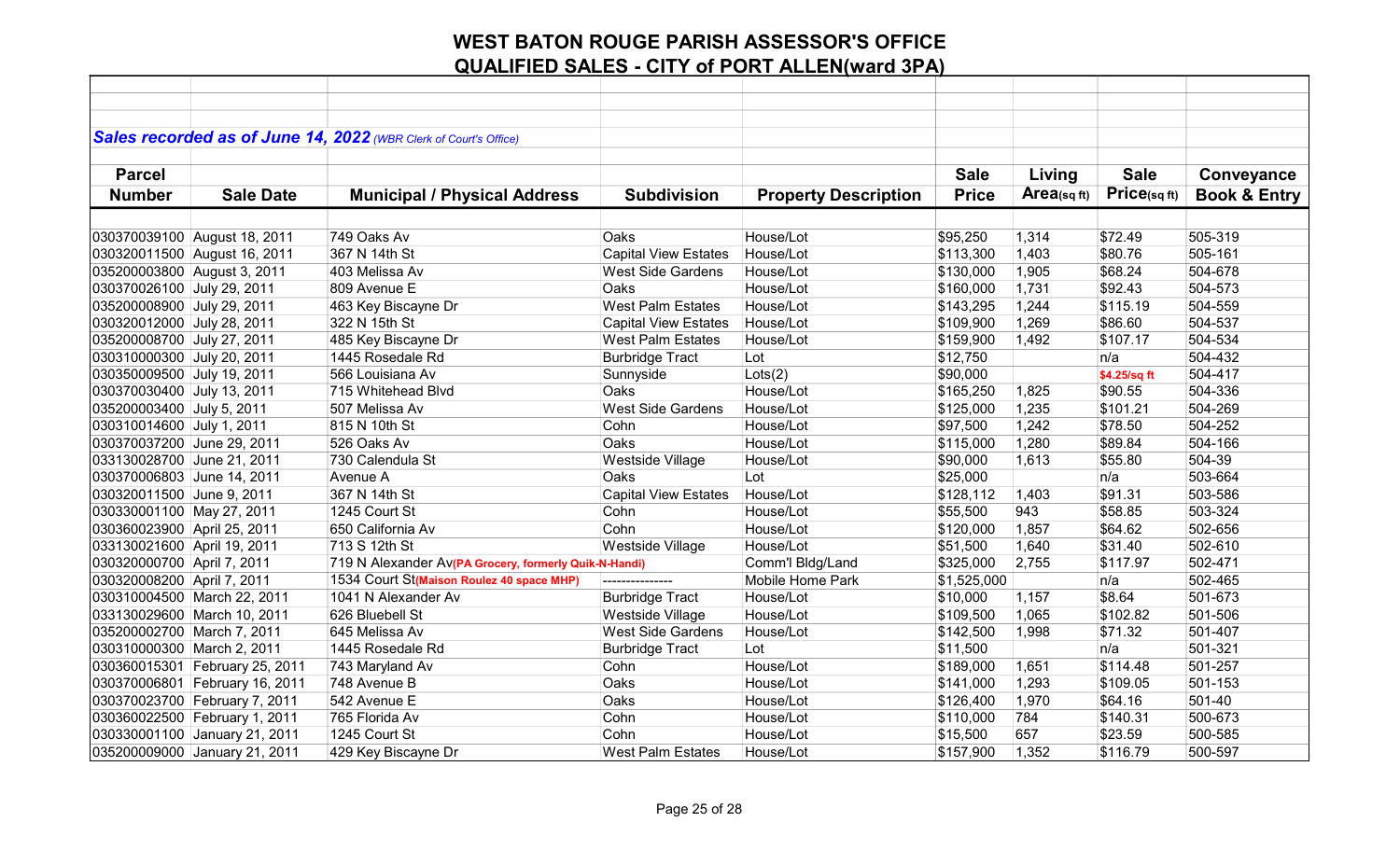|                            |                                 | Sales recorded as of June 14, 2022 (WBR Clerk of Court's Office) |                             |                             |              |            |              |                         |
|----------------------------|---------------------------------|------------------------------------------------------------------|-----------------------------|-----------------------------|--------------|------------|--------------|-------------------------|
|                            |                                 |                                                                  |                             |                             |              |            |              |                         |
| <b>Parcel</b>              |                                 |                                                                  |                             |                             | <b>Sale</b>  | Living     | <b>Sale</b>  | Conveyance              |
| <b>Number</b>              | <b>Sale Date</b>                | <b>Municipal / Physical Address</b>                              | <b>Subdivision</b>          | <b>Property Description</b> | <b>Price</b> | Area(sqft) | Price(sqft)  | <b>Book &amp; Entry</b> |
|                            |                                 |                                                                  |                             |                             |              |            |              |                         |
|                            |                                 |                                                                  |                             |                             |              |            |              |                         |
|                            | 030360003900 January 18, 2011   | 316 Oregon Av                                                    | Cohn                        | House/Lot                   | \$94,000     | 1,112      | \$84.53      | 500-533                 |
|                            | 035200005100 January 6, 2011    | 535 Allendale Dr                                                 | ---------------             | 0.75 Acres, Comm'l Land     | \$53,600     |            | \$1.62/sq ft | 500-391                 |
|                            | 035250000100 January 6, 2011    | 770 Allendale Dr                                                 |                             | Comm'l Bldg/Lot             | \$800,000    |            | n/a          | 500-407                 |
|                            | 033130029600 January 3, 2011    | 626 Bluebell St                                                  | Westside Village            | House/Lot                   | \$98,000     | 1,065      | \$92.02      | 500-306                 |
|                            | 030360008400 December 22, 2010  | 209 Palm St                                                      | Cohn                        | House/Lot                   | \$75,000     | 1,104      | \$67.93      | 500-185                 |
|                            | 035200006500 December 22, 2010  | 426 Key Largo Dr                                                 | <b>West Palm Estates</b>    | House/Lot                   | \$165,950    | 1,543      | \$107.55     | 500-208                 |
|                            | 033130029200 December 20, 2010  | 526 Bluebell St                                                  | Westside Village            | House/Lot                   | \$85,000     | 1,080      | \$78.70      | 500-157                 |
|                            | 030370025400 December 13, 2010  | 410 Avenue E                                                     | Oaks                        | House/Lot                   | \$171,000    | 1,994      | \$85.76      | 500-70                  |
|                            | 030370002401 December 9, 2010   | 530 Avenue A                                                     | Oaks                        | House/Lot                   | \$130,000    | 1,305      | \$99.62      | $500-1$                 |
|                            | 033130015400 November 29, 2010  | 706 S 14th St                                                    | Westside Village            | House/Lot                   | \$95,000     | 1,304      | \$72.85      | 499-437                 |
|                            | 030370009700 November 23, 2010  | 232 Whitehead Blvd                                               | Oaks                        | House/Lot                   | \$123,119    | 1,175      | \$104.78     | 499-395                 |
|                            | 030370007201 November 19, 2010  | 716 Avenue B                                                     | Oaks                        | House/Lot                   | \$155,000    | 1,337      | \$115.93     | 499-189                 |
|                            | 035200006700 November 12, 2010  | 482 Key Largo Dr                                                 | <b>West Palm Estates</b>    | House/Lot                   | \$167,900    | 1,488      | \$112.84     | 498-471                 |
|                            | 033130031600 November 12, 2010  | 528 Azalea St                                                    | Westside Village            | House/Lot                   | \$110,000    | 1,570      | \$70.06      | 498-502                 |
|                            | 030360022400 November 9, 2010   | 220 N Alexander Av(former PA Supermarket site ---------------    |                             | Comm'l Bldg/Lot             | \$450,000    |            | \$7.25/sq ft | 498-441                 |
|                            | 030370034100 November 9, 2010   | 823 Avenue G                                                     | Oaks                        | House/Lot                   | \$115,000    | 918        | \$125.27     | 498-417                 |
|                            | 030370019600 November 8, 2010   | 437 Avenue C                                                     | Oaks                        | House/Lot                   | \$119,900    | 1,035      | \$115.85     | 498-397                 |
|                            | 035200006600 October 7, 2010    | 460 Key Largo Dr                                                 | <b>West Palm Estates</b>    | House/Lot                   | \$154,500    | 1,236      | \$125.00     | 497-554                 |
|                            | 030330014200 October 5, 2010    | 1136 Avenue B                                                    | Oaks                        | House/Lot                   | \$66,000     | 1,103      | \$59.84      | 497-519                 |
|                            | 030360016200 October 4, 2010    | 455 6th St                                                       | Cohn                        | House/Lot                   | \$85,000     | 1,825      | \$46.58      | 497-509                 |
|                            | 030370008500 September 30, 2010 | 535 Avenue A                                                     | Oaks                        | House/Lot                   | \$155,000    | 1,518      | \$102.11     | 497-460                 |
|                            | 030350017400 September 28, 2010 | 341 Courthouse St                                                | Cohn                        | House/Lot                   | \$94,500     | 1,103      | \$85.68      | 497-408                 |
|                            | 030370024301 September 27, 2010 | 449 Avenue D                                                     | Oaks                        | House/Lot                   | \$124,000    | 1,390      | \$89.21      | 497-402                 |
|                            | 030370024600 September 10, 2010 | 327 Avenue D                                                     | Oaks                        | House/Lot                   | \$128,000    | 1,651      | \$77.53      | 497-160                 |
|                            | 030360004602 September 7, 2010  | 618 N Alexander Av(Church's Chicken)                             | ---------------             | Comm'l Bldg/Lot             | \$400,000    |            | n/a          | 496-107                 |
|                            | 030370039200 September 7, 2010  | 741 Oaks Av                                                      | Oaks                        | House/Lot                   | \$107,000    | 908        | \$117.84     | 497-118                 |
|                            | 030370035600 September 2, 2010  | 810 Oaks Av                                                      | Oaks                        | House/Lot                   | \$95,000     | 889        | \$106.86     | 497-58                  |
|                            | 030370000100 August 30, 2010    | 110 S Alexander Av                                               | Cohn                        | <b>Commercial Land</b>      | \$240,000    |            | n/a          | 496-685                 |
|                            | 035200006400 August 12, 2010    | 404 Key Largo Dr                                                 | <b>West Palm Estates</b>    | House/Lot                   | \$171,400    | 1,495      | \$114.65     | 496-357                 |
|                            |                                 |                                                                  |                             | House/Lot                   |              |            |              |                         |
|                            | 030320011800 August 11, 2010    | 366 N 15th St                                                    | <b>Capital View Estates</b> |                             | \$134,900    | 1,458      | \$92.52      | 496-346                 |
| 030360001100 July 23, 2010 |                                 | 780 7th St                                                       | Cohn                        | House/Lot                   | \$153,000    | 1,375      | \$111.27     | 496-142                 |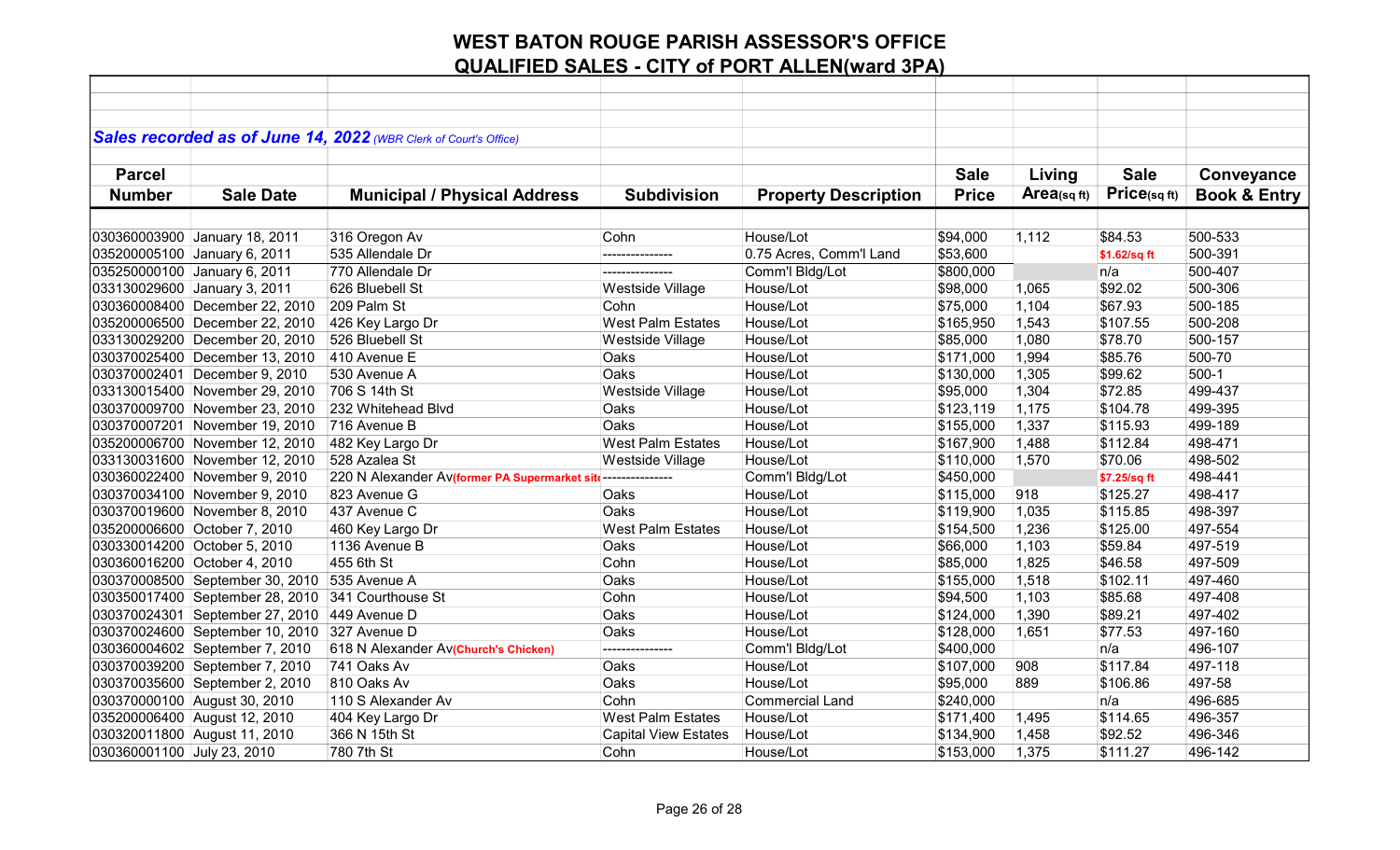|                             |                             | Sales recorded as of June 14, 2022 (WBR Clerk of Court's Office) |                          |                             |              |                |             |                         |
|-----------------------------|-----------------------------|------------------------------------------------------------------|--------------------------|-----------------------------|--------------|----------------|-------------|-------------------------|
|                             |                             |                                                                  |                          |                             |              |                |             |                         |
| <b>Parcel</b>               |                             |                                                                  |                          |                             | <b>Sale</b>  | Living         | <b>Sale</b> | Conveyance              |
| <b>Number</b>               | <b>Sale Date</b>            | <b>Municipal / Physical Address</b>                              | <b>Subdivision</b>       | <b>Property Description</b> | <b>Price</b> | Area(sq $ft$ ) | Price(sqft) | <b>Book &amp; Entry</b> |
|                             |                             |                                                                  |                          |                             |              |                |             |                         |
|                             |                             |                                                                  |                          |                             |              |                |             |                         |
| 030370029601 July 21, 2010  |                             | Avenue F                                                         | Oaks                     | Lot                         | \$25,000     |                | n/a         | 496-36                  |
| 030370008100 July 20, 2010  |                             | 623 Avenue A                                                     | Oaks                     | House/Lot                   | \$68,500     | 1,079          | \$63.48     | 496-4                   |
| 030340005101 July 15, 2010  |                             | 1000 Leblanc Rd(Magnolia Distribution)                           |                          | Comm'l Bldg/Land            | \$2,200,000  |                | n/a         | 495-650                 |
| 030360002700 July 14, 2010  |                             | 339 Pine St                                                      | Cohn                     | Lot                         | \$35,000     |                | n/a         | 495-635                 |
| 030360013900 July 9, 2010   |                             | 314 Maryland Av                                                  | Cohn                     | House/Lot                   | \$160,000    | 1,649          | \$97.03     | 495-497                 |
| 030360003200 July 2, 2010   |                             | 375 Michigan Av                                                  | Cohn                     | House/Lot                   | \$135,000    | 1,308          | \$103.21    | 495-371                 |
| 035200011100 July 1, 2010   |                             | 462 Key Biscayne Dr                                              | <b>West Palm Estates</b> | House/Lot                   | \$176,300    | 1,451          | \$121.50    | 495-335                 |
| 030360023701 June 30, 2010  |                             | 620 1/2 California Av                                            | Cohn                     | House/Lot                   | \$25,000     | 1,154          | \$21.66     | 495-256                 |
| 033130028400 June 30, 2010  |                             | 635 Bluebell St                                                  | Westside Village         | House/Lot                   | \$80,000     | 1,045          | \$76.56     | 495-266                 |
| 030330022600 June 29, 2010  |                             | 1307 Avenue C                                                    | Oaks                     | House/Lot                   | \$5,000      | 1,103          | \$4.53      | 495-248                 |
| 035200011000 June 29, 2010  |                             | 428 Key Biscayne Dr                                              | <b>West Palm Estates</b> | House/Lot                   | \$184,900    | 1,639          | \$112.81    | 495-232                 |
| 033130023800 June 28, 2010  |                             | 1131 Avenue G                                                    | Westside Village         | House/Lot                   | \$65,000     | 1,101          | \$59.04     | 495-223                 |
| 035200013100 June 1, 2010   |                             | 377 Key Largo Dr                                                 | <b>West Palm Estates</b> | House/Lot                   | \$149,000    | 1,243          | \$119.87    | 494-223                 |
| 030370043500 May 28, 2010   |                             | 230 S River Rd                                                   | <b>River Oaks</b>        | House/Lot                   | \$140,000    | 1,708          | \$81.97     | 494-214                 |
| 030350006900 May 21, 2010   |                             | 333 Burbridge St                                                 | Sunnyside                | House/Lot                   | \$95,000     | 1,120          | \$84.82     | 494-140                 |
| 030360004300 May 19, 2010   |                             | 310 Pine St                                                      | Cohn                     | House/Lot                   | \$120,000    | 1,456          | \$82.42     | 494-133                 |
| 035200005800 May 18, 2010   |                             | 268 Key Largo Dr                                                 | <b>West Palm Estates</b> | House/Lot                   | \$165,000    | 1,571          | \$105.03    | 494-126                 |
| 030320000311 May 17, 2010   |                             | 1258 Oregon Av                                                   | Carolina Place           | House/Lot                   | \$105,500    | 995            | \$106.03    | 494-117                 |
| 030370020400 May 14, 2010   |                             | 310 Avenue D                                                     | Oaks                     | House/Lot                   | \$179,000    | 1,872          | \$95.62     | 494-110                 |
| 035200002300 May 10, 2010   |                             | 578 Melissa Av                                                   | <b>West Side Gardens</b> | House/Lot                   | \$128,500    | 1,235          | \$104.05    | 494-93                  |
| 030360015301 May 3, 2010    |                             | 743 Maryland Av                                                  | Cohn                     | Lot                         | \$30,000     |                | n/a         | 494-62                  |
| 035200006300 April 29, 2010 |                             | 376 Key Largo Dr                                                 | <b>West Palm Estates</b> | House/Lot                   | \$166,400    | 1,578          | \$105.45    | 494-48                  |
| 030370037700 April 19, 2010 |                             | 604 Oaks Av                                                      | Oaks                     | House/Lot                   | \$122,000    | 1,186          | \$102.87    | 494-15                  |
| 030370016000 April 16, 2010 |                             | 319 S River Rd                                                   | Oaks                     | House/Lot                   | \$72,000     | 1,016          | \$70.87     | 494-7                   |
| 035200002400 April 12, 2010 |                             | 608 Melissa Av                                                   | <b>West Side Gardens</b> | House/Lot                   | \$145,000    | 1,424          | \$101.83    | 493-188                 |
|                             | 030360016900 March 31, 2010 | 577 Maryland Av                                                  | Cohn                     | House/Lot                   | \$160,000    | 1,395          | \$114.70    | 493-148                 |
|                             | 030320004900 March 30, 2010 | 1381 California Av                                               | Cohn                     | House/Lot                   | \$71,000     | 1,188          | \$59.76     | 493-145                 |
|                             | 030370026600 March 30, 2010 | 635 Whitehead Blvd                                               | Oaks                     | House/Lot                   | \$186,000    | 1,740          | \$106.90    | 493-146                 |
|                             | 030350016200 March 22, 2010 | 314 Courthouse St                                                | La Central               | House/Lot                   | \$112,500    | 760            | \$148.03    | 493-112                 |
|                             | 035200010800 March 22, 2010 | 378 Key Biscayne Dr                                              | <b>West Palm Estates</b> | House/Lot                   | \$189,900    | 1,572          | \$120.80    | 493-118                 |
|                             | 035200013300 March 17, 2010 | 333 Key Largo Dr                                                 | <b>West Palm Estates</b> | House/Lot                   | \$177,000    | 1,416          | \$125.00    | 493-99                  |